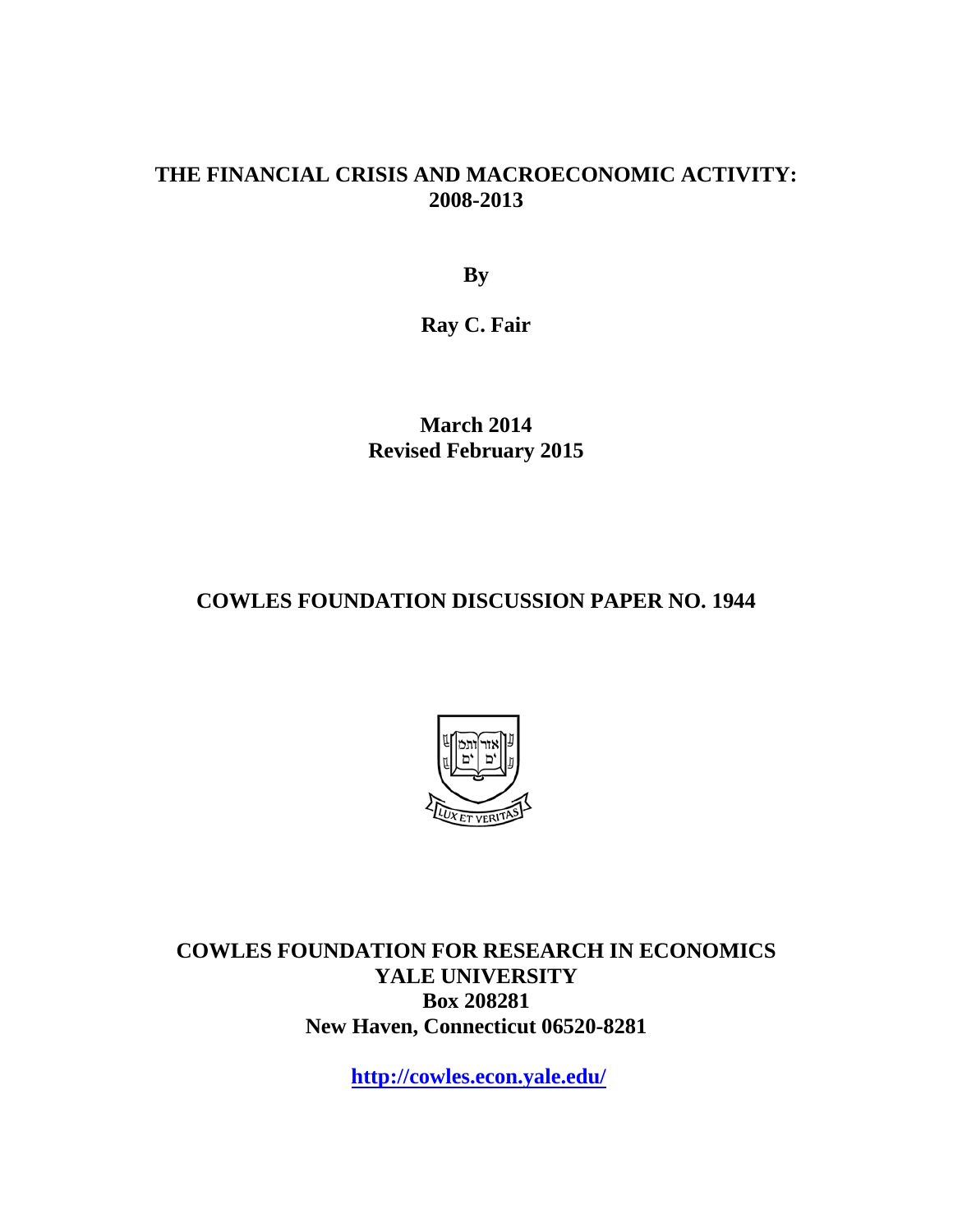# The Financial Crisis and Macroeconomic Activity: 2008-2013

#### Ray C. Fair<sup>∗</sup>

#### December 2014

#### **Abstract**

This paper provides estimates of the effects of the fall in financial and housing wealth in 2008–2009 on overall macroeconomic activity. These effects are large and account for a large fraction of the slowdown in activity. Much of the 2008–2009 recession is estimated to be simply standard wealth effects at work.

### 1 Introduction

Although there is by now a large literature on the financial crisis and the 2008–2009 recession, there are no estimates as far as I am aware of the size of the effects of the crisis on overall macroeconomic activity, on, say, the unemployment rate in 2008–2009. This paper provides estimates of the effects of the fall in financial and housing wealth in 2008–2009 on macroeconomic activity. It will be seen that these effects are large and account for a large fraction of the slowdown in activity. The results suggest that much of the 2008–2009 recession was simply due to standard wealth effects on household expenditures.

<sup>∗</sup>Cowles Foundation, Department of Economics, Yale University, New Haven, CT 06520-8281. e-mail: ray.fair@yale.edu; website: *fairmodel.econ.yale.edu*. I am indebted to Greg Phelan for helpful comments.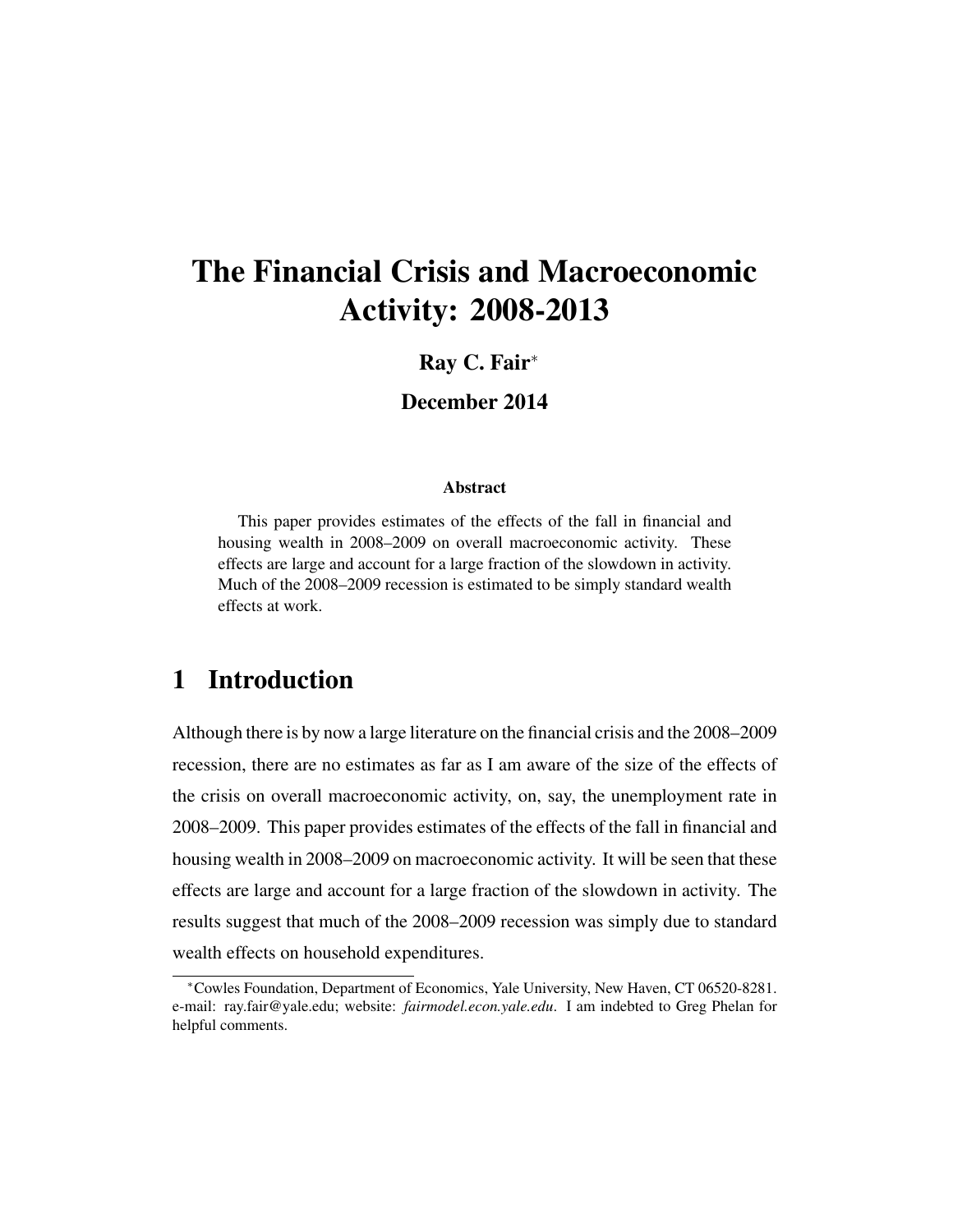The extensive literature cited in Brunnermeier and Sannikiov (2014) is the- $\alpha$  oretical.<sup>1</sup> The various financial frictions that are postulated in this literature are too abstract to be taken directly to macro data. Gilchrist and Zakrajšek  $(2012)$ use univariate forecasting equations and VARs to test for the effects of interest rate spreads on various macroeconomic variables. They argue that an increase in their estimate of the excess bond premium reflects shifts in the risk aversion of the financial sector, which leads to a decline in asset prices and a contraction of the supply of credit, which has a negative effect on economic activity. They do not, however, provide estimates of the size of the effects during the 2008–2009 recession. Their excess bond premium variable is examined below. Duygan-Bump, Levkov, and Montoriol-Garriga (2011) test the hypothesis that credit constraints were important in the 2008-2009 recession by examining the financing constraints of small businesses. They also do not provide estimates of the size of the effects during the recession.

The work of Reinhart and Rogoff (2009, 2014) documents the role of financial crises in recessions, arguing, for example, that the subprime crisis in the 2008-2009 recession is not an anomaly in the context of data prior to World War II. This work is descriptive, and no quantitative estimates of the effects of financial crises on economic activity are presented.

Case, Quigley, and Shiller (2012), which is an update of results in Case, Quigley, and Shiller (2005), use data by states to examine housing and financial wealth effects on household spending, where household spending is retail sales. The sample period is 1975:1–2012:2. They find that the effects of housing wealth on spending are larger than the effects of financial wealth on spending. They do not use national income and product accounts (NIPA) data, and there are no esti-

<sup>&</sup>lt;sup>1</sup>Important early papers in this literature include Bernanke and Gertler (1989), Kiyotaki and Moore (1997), and Bernanke, Gertler, and Gilchrist (1999).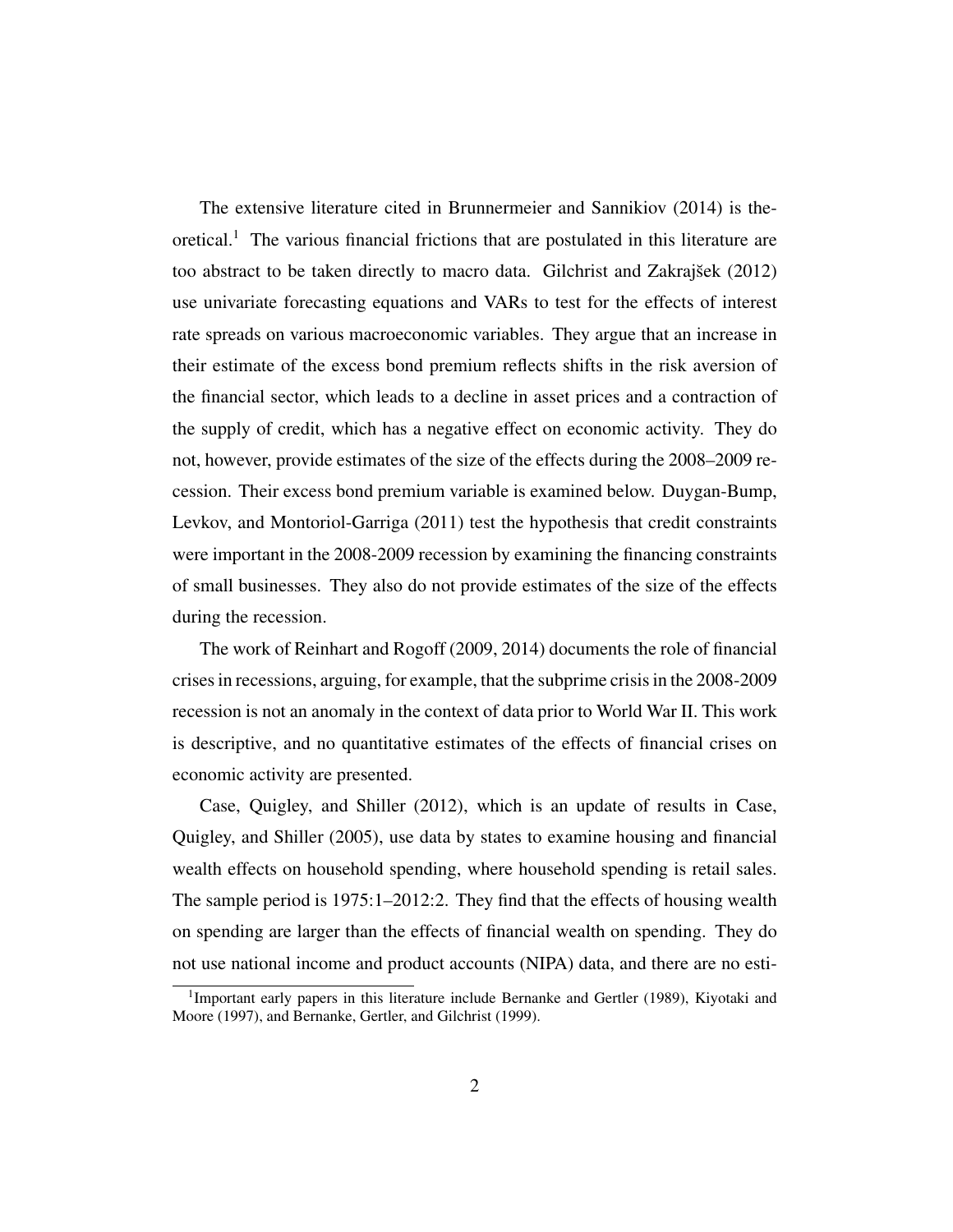mates of overall effects on the 2008-2009 recession. Some of their estimates are examined below. Zhou and Carroll (2012) also examine wealth effects using state data. They find a strong housing wealth effect, but no financial wealth effect.

Mian, Rao, and Sufi (2013) examine the effects of household wealth on consumption in the 2006-2009 period using consumption and wealth data by zip codes. The data on consumption are constructed using data on auto sales and data from MasterCard Advisors. They also do not use NIPA data, and so obtaining aggregate estimates is limited. Some of their estimates are examined below. Mian and Sufi (2014) examine the effects of changes in housing wealth on employment in the 2007–2009 period using data by counties. Some of their estimates are also examined below.

Carroll, Slacalek, and Sommer (2013) estimate aggregate personal saving equations for the 1966:2–2011:1 period. The find significant coefficient estimates for wealth, for a variable measuring credit constraints (CEA), and for a variable measuring labor income uncertainty  $(UnRisk)$ . CEA is constructed using the question on consumer installment loans from the Federal Reserve's Senior Load Officer Opinion Survey on Bank Lending Practices. CEA is "taken to measure the availability/supply of credit to a typical household through factors other than the level of interest rates." (p. 12)  $UnRisk$  is measured "using re-scaled answers to the question about the expected change in unemployment in the Thomson Reuters/University of Michigan Surveys of Consumers." (p. 13) These two variables are examined below.

This paper uses a structural multicountry macroeconometric model, denoted the "MC" model, for the estimates. This model is discussed in Section 2. Financial wealth effects versus housing wealth effects on household expenditures are examined in Section 3 and then again in Section 5. Section 4 tests various measures of credit conditions, and Section 6 examines large shocks during the 2008:1–2013:3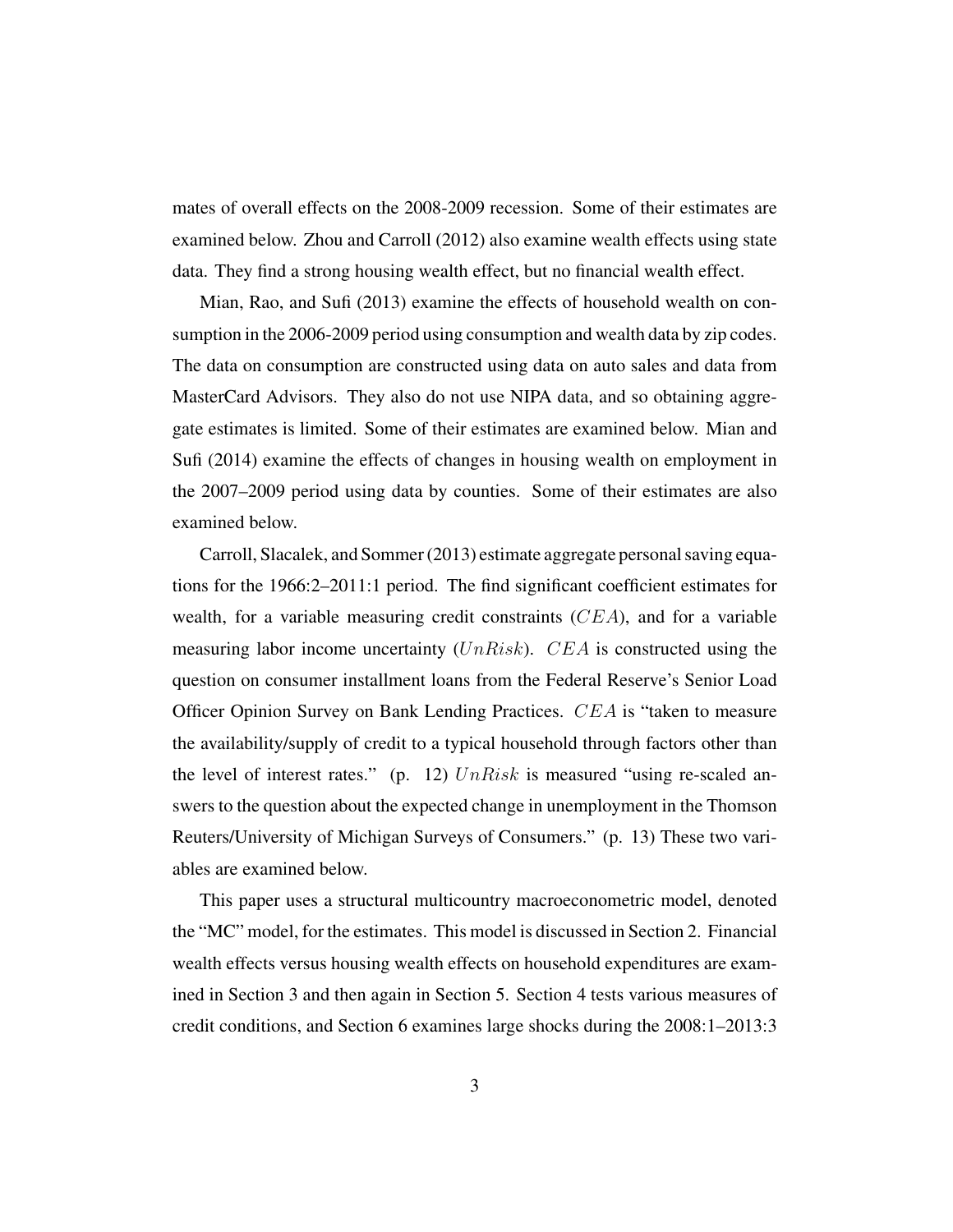period. Finally, Section 7 estimates what the 2008–2013 economy would have been like had there been no decrease in financial wealth and housing wealth.

### 2 The MC Model

The MC model uses the methodology of structural macroeconometric modeling, sometimes called the "Cowles Commission" (CC) approach, which goes back at least to Tinbergen (1939). I have gathered my research in macroeconomics in one document, *Macroeconometric Modeling, November 11, 2013* (MM), on my website, and this document contains a complete description and listing of the MC model. MM is written using the current version of the MC model (November 11, 2013), where published results using earlier versions of the model have been updated.<sup>2</sup> The MC model is not explained in this paper, and one should think of MM as an appendix to it. When appropriate, I have indicated in this paper in brackets the sections in  $MM$  that contain relevant discussion. This paper is thus not self contained. It is too much to try to put all the relevant information in one paper, hence the use of  $MM$  as an appendix. The methodology of the CC approach is also discussed and defended in  $MM$  [1.1].

There are 39 countries in the MC model for which stochastic equations are estimated. There are 25 stochastic equations for the United States and up to 13 each for the other countries. The total number of stochastic equations is 310, and the total number of estimated coefficients is about 1,300. In addition, there are 1,379 bilateral trade share equations estimated, so the total number of stochastic equations is 1,689. The total number of endogenous and exogenous variables, not counting various transformations of the variables and the trade share variables, is

<sup>&</sup>lt;sup>2</sup>Users can work with the MC model on line or can download the model and related software to work with it on their own computer. If the model is downloaded, it can be modified and reestimated. Many of the results in MM can be duplicated on line.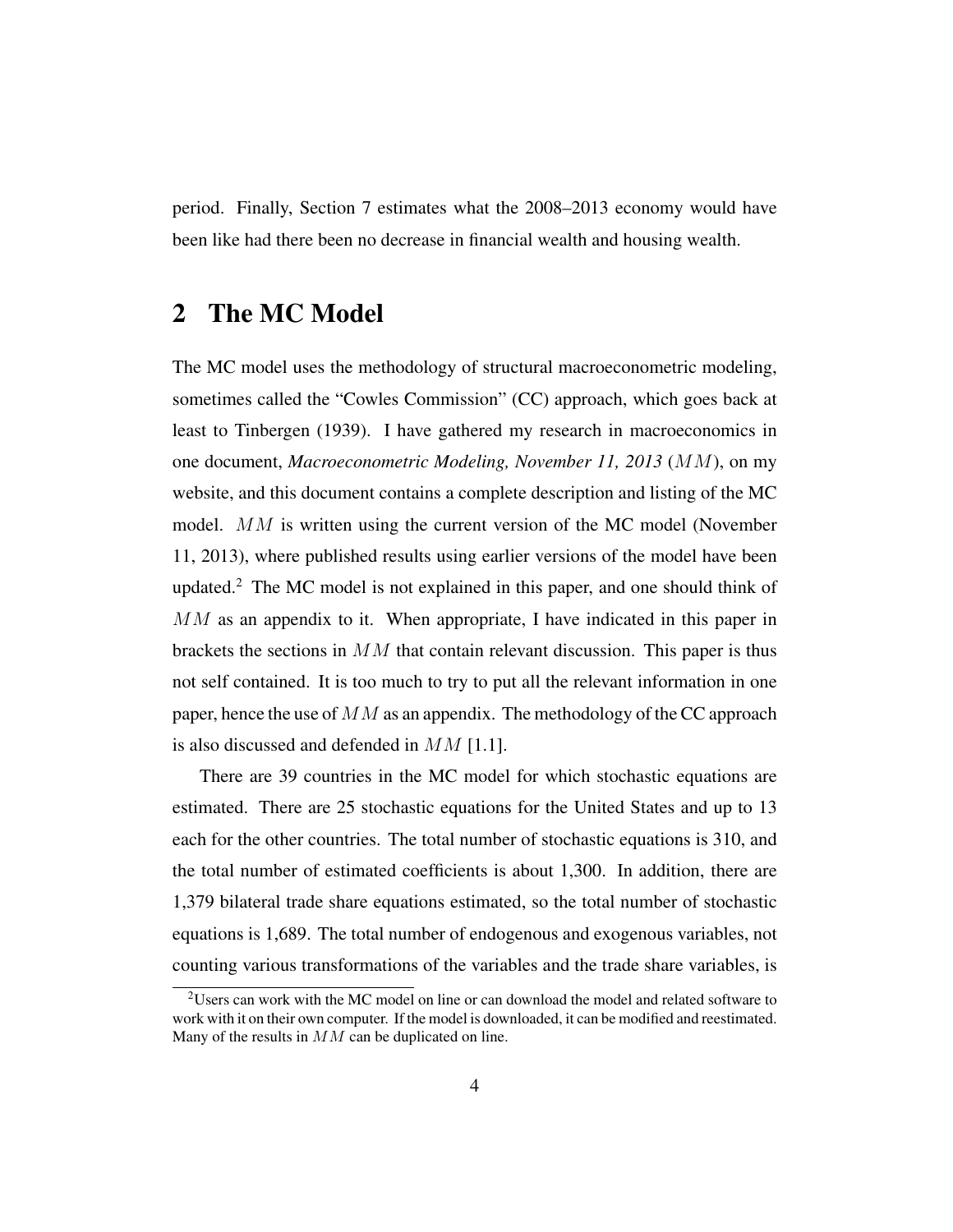about 2,000. Trade share data were collected for 59 countries, and so the trade share matrix is  $59 \times 59$ .

The estimation periods begin in 1954 for the United States and as soon after 1960 as data permit for the other countries. Data permitting, they end as late as 2013:3. The estimation technique is 2SLS except when there are too few observations to make the technique practical, where ordinary least squares is used. The estimation accounts for possible serial correlation of the error terms. When there is serial correlation, the serial correlation coefficients are estimated along with the structural coefficients.

Table 1 presents the variable notation used in this paper.  $MM$  [6] provides a complete description of the variables. The discussion in the rest of this paper pertains to the U.S. part of the MC model.

## 3 Financial Wealth versus Housing Wealth in Consumer Expenditure Equations

The aggregate U.S. wealth variable in the MC model is:

$$
AA = \frac{AH + MH}{PH} + \frac{PKH \cdot KH}{PH} = AA1 + AA2 \tag{1}
$$

where  $AH$  is the nominal value of net financial assets of the household sector excluding demand deposits and currency,  $MH$  is the nominal value of demand deposits and currency held by the household sector,  $KH$  is the real stock of housing,  $PKH$  is the market price of  $KH$ , and  $PH$  is a price deflator relevant to household spending.  $(AH + MH)/PH$ , denoted AA1, is thus real financial wealth, and  $(PKH \cdot KH)/PH$ , denoted AA2, is real housing wealth.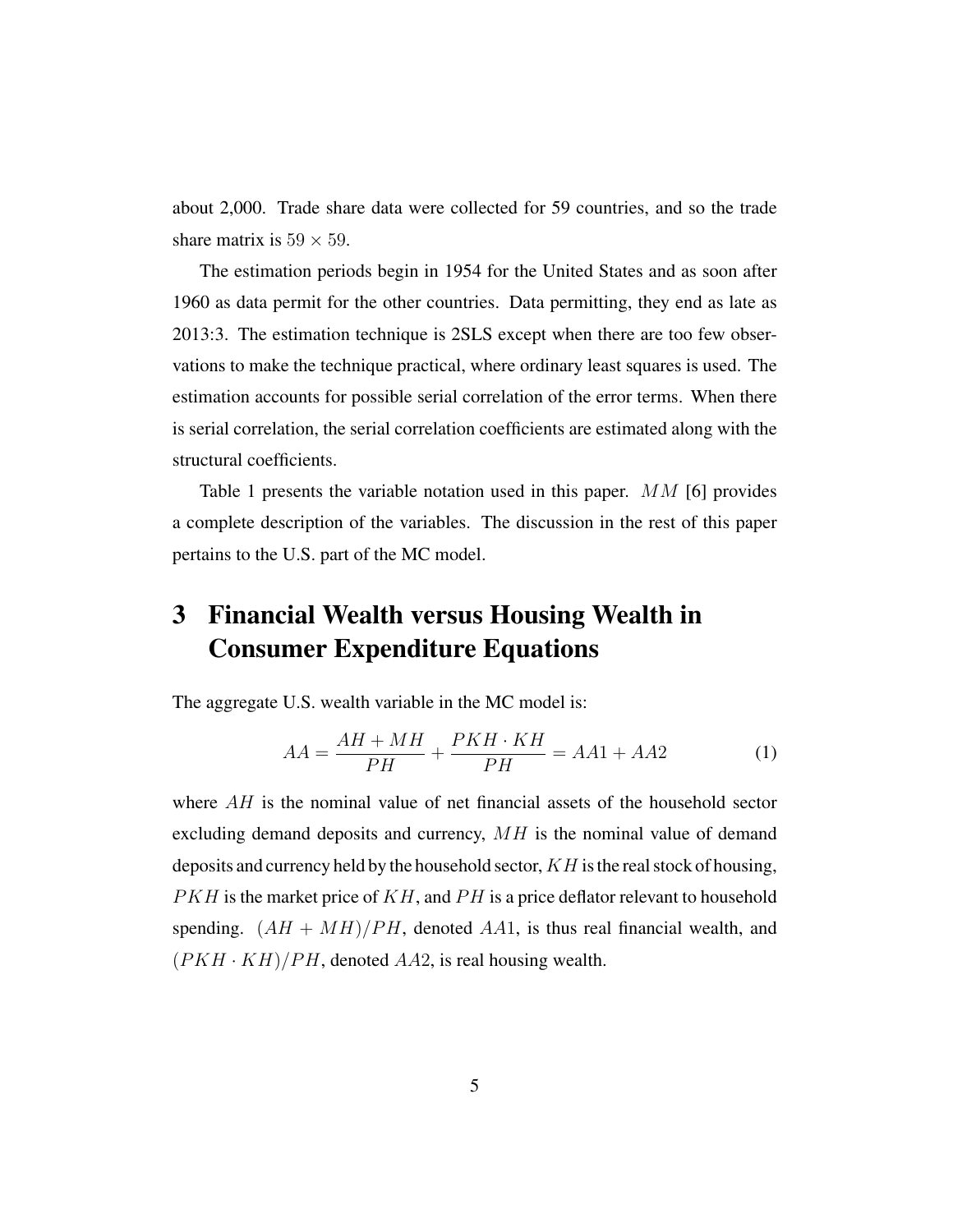| <b>Variable</b>    | <b>Type</b> | <b>Description</b>                                                     |
|--------------------|-------------|------------------------------------------------------------------------|
| AA                 | endo        | Total net wealth, h, B2009\$.                                          |
| AA1                | endo        | Total net financial wealth, h, B2009\$.                                |
| AA2                | endo        | Total net housing wealth, h, B2009\$.                                  |
| AG1                | exog        | Percent of 16+ population 26-55 minus percent 16-25.                   |
| AG2                | exog        | Percent of 16+ population 56-65 minus percent 16-25.                   |
| AG3                | exog        | Percent of 16+ population 66+ minus percent 16-25.                     |
| AH                 | endo        | Net financial assets, h, B\$.                                          |
| CD                 | endo        | Consumer expenditures for durable goods, B2009\$.                      |
| CDA                | exog        | Peak to peak interpolation of CD/POP.                                  |
| CG                 | endo        | Capital gains $(+)$ or losses $(-)$ on the financial assets of h, B\$. |
| CN                 | endo        | Consumer expenditures for nondurable goods, B2009\$.                   |
| cnst               | exog        | Constant term.                                                         |
| $cnst2$            | exog        | 0.0 before 1969:1, 0.0125 in 1969:1, 0.0250 in 1969:2, , 0.9875        |
|                    |             | in 1988:3, and 1.0 thereafter.                                         |
| CS                 | endo        | Consumer expenditures for services, B2009\$.                           |
| <b>DELD</b>        | exog        | Physical depreciation rate of the stock of durable goods, rate per     |
|                    |             | quarter.                                                               |
| <b>DELH</b>        | exog        | Physical depreciation rate of the stock of housing, rate per quarter.  |
| <b>GDPD</b>        | endo        | GDP price deflator.                                                    |
| GDPR               | endo        | Gross Domestic Product, B2009\$.                                       |
| IHH                | endo        | Residential investment, h, B2009\$.                                    |
| <b>IHHA</b>        | exog        | Peak to peak interpolation of IHH/POP.                                 |
| <b>IKF</b>         | endo        | Nonresidential fixed investment, f, B2009\$.                           |
| ${\cal I}{\cal M}$ | endo        | Imports, B2009\$.                                                      |
| <b>IVF</b>         | endo        | Inventory investment, f, B2009\$.                                      |
| $J\bar{F}$         | endo        | Number of jobs, f, millions.                                           |
| KD                 | endo        | Stock of durable goods, B2009\$                                        |
| KH                 | endo        | Stock of housing, h, B2009\$.                                          |
| MH                 | endo        | Demand deposits and currency, h, B\$.                                  |
| PD                 | endo        | Price deflator for domestic sales.                                     |
| PH                 | endo        | Price deflator for $CS + CN + CD + IHH$ inclusive of indirect business |
|                    |             | taxes.                                                                 |
| PIV                | endo        | Price deflator for inventory investment, adjusted.                     |
| PKH                | endo        | Market price of KH.                                                    |
| POP                | exog        | Noninstitutional population 16+, millions.                             |

Table 1 Variables in the MC Model Referred to in this Paper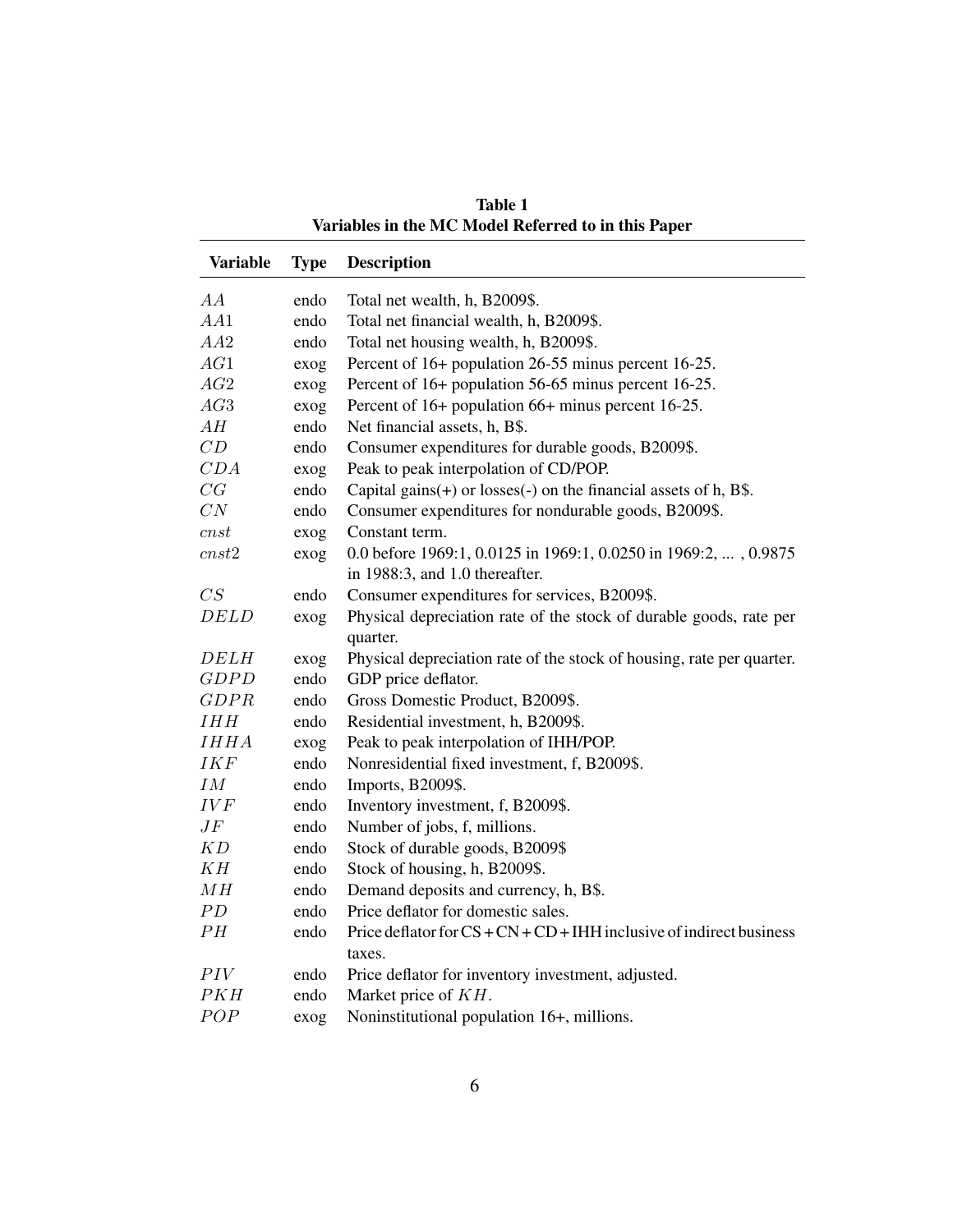| Variable      | <b>Type</b> | <b>Description</b>                                 |
|---------------|-------------|----------------------------------------------------|
| <i>PSI</i> 14 | exog        | Ratio of PKH to PD.                                |
| PX            | endo        | Price deflator for total sales.                    |
| RMA           | endo        | After tax mortgage rate, percentage points.        |
| RS            | endo        | Three-month Treasury bill rate, percentage points. |
| RSA           | endo        | After tax bill rate, percentage points.            |
| UR            | endo        | Civilian unemployment rate.                        |
| Y D           | endo        | Disposable income, h, B\$.                         |
| YS            | endo        | Potential output, B2009\$.                         |

Table 1 (continued)

 $\bullet$  h = household sector.

 $\bullet$  f = firm sector.

 $\bullet$  B\$ = Billions of dollars.

 $\bullet$  B2009\$ = Billions of 2009 dollars.

Figures 1 and 2 plot AA1 and AA2, respectively, for the 1952:1–2013:3 period. Figure 3 plots the ratio of AA1 to AA2. The ratio fluctuates considerably over time, with a range of 1.3 to 2.4. The peak of AA2 is in 2006:1 at \$23.9 trillion. The peak of AA1 is the last quarter at \$44.4 trillion. These values are all in 2009 dollars.

Table 2 presents the MC U.S. estimated equations for consumption of services,  $CS$ , and consumption of non durables,  $CN$ . The equations are in log per capita terms, and the wealth variable enters as  $log(AA/POP)_{-1}$ . Two estimation periods are used, 1954:1–2013:3 and 1954:1–2007:4, the latter ending before the crisis. The justification for the specification of these equations is in  $MM$  [3.6.3] and this discussion is not repeated here. The equations are taken to be structural equations, with the left hand side variable being a decision variable and the right hand side variables being variables that affect the decisions.<sup>3</sup>

<sup>&</sup>lt;sup>3</sup>The age variables are designed to pick up age distribution effects— $MM$  [3.6.2]. cnst2 is defined in Table 1. It is designed to pick up possible time varying effects— $MM$  [2.3.2]. The lagged dependent variables are picking up dynamic effects. The interest rates are after-tax interest rates.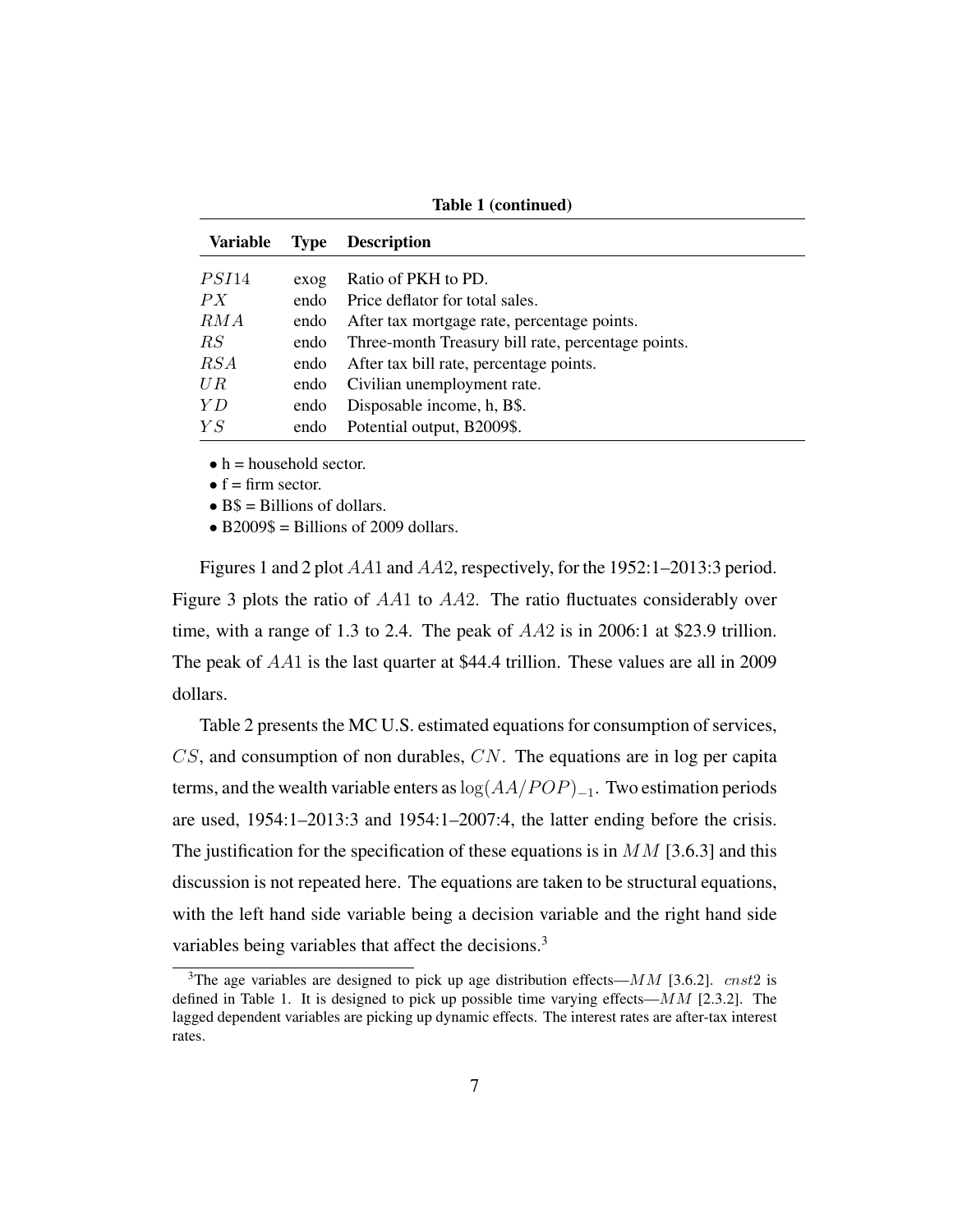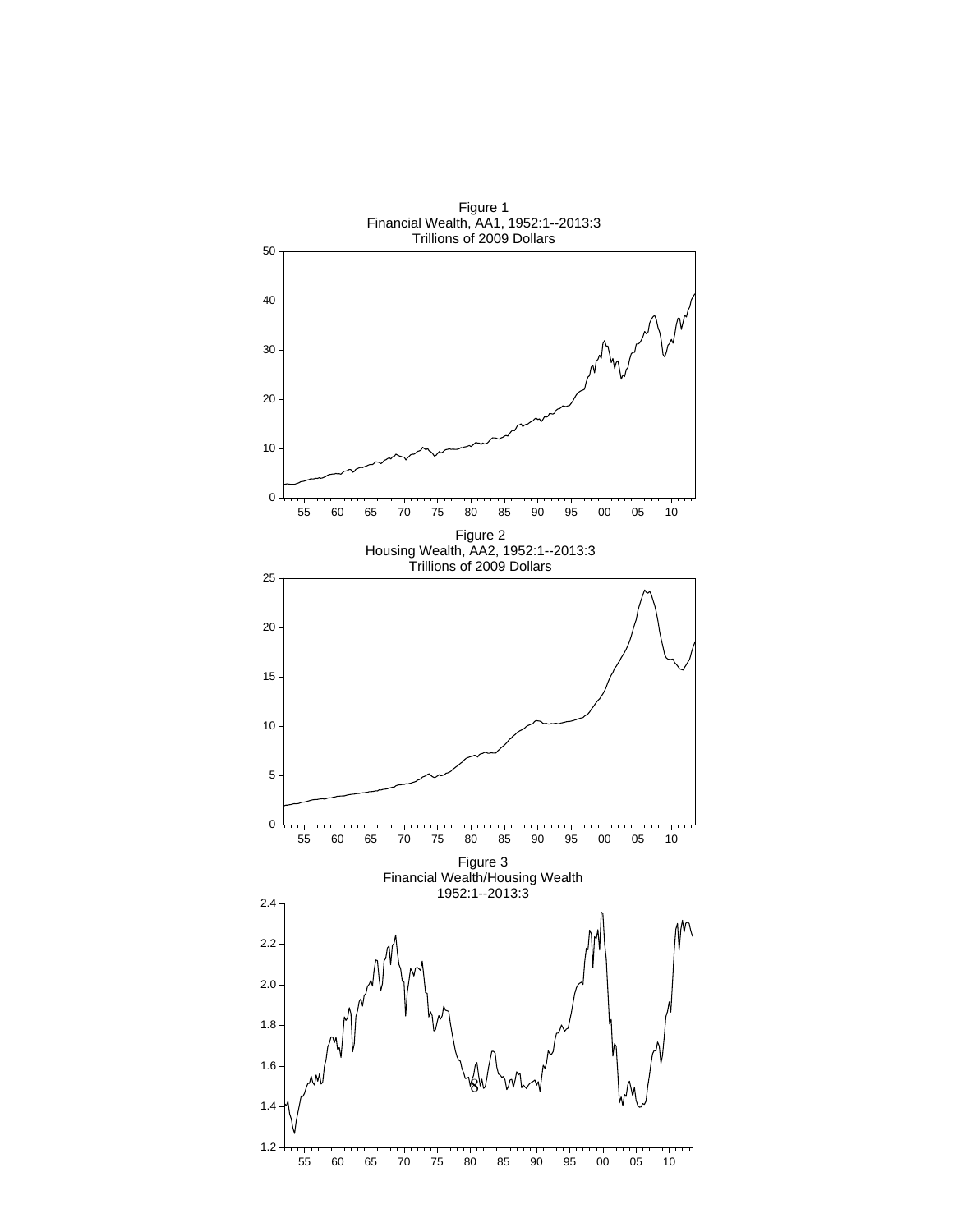| <b>Table 2</b>                                        |
|-------------------------------------------------------|
| <b>Estimates for Consumption of Services (CS) and</b> |
| <b>Consumption of Non Durables (CN)</b>               |
| Left Hand Side Variables are log(CS/POP)              |
| and log(CN/POP)                                       |

|                              | $\mathbf{CS}$ |            | <b>CN</b>  |            |
|------------------------------|---------------|------------|------------|------------|
|                              | 1954:1-       | 1954:1-    | 1954:1-    | 1954:1-    |
| <b>RHS</b> Variable          | 2013:3        | 2007:4     | 2013:3     | 2007:4     |
| cnst2                        | 0.022         | 0.022      | $-0.015$   | $-0.015$   |
|                              | (6.60)        | (5.94)     | $(-1.87)$  | $(-1.83)$  |
| cnst                         | $-0.134$      | $-0.125$   | $-0.341$   | $-0.256$   |
|                              | $(-5.86)$     | $(-3.03)$  | $(-5.04)$  | $(-2.95)$  |
| AG1                          | $-0.052$      | $-0.077$   | 0.124      | 0.031      |
|                              | $(-2.10)$     | $(-1.51)$  | (2.45)     | (0.35)     |
| AG2                          | $-0.288$      | $-0.269$   | 0.124      | 0.226      |
|                              | $(-8.43)$     | $(-4.90)$  | (2.09)     | (2.18)     |
| AG3                          | 0.247         | 0.287      | $-0.310$   | $-0.202$   |
|                              | (4.02)        | (3.18)     | $(-2.61)$  | $(-1.34)$  |
| $log(CS/POP)_{-1}$           | 0.818         | 0.810      |            |            |
|                              | (35.22)       | (31.74)    |            |            |
| $log(CN/POP)_{-1}$           |               |            | 0.740      | 0.754      |
|                              |               |            | (16.95)    | (16.81)    |
| $\Delta \log(CN/POP)_{-1}$   |               |            | 0.214      | 0.193      |
|                              |               |            | (3.59)     | (3.06)     |
| $log[YD/(POP \cdot PH)]$     | 0.120         | 0.129      | 0.119      | 0.124      |
|                              | (5.11)        | (4.82)     | (3.84)     | (3.48)     |
| RSA                          | $-0.00115$    | $-0.00110$ |            |            |
|                              | $(-5.08)$     | $(-4.80)$  |            |            |
| RMA                          |               |            | $-0.00092$ | $-0.00095$ |
|                              |               |            | $(-1.78)$  | $(-1.82)$  |
| $log(AA/POP)_{-1}$           | 0.0379        | 0.0377     | 0.0480     | 0.0366     |
|                              | (6.66)        | (4.62)     | (4.42)     | (2.53)     |
| <b>SE</b>                    | 0.00373       | 0.00378    | 0.00658    | 0.00664    |
| $R^2$                        | 0.999         | 0.999      | 0.999      | 0.999      |
| <b>DW</b>                    | 1.51          | 1.58       | 1.95       | 1.96       |
| End Test $(2007:4)$ —p-value | 0.809         |            | 0.794      |            |

•t-statistics are in parentheses.

•Estimation method is 2SLS.

•Variables are listed in Table 1.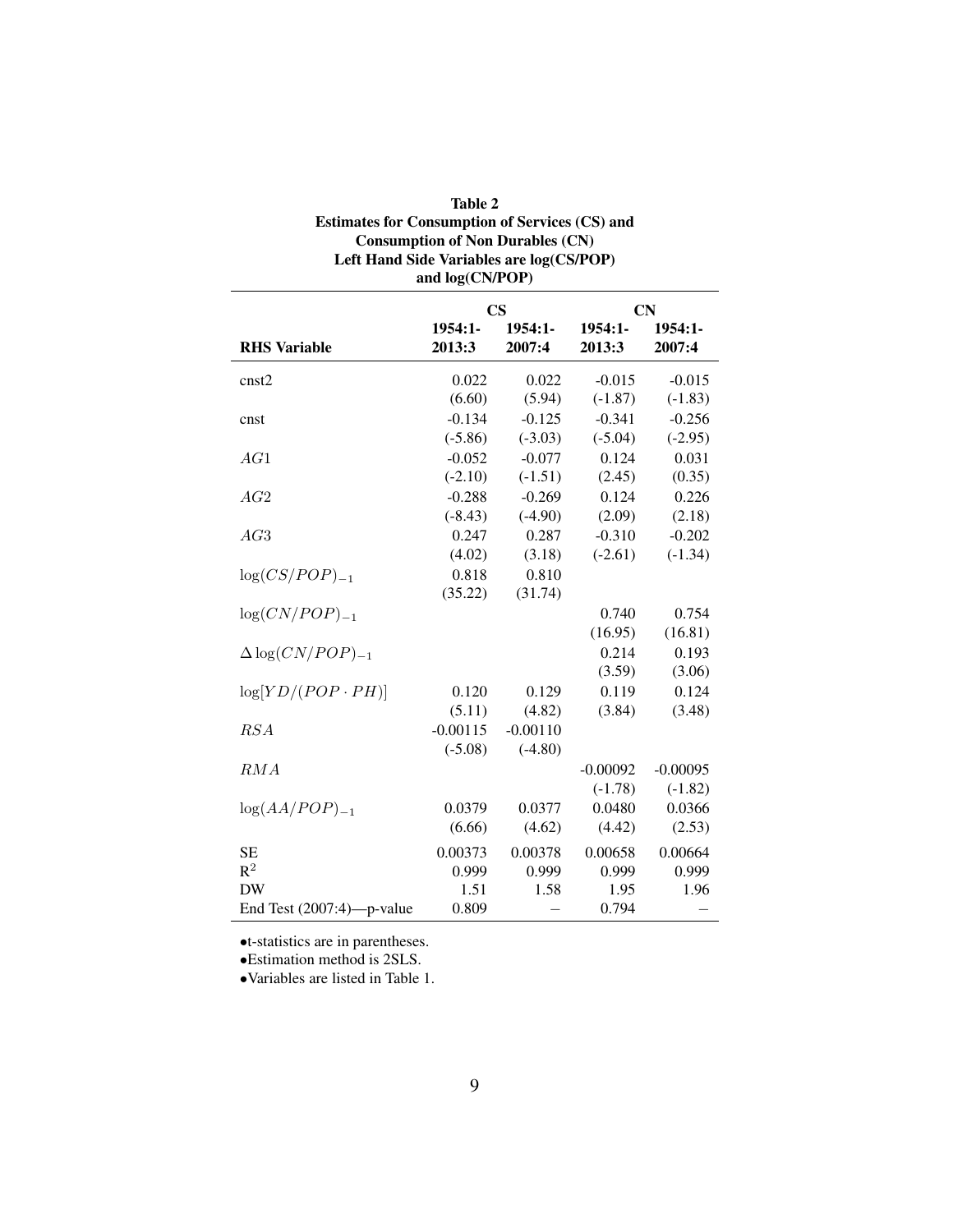The lagged wealth variable,  $log(AA/POP)_{-1}$ , is significant in both equations for both periods. The interest rate is significant in the  $CS$  equation, but has tstatistics of only -1.78 -1.82 in the CN equation. The End test—Andrews (2003) is a test of the hypothesis that the coefficients are the same both before and after 2007:4. The p-values are large in both cases, and so the hypothesis is not rejected in either case. This result is consistent with the fact that the coefficient estimates for the two periods are fairly similar.

Remember that AA is equal to  $AA1 + AA2$ , financial wealth plus housing wealth. The wealth variable enters the equations as  $\log(AA/POP)_{-1}$ , which assumes that financial and housing wealth have the same effect. This can be tested by using as the wealth variable  $\log(\lambda AA1+(1-\lambda)AA2)_{-1}$  and estimating  $\lambda$  along with the other structural coefficients. The equations are estimated by 2SLS, and so estimating  $\lambda$  is a non linear 2SLS estimation problem, which is straightforward to solve. If the effects are the same, then  $\lambda$  is 0.5.

For the CS and CN equations the estimates of  $\lambda$  for the two periods are the following. The t-statistics in parentheses are for the hypothesis that  $\lambda = 0.5$ :

|                      | $1954:1-$<br>2013:3 | 1954:1-<br>2007:4 |
|----------------------|---------------------|-------------------|
| $CS \ \hat{\lambda}$ | 0.771<br>(2.46)     | 0.883<br>(1.44)   |
| $CN \hat{\lambda}$   | 0.508<br>(0.08)     | 0.679<br>(0.58)   |

Although there is slight evidence that financial wealth has a greater weight in the CS equation (but not in the CN equation), with the hypothesis that  $\lambda = 0.5$ rejected for the first period (t-statistic of 2.46), the evidence is only slight, and for the rest of the results in this paper the combined  $AA$  wealth variable is used in both equations.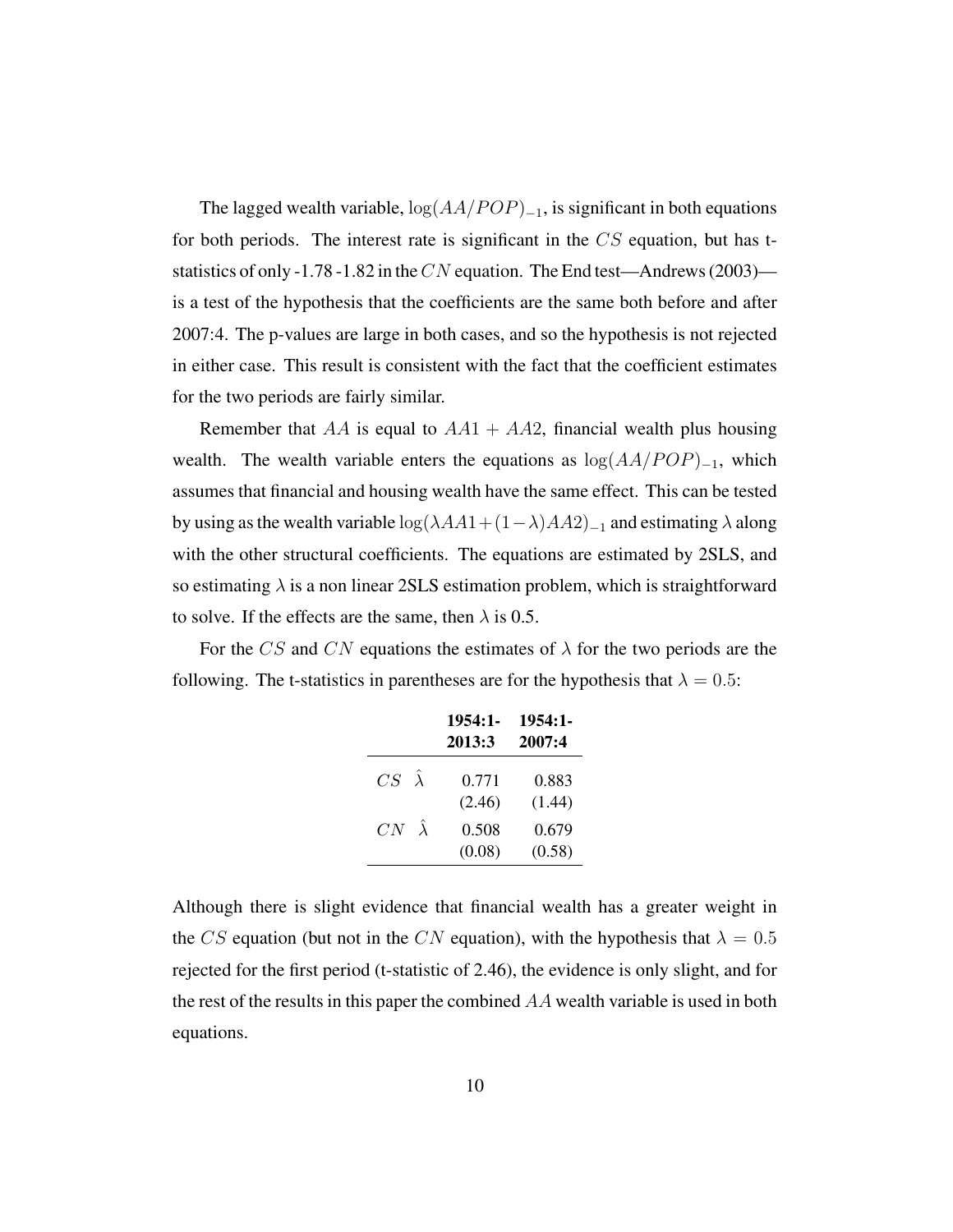Table 3 presents the MC U.S. equation for expenditures on durable goods, CD. The equation is in linear per capita terms. The wealth variable is  $(AA/POP)_{-1}$ . Again, the justification for the specification of this equation is in  $MM$  [3.6.3] and this discussion is not repeated here.<sup>4</sup> The lagged wealth variable is significant for the first estimation period, but only has a t-statistic of 1.33 for the second. The interest rate is significant for both periods. The End test has a p-value of 0.005, so the hypothesis that the coefficients are the same before and after 2007:4 is rejected. It will be seen in Section 6 why this might be so.

Financial versus housing wealth can be tested for durable expenditures by replacing the wealth variable with  $(AA1/POP)_{-1}$  and  $(AA2/POP)_{-1}$ . The results for the two periods are:

|                                       | 1954:1-<br>2013:3 | $1954:1-$<br>2007:4     |
|---------------------------------------|-------------------|-------------------------|
| $(AA1/POP)_{-1}$                      | 0.00043<br>(2.32) | 0.00024<br>(1.42)       |
| $(AA2/POP)_{-1}$                      | 0.00106<br>(4.06) | $-0.00022$<br>$(-0.94)$ |
| t-statistic for<br>equal coefficients | 2.17              | 0.94                    |

There is slight evidence for the first period that housing has a greater weight, where the hypothesis of equality rejected with a t-statistic of 2.17. For the second period nothing is significant. Because the evidence in favor of housing wealth is slight, as was done for the CS and CN equations, for the rest of the results in this paper the combined AA wealth variable is used in the CD equation.

<sup>4</sup>The sixth and seventh explanatory variables in Table 3 are picking up partial adjustment effects regarding both the stock of durable goods and the flow— $MM$  [3.6.3].  $CDA$  is an exogenous scale parameter for the interest rate. A scale variable is needed because the interest rate has no trend.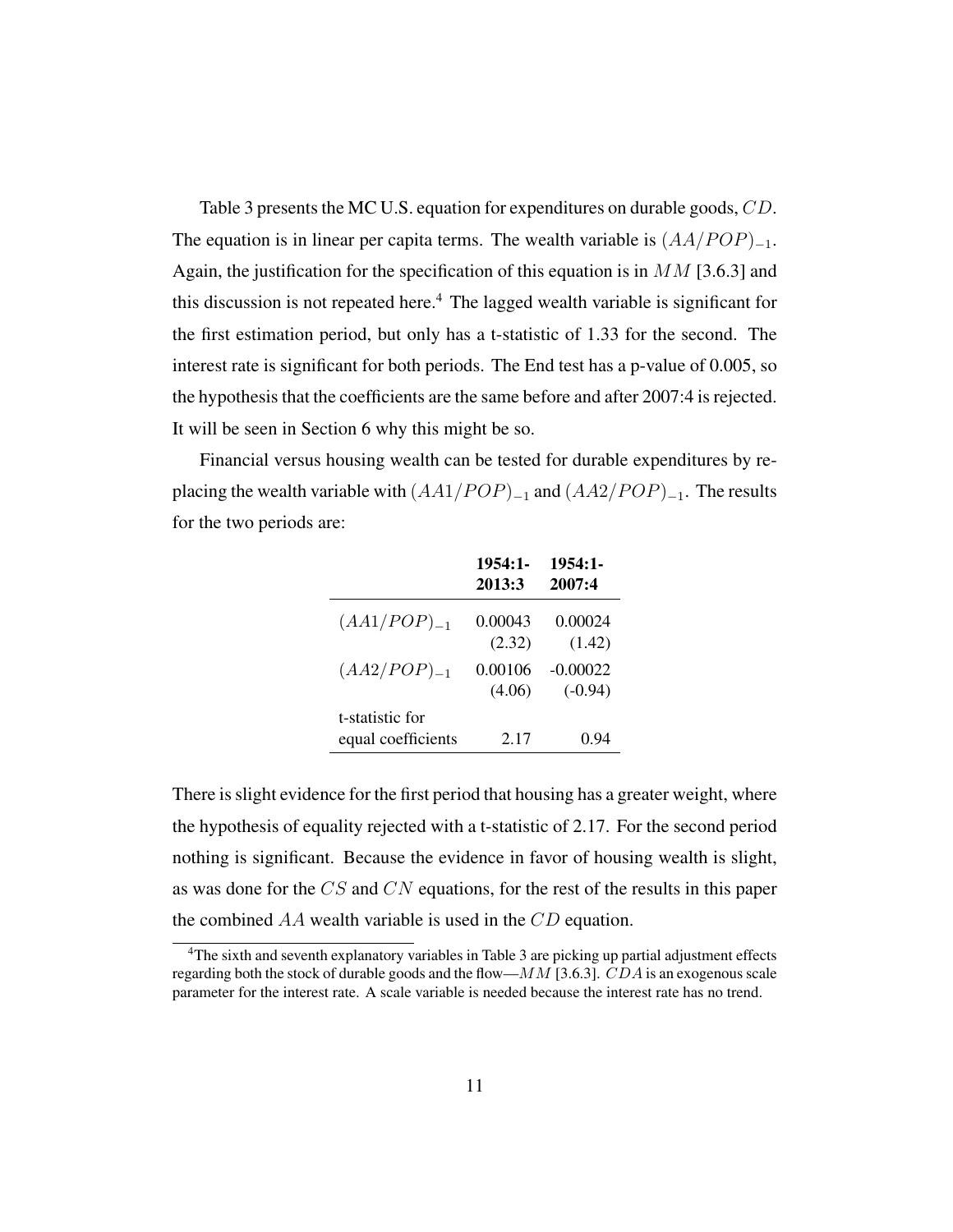| <b>Left Hand Side Variable is CD/POP</b> |                     |                   |  |  |
|------------------------------------------|---------------------|-------------------|--|--|
| <b>RHS</b> Variable                      | $1954:1-$<br>2013:3 | 1954:1-<br>2007:4 |  |  |
| cnst2                                    | 0.062               | 0.039             |  |  |
|                                          | (3.97)              | (2.72)            |  |  |
| cnst                                     | $-0.248$            | $-0.169$          |  |  |
|                                          | $(-3.46)$           | $(-2.09)$         |  |  |
| AG1                                      | 0.18                | 0.02              |  |  |
|                                          | (1.60)              | (0.12)            |  |  |
| AG2                                      | 2.64                | 2.92              |  |  |
|                                          | (6.27)              | (5.37)            |  |  |
| AG3                                      | $-2.35$             | $-2.17$           |  |  |
|                                          | $(-5.50)$           | $(-5.27)$         |  |  |
| $\boldsymbol{a}$                         | 0.232               | 0.271             |  |  |
|                                          | (5.10)              | (5.45)            |  |  |
| $(KD/POP)_{-1}$                          | $-0.0277$           | $-0.0245$         |  |  |
|                                          | $(-6.79)$           | $(-5.89)$         |  |  |
| $YD/(POP \cdot PH)$                      | 0.0639              | 0.0704            |  |  |
|                                          | (6.21)              | (5.76)            |  |  |
| $RMA \cdot CDA$                          | $-0.0101$           | $-0.0068$         |  |  |
|                                          | $(-3.96)$           | $-2.83)$          |  |  |
| $(AA/POP)_{-1}$                          | 0.00063             | 0.00023           |  |  |
|                                          | (3.85)              | (1.33)            |  |  |
| <b>SE</b>                                | 0.01455             | 0.01250           |  |  |
| $R^2$                                    | 0.207               | 0.224             |  |  |
| <b>DW</b>                                | 1.95                | 2.20              |  |  |
| End Test (2007:4)-p-value                | 0.005               |                   |  |  |

| Table 3                                        |
|------------------------------------------------|
| <b>Estimates for Durable Expenditures (CD)</b> |
| <b>Left Hand Side Variable is CD/POP</b>       |

<sup>a</sup>Variable is  $DELD(KD/POP)_{-1} - (CD/POP)_{-1}$ 

•t-statistics are in parentheses.

•Estimation method is 2SLS.

•Variables are listed in Table 1.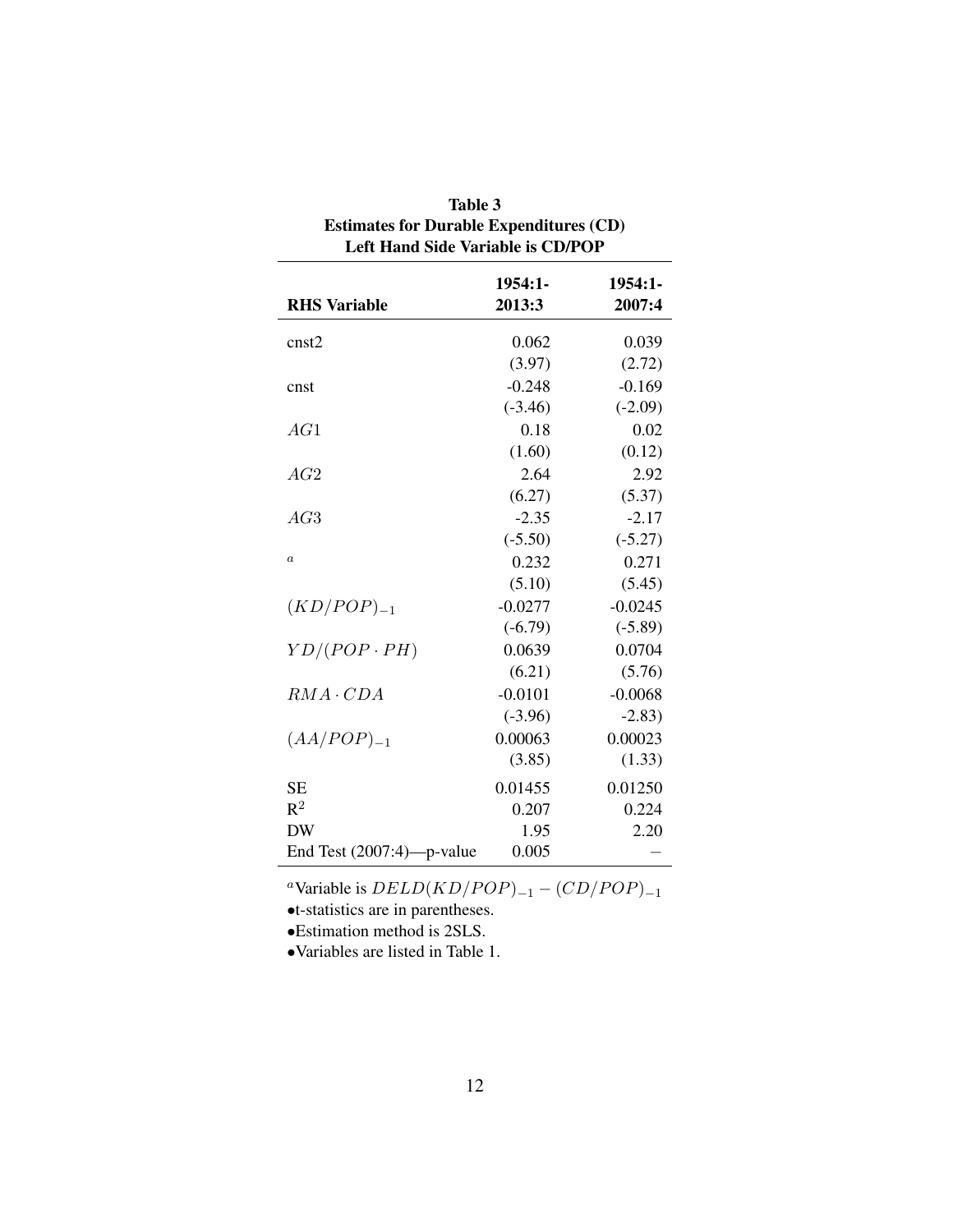Table 4 presents the MC U.S. equation for housing investment of the household sector,  $IHH$ . The equation is similar in form to the  $CD$  equation. The wealth variable is  $(AA2/POP)_{-1}$ , housing wealth, not total wealth. The lagged housing wealth variable is significant for both periods. The hypothesis that the coefficients are the same before and after 2007:4 is not rejected. The coefficient estimates are fairly similar across the two estimation periods.

Regarding housing wealth versus financial wealth in the  $IHH$  equation, when  $(AA1/POP)_{-1}$  is added to the equation, its t-statistics are 0.67 and 0.04 for the two periods, respectively, and  $(AA2/POP)_{-1}$  retains its significance. The t-statistic for the hypothesis that the two coefficients are equal is 2.90 for the first period and 2.71 for the second, so the hypothesis is rejected. The housing wealth variable has thus been used alone in the  $IHH$  equation.

The significance of financial wealth in the consumption equations is contrary to results using less aggregate data. As noted in the Introduction, Case, Quigley, and Shiller (2012) (CQS) find stronger effects for housing wealth than for financial wealth on retail sales. In fact, for many of their estimates financial wealth is not significant. In the present case financial wealth is significant in the  $CS$ ,  $CN$ , and CD equations with the exception of the shorter estimation period for the CD equation. As discussed above, there is some evidence that financial wealth is more important in the  $CS$  equation and that housing wealth is more important in the  $CD$ equation, but the evidence is not very strong. Housing wealth does dominate in the IHH equation, but CQS do not examine housing investment. Many assumptions have been used by CQS to create financial wealth data by state, and their negative results for financial wealth could be at least partly due to measurement error. Mian, Rao, and Sufi (2013) also do not find significant financial wealth effects on consumption, but they point out (p. 20) that they do not have the statistical power to estimate financial wealth effects because of lack of good data on financial assets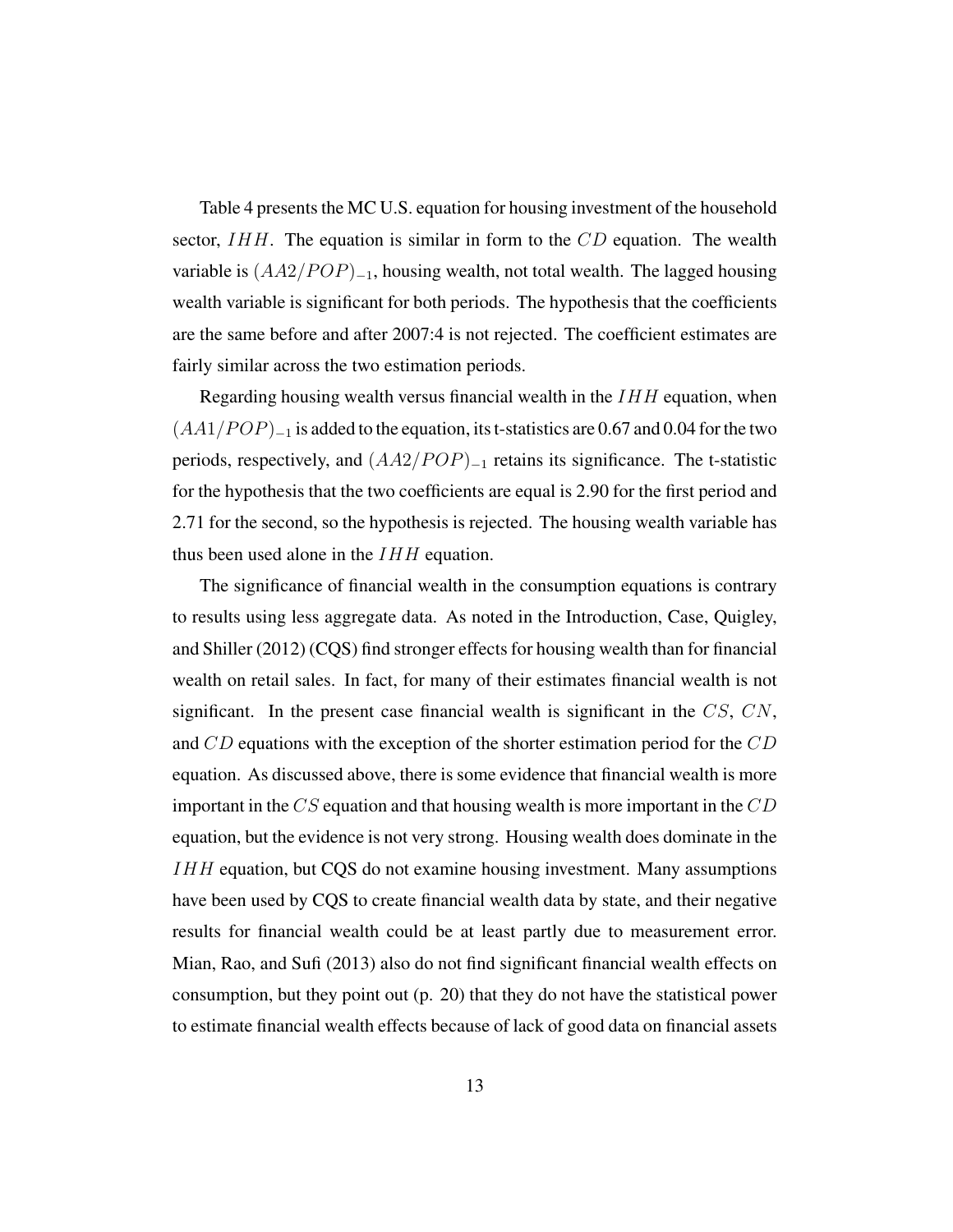| <b>Estimates for Housing Investment (IHH)</b><br><b>Left Hand Side Variable is IHH/POP</b> |                   |                   |  |  |
|--------------------------------------------------------------------------------------------|-------------------|-------------------|--|--|
| <b>RHS Variable</b>                                                                        | 1954:1-<br>2013:3 | 1954:1-<br>2007:4 |  |  |
| cnst2                                                                                      | 0.137             | 0.049             |  |  |
|                                                                                            | (1.75)            | (0.87)            |  |  |
| cnst                                                                                       | 0.889             | 0.804             |  |  |
|                                                                                            | (4.16)            | (5.31)            |  |  |
| $\boldsymbol{a}$                                                                           | 0.379             | 0.419             |  |  |
|                                                                                            | (7.34)            | (7.25)            |  |  |
| $(KH/POP)_{-1}$                                                                            | $-0.0377$         | $-0.0506$         |  |  |
|                                                                                            | $(-4.51)$         | $(-5.11)$         |  |  |
| $YD/(POP \cdot PH)$                                                                        | 0.0790            | 0.1718            |  |  |
|                                                                                            | (2.40)            | (4.39)            |  |  |
| $RMA_{-1} \cdot IHHA$                                                                      | $-0.0259$         | $-0.0242$         |  |  |
|                                                                                            | $(-5.38)$         | $(-4.83)$         |  |  |
| $(AA2/POP)_{-1}$                                                                           | 0.00368           | 0.00376           |  |  |
|                                                                                            | (3.77)            | (2.88)            |  |  |
| RHO1                                                                                       | 0.626             | 0.601             |  |  |
|                                                                                            | (8.75)            | (7.82)            |  |  |
| RHO <sub>2</sub>                                                                           | 0.326             | 0.287             |  |  |
|                                                                                            | (4.68)            | (3.88)            |  |  |
| <b>SE</b>                                                                                  | 0.01542           | 0.01610           |  |  |
| $R^2$                                                                                      | 0.446             | 0.395             |  |  |
| <b>DW</b>                                                                                  | 1.99              | 1.94              |  |  |
| End Test $(2007:4)$ —p-value                                                               | 0.242             |                   |  |  |

Table 4

| <sup>a</sup> Variable is $DELH(KH/POP)_{-1} - (IHH/POP)_{-1}$ |  |  |
|---------------------------------------------------------------|--|--|
|---------------------------------------------------------------|--|--|

•t-statistics are in parentheses.

•Estimation method is 2SLS.

•RHO1 and RHO2 are first and second order serial correlation coefficient estimates.

•Variables are listed in Table 1.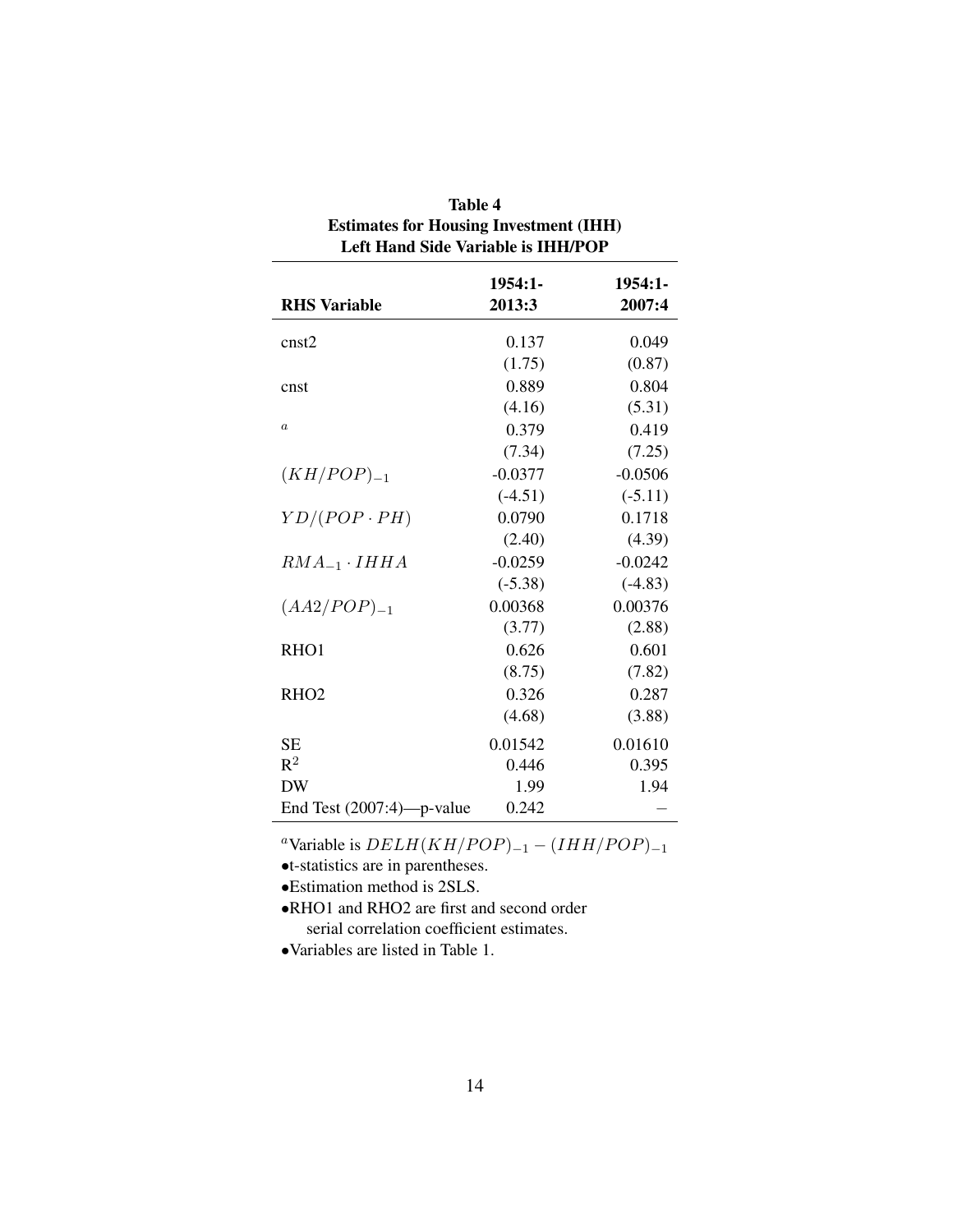by zip codes. Zhou and Carroll (2012), using data by states like CQS, also find insignificant financial wealth effects but significant housing wealth effects.

If constructing financial wealth by zip codes or states leads to larger measurement errors than constructing housing wealth by zip codes or states, then this could explain the insignificance of financial wealth versus housing wealth. The present results using aggregate data are quite strong regarding the overall significance of financial wealth. It would be hard, for example, to explain the boom in the U.S. economy in the last half of the 1990s without considering the huge increase in financial wealth in this period from the boom in the stock market.

#### 4 Testing Measures of Credit Conditions

The consumer expenditure equations in Tables 2–4 do not have explanatory variables measuring credit conditions other than interest rates and wealth. It is of interest to see if other measures might add to the explanatory power. Possible candidates are various interest rate spreads. Stock and Watson (2003) review of the use of interest rate spreads to forecast various macroeconomic variables. Interest rate spreads may incorporate credit conditions not captured in the interest rate and wealth variables. This is straightforward to test by simply adding spread variables to the equations and seeing if they are significant. As noted in the Introduction, Gilchrist and Zakrajšek (2012) create their own interest rate spread variable, an excess bond premium, denoted  $EBP$ , and test its predictive power. Figure 4 plots  $EBP$  for the period for which data exist, 1973:1–2010:3. The large values during the 2008-2009 recession are evident, and there are also large values in the 2000-2002 period.

When testing the interest rate spread variables, two estimation periods were used, one ending in 2007:4 and one ending in 2013:3 (or 2010:3 for EBP). Since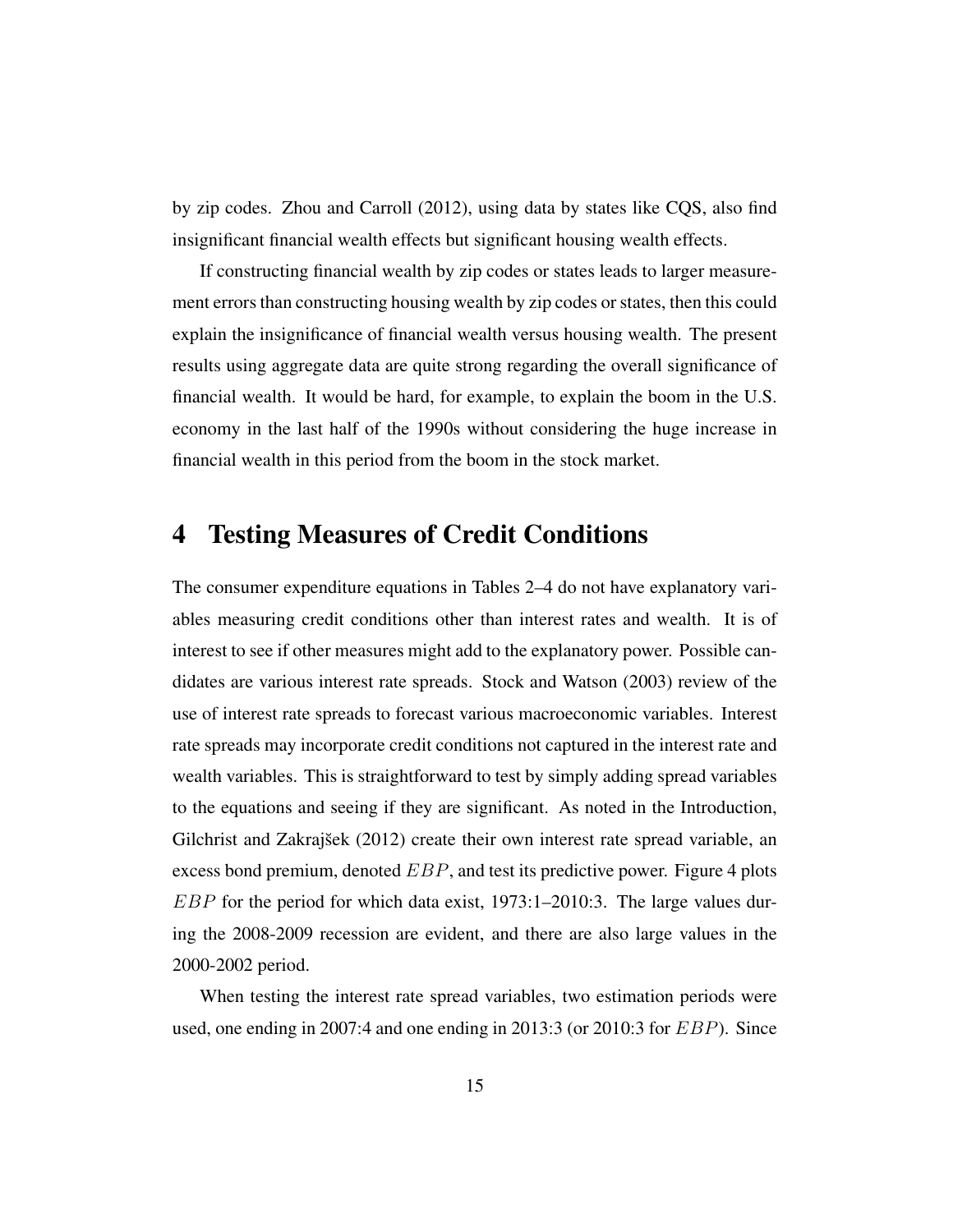

EBP was chosen after the 2008–2009 recession was known, there may be data mining issues for estimation periods including the recession. This is not an issue for the wealth variable used in this paper, since it first appeared in the model 30 years ago—Fair (1984). Table 5 presents results for two spread variables, the BAA/AAA bond spread and EBP. For each equation estimates are presented for the interest rate, the wealth variable, and the spread. The BAA/AAA bond spread is not close to being significant in any of the equations. Although not shown in the table, the same was true for the spread between the AAA bond rate and the 10-year government bond rate.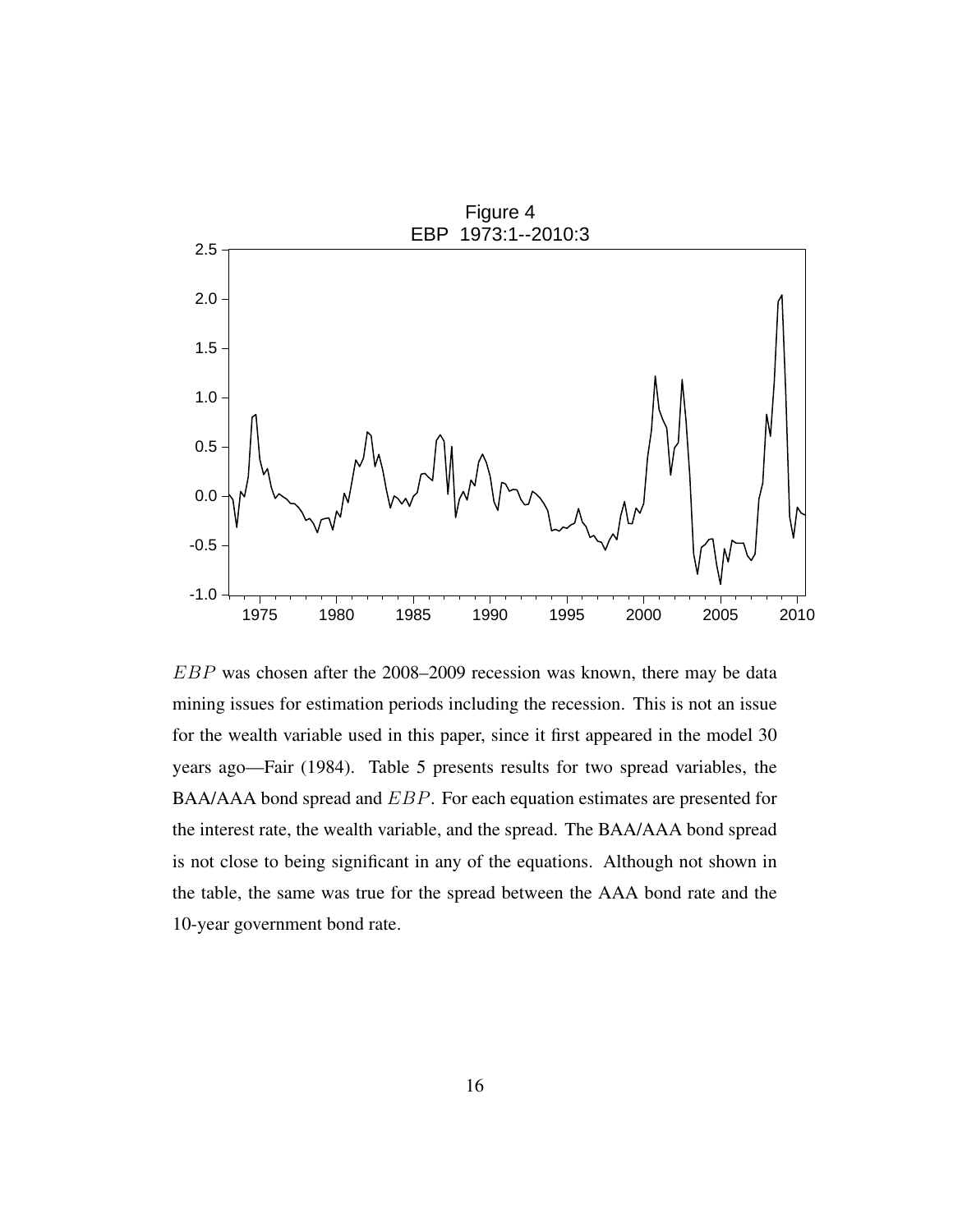|            |               | <b>Interest</b> |                |                   |            |
|------------|---------------|-----------------|----------------|-------------------|------------|
|            |               | Rate            | Wealth $_{-1}$ | $S$ pread $_{-1}$ | $EBP_{-1}$ |
| CS         | 1954:1-2007:4 | $-0.00110$      | 0.0377         | $-0.00028$        |            |
|            |               | $(-4.79)$       | (4.62)         | $(-0.30)$         |            |
|            | 1954:1-2013:3 | $-0.00116$      | 0.0369         | $-0.00089$        |            |
|            |               | $(-5.14)$       | (6.38)         | $(-1.17)$         |            |
|            | 1973:4-2007:4 | $-0.00151$      | 0.0509         |                   | 0.00031    |
|            |               | $(-5.33)$       | (4.79)         |                   | (0.27)     |
|            | 1973:4-2010:3 | $-0.00156$      | 0.0525         |                   | $-0.00107$ |
|            |               | $(-5.55)$       | (5.49)         |                   | $(-1.41)$  |
| CN         | 1954:1-2007:4 | $-0.00100$      | 0.0365         | 0.00026           |            |
|            |               | $(-1.67)$       | (2.52)         | (0.13)            |            |
|            | 1954:1-2013:3 | $-0.00079$      | 0.0475         | $-0.00076$        |            |
|            |               | $(-1.38)$       | (4.35)         | $(-0.50)$         |            |
|            | 1973:4-2007:4 | $-0.00121$      | 0.0404         |                   | $-0.00371$ |
|            |               | $(-2.31)$       | (2.56)         |                   | $(-2.05)$  |
|            | 1973:4-2010:3 | $-0.00119$      | 0.0445         |                   | $-0.00494$ |
|            |               | $(-2.29)$       | (3.13)         |                   | $(-3.96)$  |
| CD         | 1954:1-2007:4 | $-0.00834$      | 0.00031        | 0.00983           |            |
|            |               | $(-3.13)$       | (1.72)         | (1.30)            |            |
|            | 1954:1-2013:3 | $-0.01012$      | 0.00063        | 0.00024           |            |
|            |               | $(-3.72)$       | (3.64)         | (0.06)            |            |
|            | 1973:4-2007:4 | $-0.01013$      | 0.00022        |                   | $-0.00729$ |
|            |               | $(-3.17)$       | (0.99)         |                   | $(-1.30)$  |
|            | 1973:4-2010:3 | $-0.01357$      | 0.00058        |                   | $-0.01682$ |
|            |               | $(-3.84)$       | (2.70)         |                   | $(-4.59)$  |
| <b>IHH</b> | 1954:1-2007:4 | $-0.0243$       | 0.00368        | 0.00216           |            |
|            |               | $(-4.79)$       | (2.76)         | (0.16)            |            |
|            | 1954:1-2013:3 | $-0.0269$       | 0.00361        | $-0.00373$        |            |
|            |               | $(-5.66)$       | (3.71)         | $(-0.40)$         |            |
|            | 1973:4-2007:4 | $-0.0259$       | 0.00281        |                   | $-0.01105$ |
|            |               | $(-4.96)$       | (2.02)         |                   | $(-1.19)$  |
|            | 1973:4-2010:3 | $-0.0270$       | 0.00395        |                   | $-0.01531$ |
|            |               | $(-5.65)$       | (3.35)         |                   | $(-2.13)$  |

Table 5 Testing Interest Rate Spreads

•Spread is BAA-AAA.

•Estimation method is 2SLS.

•See Tables 2–4 for the interest rate and wealth variables per equation.

•Spread is multiplied by  $CDA$  for  $CD$  equation. Similarly for  $EBP$ .

•Spread is multiplied by  $IHHA$  for  $IHH$  equation. Similarly for  $EBP$ .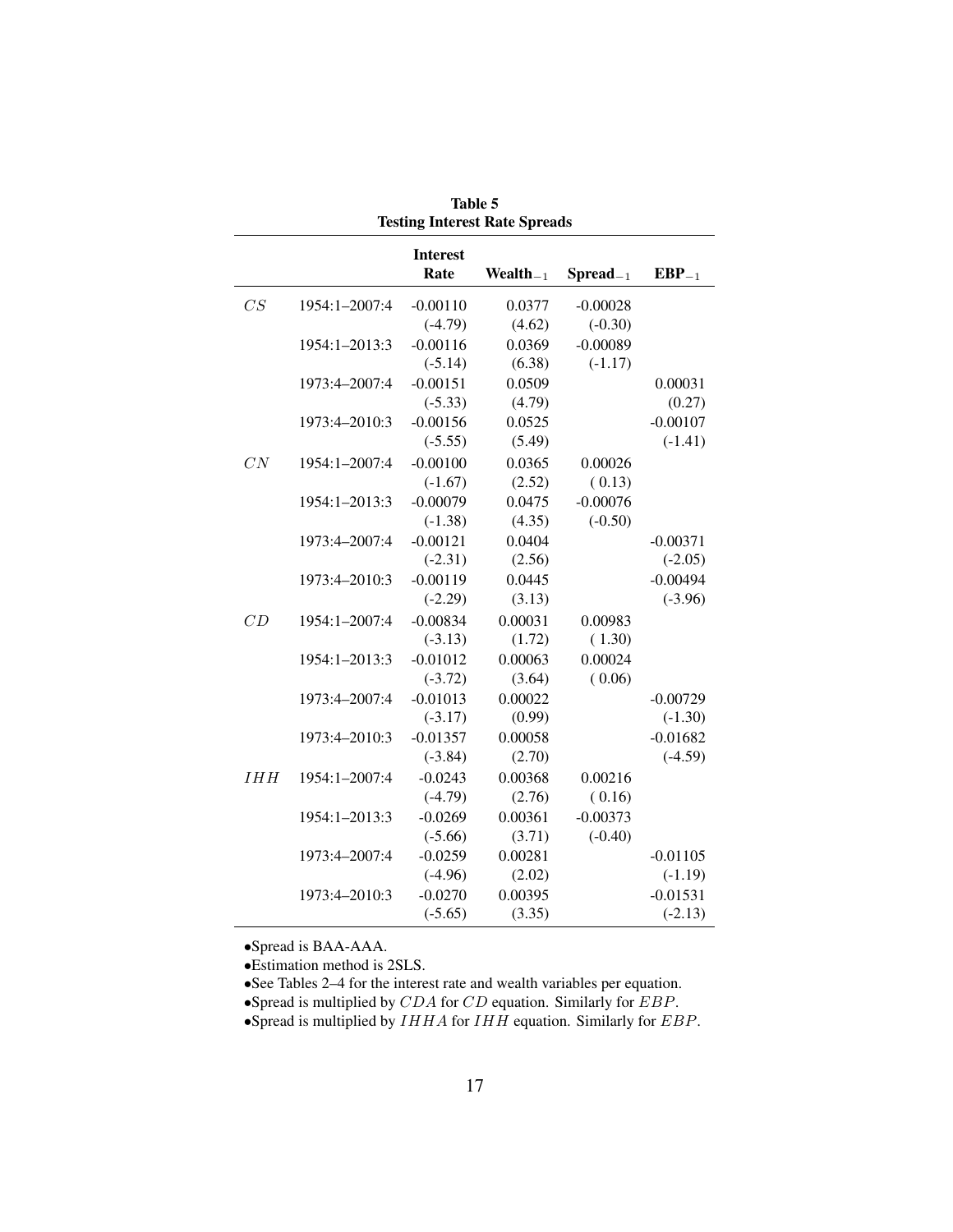Regarding *EBP*, it is not significant for the period ending before the recession except for the  $CN$  equation, where the t-statistic is  $-2.05$ . For the period through the recession it is not significant in the  $CS$  equation, but it is in the three others. Adding EBP does not affect the significance of any of the interest rate and wealth variables. They are all significant expect for the wealth variable in the CD equation for the periods ending before the recession. The evidence for  $EBP$  is thus mixed, depending on how much weight one puts on possible data mining, since it was created after the recession was known. But it could be that EBP is capturing some effects on consumer expenditures not captured by the interest rate and wealth variables. This is examined in Section 8.

Another possible measure of credit conditions is the CEA variable of Carroll, Slacalek, and Sommer (2013), which was mentioned in the Introduction. It was tried (lagged one quarter) in the four consumer expenditure equations for two estimation periods: 1966:2–2007:4 and 1966:2–2011:1. In none of the eight regressions was it significant, and so there is no evidence that it has independent explanatory power. The labor income uncertainty variable,  $UnRisk$ , was also tried (lagged one quarter), and it was only significant in the  $CN$  equation, with t-statistics of -2.45 and -2.28 for the two periods, respectively. There is thus little support for this variable.<sup>5</sup> Whatever information  $CEA$  and  $UnRisk$  convey, it appears to be captured by variables already in the expenditure equations.

## 5 Estimated Effects of Changes in Financial and Housing Wealth

Before considering the 2008–2009 recession, it will be useful to examine the size of the wealth effect in the MC model. How much do household expenditures change

<sup>&</sup>lt;sup>5</sup>For the CD equation UnRisk was multiplied by CDA and for the IHH equation it was multiplied by  $IHHA$ . This was not done for  $CEA$  because it has a trend.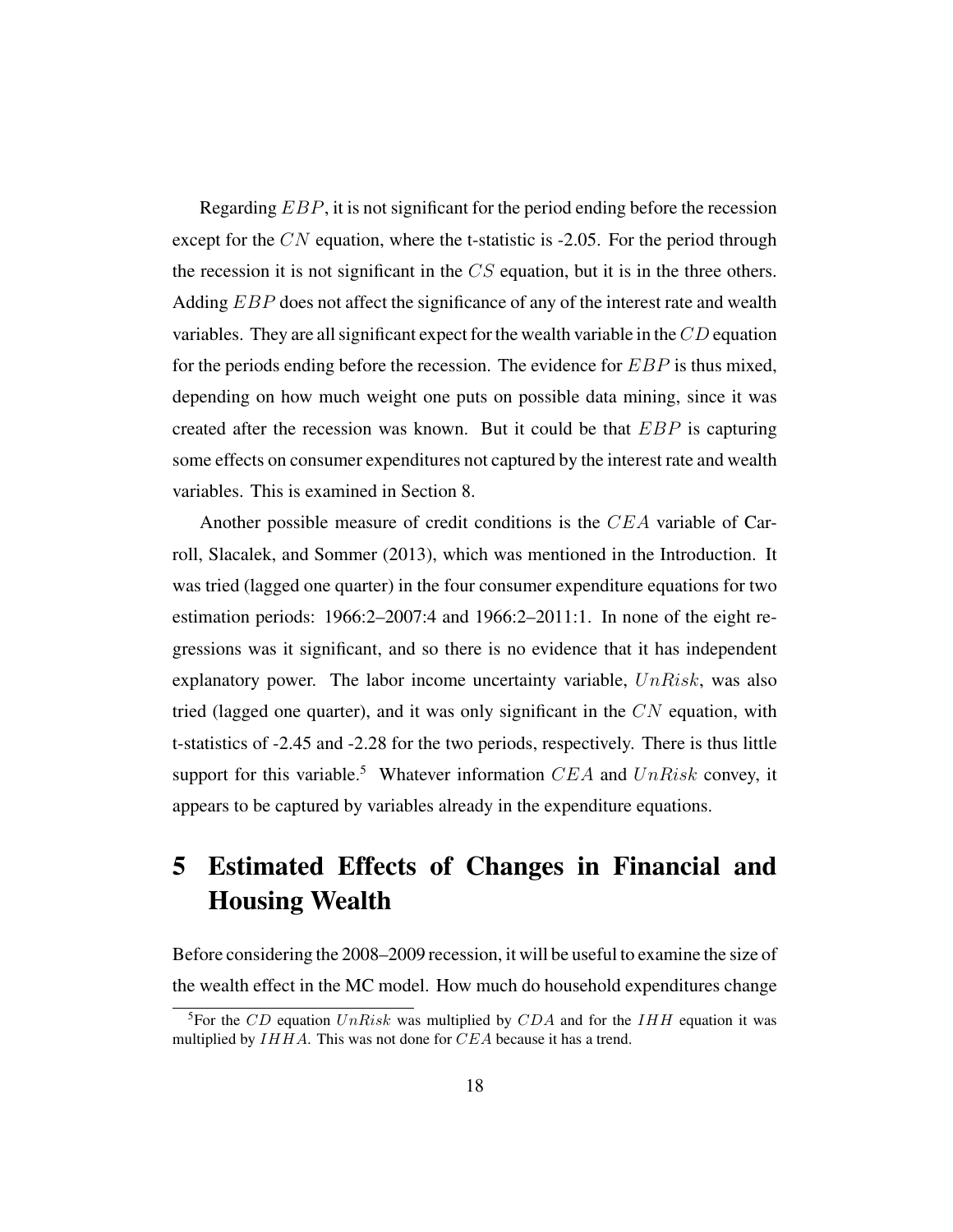when AA1 or AA2 changes? The size of this wealth effect depends on what is held constant. If the complete MC model is used, then an increase in AA1 or AA2 increases U.S. household expenditures, which then leads to a multiplier effect on output and at least some increase in inflation. Given the estimated interest rate rule in the model, the Fed responds to the expansion by raising interest rates, which slows down the expansion, and so on. The rest of the world also responds to what the United States is doing, which then feeds back on the United States. The size of the wealth effect with nothing held constant thus depends on many features of the MC model, not just the properties of the U.S. household expenditure equations.

One can focus solely on the properties of the household expenditure equations by taking income and interest rates to be exogenous. The following experiment was performed. The variables  $YD/(POP \cdot PH)$ , RSA, RMA, AA1, and AA2 were taken to be exogenous, which isolates the four household expenditure equations from the rest of the model. The estimated residuals were then added to the stochastic equations and taken to be exogenous. This means that when the model is solved using the actual values of all the exogenous variables, a perfect tracking solution is obtained. The actual values are thus the base values. For the first experiment AA1, financial wealth, was increased by \$1000 billion in each quarter from the base case, and the model was solved for the 2005:1–2012:4 period. The difference for a given quarter between the predicted value of a variable and the actual value is the estimated effect of the AA1 change on that variable for that quarter.

The effects on total consumption expenditures  $(CS + CN + CD + IHH)$ by quarters are presented in Table 6. After four quarters expenditures have risen \$22.0 billion, and after eight quarters they have risen \$33.3 billion. The increases then level off at about \$40 billion. The effect of a sustained increase in wealth on consumption expenditures is thus estimated to be about 4 percent per year ignoring any feedback effects.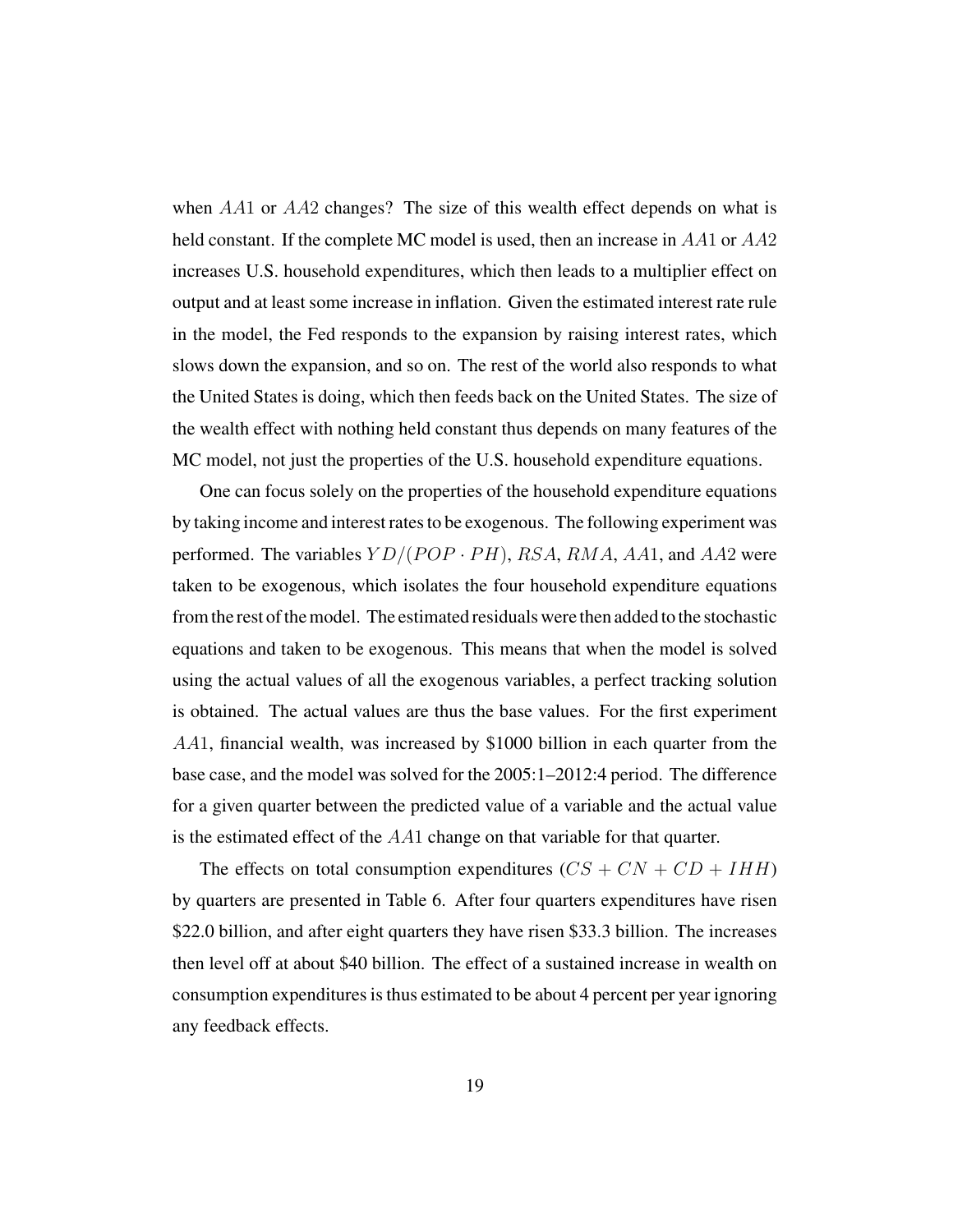| TMDIA A                                                    |      |
|------------------------------------------------------------|------|
| Effects on $CS + CN + CD + IHH$ of a Change in AA1 of 1000 |      |
|                                                            | Year |

Table 6

|                                                 |  |                                         | $1 \cup 11$ |  |  |
|-------------------------------------------------|--|-----------------------------------------|-------------|--|--|
| Quarter 2005 2006 2007 2008 2009 2010 2011 2012 |  |                                         |             |  |  |
|                                                 |  | 0.0 26.2 34.4 36.3 39.0 41.4 41.8 41.6  |             |  |  |
| $\mathcal{D}$                                   |  | 8.9 29.2 35.1 36.9 39.9 41.6 41.5 41.4  |             |  |  |
| $\mathcal{F}$                                   |  | 16.3 31.5 35.6 37.3 40.7 41.9 41.4 41.3 |             |  |  |
| 4                                               |  | 22.0 33.3 35.9 38.0 41.1 42.1 41.5 40.9 |             |  |  |
|                                                 |  |                                         |             |  |  |

• Units are billions of 2009 dollars

Table 7 Effects on  $CS + CN + CD + IHH$  of a Change in AA2 of 1000

|                                                 | Year |                                         |                               |  |  |  |  |      |  |
|-------------------------------------------------|------|-----------------------------------------|-------------------------------|--|--|--|--|------|--|
| Quarter 2005 2006 2007 2008 2009 2010 2011 2012 |      |                                         |                               |  |  |  |  |      |  |
|                                                 |      | 0.0 56.1 59.9 53.7 50.4 49.0 47.2 45.7  |                               |  |  |  |  |      |  |
| $2^{\circ}$                                     |      | 23.7 59.2 58.5 52.6 50.2 48.6 46.5 45.4 |                               |  |  |  |  |      |  |
| 3                                               | 39.7 |                                         | 60.5 56.9 51.5 50.0 48.3 46.0 |  |  |  |  | 45.1 |  |
| $\overline{4}$                                  | 50.0 |                                         | 60.7 55.2 50.8 49.5 47.9 45.9 |  |  |  |  | 44.5 |  |

• Units are billions of 2009 dollars

The increase in  $AA1$  does not affect housing investment,  $IHH$ , because it does not appear in the housing investment equation. So in Table 6 IHH is unchanged. If AA2 instead of AA1 is changed, this changes all four categories of expenditures because AA2 appears in all four equations. Results of increasing AA2 by \$1000 billion are presented in Table 7. In this case the expenditures peak at about \$60 billion rather than \$40 billion, although the effects wear off faster.<sup>6</sup>

The roughly 4 percent estimate in Table 6 is consistent with results from other approaches. The size of the wealth effect is discussed in Ludvigson and Steindel (1999), where they conclude (p. 30) that "a dollar increase in wealth likely

<sup>6</sup>The main reason the effects wear off faster is that when housing investment is stimulated, the housing stock increases, which over time is a drag on new housing investment. (In Table 4 the coefficient estimate for  $KH/POP_{-1}$  is negative.)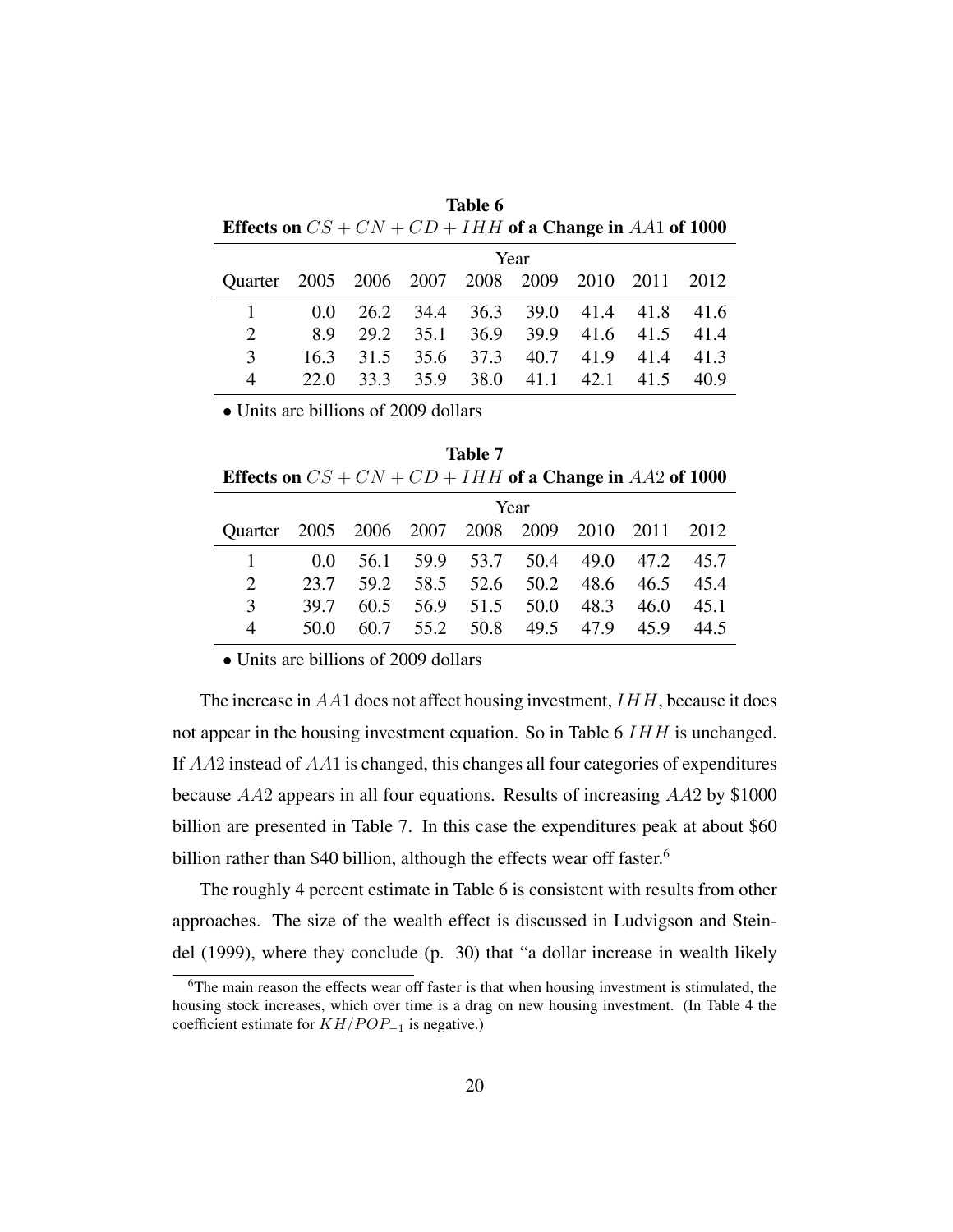leads to a three-to-four-cent increase in consumption in today's economy," although they argue that there is considerable uncertainty regarding this estimate. Their approach is simpler and less structural than the present one, but the size of their estimate is similar. Starr-McCluer (1998) uses survey data to examine the wealth effect, and she concludes that her results are broadly consistent with a modest wealth effect.

Mian, Rao, and Sufi (2013) (MRS) find 5 to 7 percent effects of housing wealth on consumption (p. 30), although these effects vary considerably across zip codes. These numbers should be compared to the numbers in Table 6 because MRS do not examine housing investment, and so their estimated effects are somewhat higher than the present ones. Zhou and Carroll (2012) find 5 percent effects of housing wealth on consumption (p. 18), slightly higher than the estimates in Table 6.

CQS test for asymmetrical effects and find that the housing wealth elasticity is estimated to be larger in falling markets than in rising markets.<sup>7</sup> Their estimated elasticities are 0.10 and 0.032, respectively. How do these compare with the present results? Take Table 6. Excluding housing investment,  $CS + CN + CD$  at the beginning of 2005 was about \$9.4 trillion. Housing wealth, AA2, was about \$21.8 trillion. If one takes the change in consumption expenditures to be \$40 billion, then the housing wealth elasticity is  $(40/9400)/(1000/21800) = 0.09$ . So this elasticity is close to the CQS elasticity in falling markets of 0.10.

#### 6 Estimated Shocks: 2008:1–2013:3

If the 2SLS coefficient estimates of the equations in Tables 2–4 are consistent, then consistent estimates of the residuals (actual minus predicted) are available.

 $<sup>7</sup>$ No attempt was made in the present study to estimate asymmetrical effects. It is unlikely using</sup> aggregate data that any such effects could be estimated even if they exist.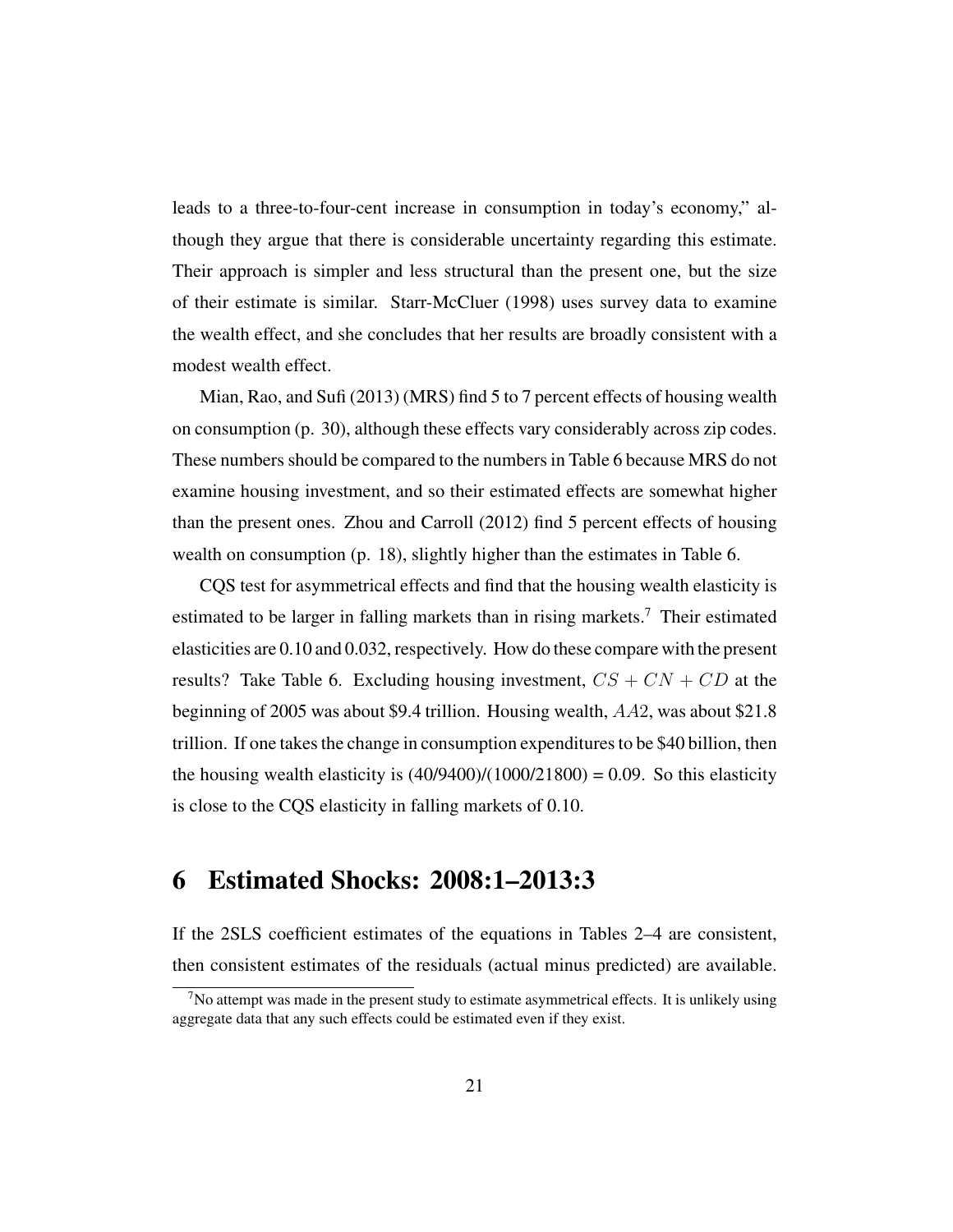If credit-condition effects during the 2008–2009 recession have not been captured well by the wealth and interest rate variables in the equations, then one would expect the residuals on average to be negative and large in absolute value during the recession. Table 8 presents residuals that are larger than one standard deviation in absolute value for the 2008:1–2013:3 period, where the main emphasis is on the recessionary period 2008:1–2009:4.

The residuals are not huge except for the CD residual for 2008:4, which is negative and 5.3 times its standard error. CD fell at an annual rate of 25.8 percent in this quarter, much of which was not explained. The error undoubtedly contributes to the rejection of the End test in Table 3. Of the 17 large residuals for the consumer expenditure equations (equations 1–4) for 2008:1–2009:4, 14 are negative. Consumer durable expenditures are hit the hardest. Two of the three large residuals for housing investment are actually positive. For the other three demand equations, there are 10 large residuals for the 2008:1–2009:4 period, of which 6 are negative.

Although 14 of the 17 large residuals for the consumer expenditure equations are negative, only 4 of the 14 are greater than two standard errors. There is thus clearly some of the recession not captured by the equations, but much of it has been.<sup>8</sup> Quantitative estimates of how much has been captured are presented in the next section.

<sup>&</sup>lt;sup>8</sup>How does the inclusion of  $EBP$  in the four consumer expenditure equations affect the residuals? Consider the 1973:4–2010:3 estimation period. For the four equations without EBP<sup>−</sup><sup>1</sup> added, there are 13 large residuals, of which 10 are negative, for the 2008:1–2009:4 period. (In Table 8 there are 17 large residuals, with 14 negative. The difference is due to the different estimation period. The estimation period when  $EBP_{-1}$  is added is considerably shorter.) When  $EBP_{-1}$  is added, there are 10 large residuals, of which 6 are negative. The (negative) residual for the  $CD$  equation for 2008:4 is 4.9 times its standard error without  $EBP_{-1}$  added and 3.8 times when it is added. Quantitative estimates of how much  $EBP$  contributes to explaining the recession are presented in the Section 8.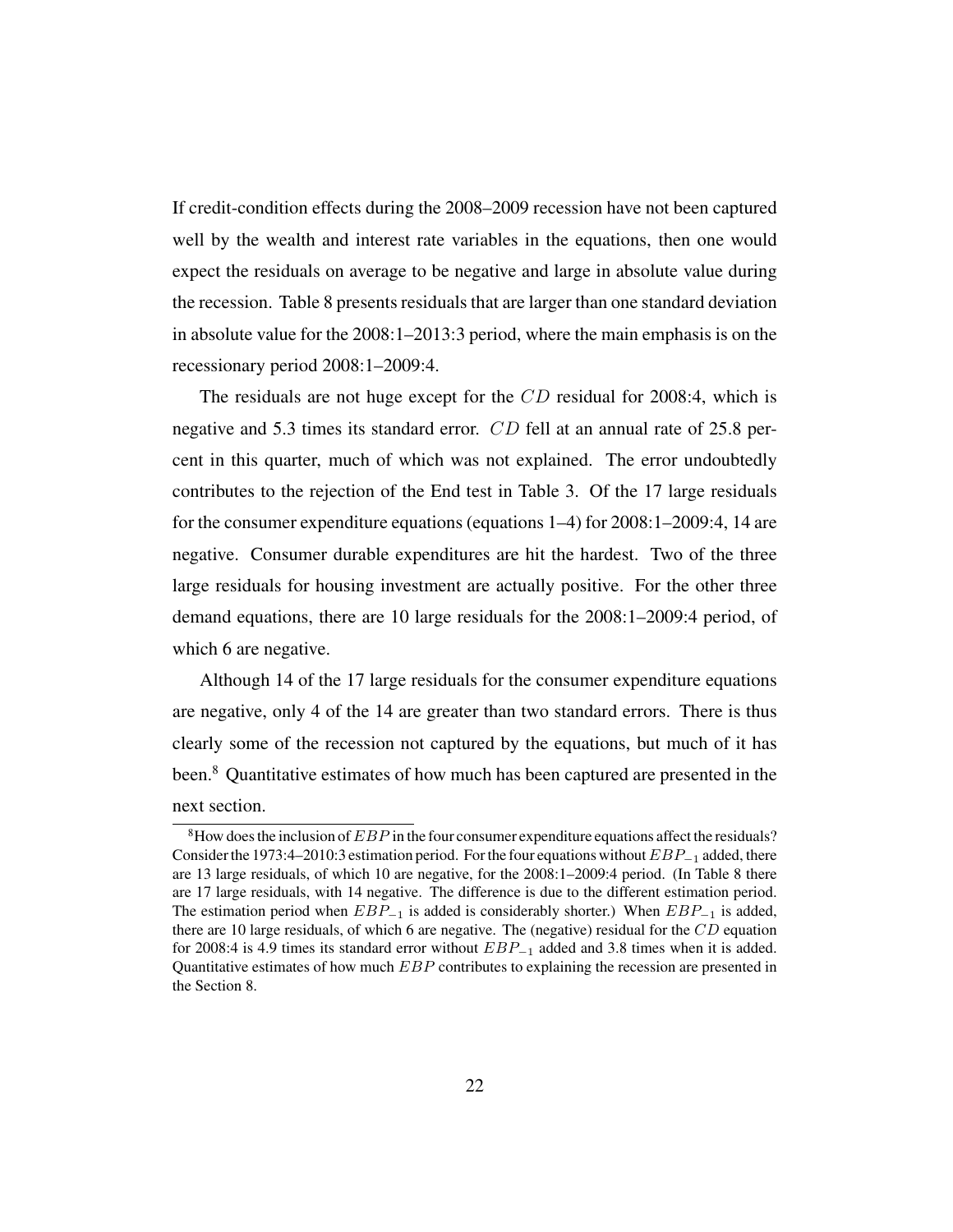|                                                                                 | <b>Large Absolute-Value Residuals</b><br>100(Actual - Predicted)/Standard Error |                |        |                |        |        |        |  |  |
|---------------------------------------------------------------------------------|---------------------------------------------------------------------------------|----------------|--------|----------------|--------|--------|--------|--|--|
| Equation                                                                        |                                                                                 |                |        |                |        |        |        |  |  |
|                                                                                 | $\mathbf{1}$                                                                    | $\overline{c}$ | 3      | $\overline{4}$ | 12     | 11     | 27     |  |  |
| 2008:1                                                                          |                                                                                 | $-1.2$         | $-2.4$ | $-1.8$         |        | $-1.6$ |        |  |  |
| 2008:2                                                                          | $-1.2$                                                                          |                | $-1.0$ |                |        |        |        |  |  |
| 2008:3                                                                          | $-1.0$                                                                          | $-2.1$         | $-1.6$ | 1.9            |        |        |        |  |  |
| 2008:4                                                                          |                                                                                 | $-2.1$         | $-5.3$ |                | $-3.2$ | $-1.9$ | 1.1    |  |  |
| 2009:1                                                                          | $-1.2$                                                                          |                |        |                |        | $-1.4$ | 3.5    |  |  |
| 2009:2                                                                          |                                                                                 | $-1.3$         | $-1.1$ |                | 2.5    |        | 2.0    |  |  |
| 2009:3                                                                          |                                                                                 |                | 3.1    | 2.5            |        | $-1.6$ |        |  |  |
| 2009:4                                                                          |                                                                                 |                | $-1.3$ |                |        |        | $-1.3$ |  |  |
| 2010:1                                                                          |                                                                                 |                |        |                |        |        | $-1.1$ |  |  |
| 2010:2                                                                          |                                                                                 |                | 1.1    |                |        |        | $-1.8$ |  |  |
| 2010:3                                                                          | 1.1                                                                             |                |        | $-2.6$         | 1.3    | 1.2    | $-1.6$ |  |  |
| 2010:4                                                                          | 1.1                                                                             | 1.3            | 1.1    |                |        |        |        |  |  |
| 2011:1                                                                          |                                                                                 |                |        |                | $-1.1$ | $-1.3$ |        |  |  |
| 2011:2                                                                          |                                                                                 |                | $-1.7$ |                |        |        |        |  |  |
| 2011:3                                                                          |                                                                                 |                | $-1.0$ |                | 2.7    |        |        |  |  |
| 2011:4                                                                          |                                                                                 |                | 1.2    |                |        | 1.0    |        |  |  |
| 2012:1                                                                          |                                                                                 |                |        | $-1.3$         |        |        |        |  |  |
| 2012:2                                                                          |                                                                                 |                | $-1.4$ | $-1.3$         |        |        |        |  |  |
| 2012:3                                                                          |                                                                                 |                |        |                |        |        |        |  |  |
| 2012:4                                                                          | $-1.2$                                                                          |                |        | $-1.2$         | 1.2    |        |        |  |  |
| 2013:1                                                                          |                                                                                 |                |        |                | $-2.1$ |        |        |  |  |
| 2013:2                                                                          |                                                                                 |                |        |                |        |        |        |  |  |
| 2013:3                                                                          | $-1.9$                                                                          |                | 1.9    |                |        |        |        |  |  |
| Estimation period is $1954:1-2013:3$                                            |                                                                                 |                |        |                |        |        |        |  |  |
| Equation 1: Service consumption (CS)                                            |                                                                                 |                |        |                |        |        |        |  |  |
|                                                                                 |                                                                                 |                |        |                |        |        |        |  |  |
| Equation 2: Nondurable consumption (CN)<br>Equation 3: Durable consumption (CD) |                                                                                 |                |        |                |        |        |        |  |  |
| Equation 4: Housing investment (IHH)                                            |                                                                                 |                |        |                |        |        |        |  |  |
| Equation 12: Nonresidential fixed investment (IKF)                              |                                                                                 |                |        |                |        |        |        |  |  |
| Equation 11: Inventory investment (IVF)                                         |                                                                                 |                |        |                |        |        |        |  |  |
| Equation 27: - Imports (IM)                                                     |                                                                                 |                |        |                |        |        |        |  |  |

| Table 8                                |
|----------------------------------------|
| <b>Large Absolute-Value Residuals</b>  |
| 100(Actual - Predicted)/Standard Error |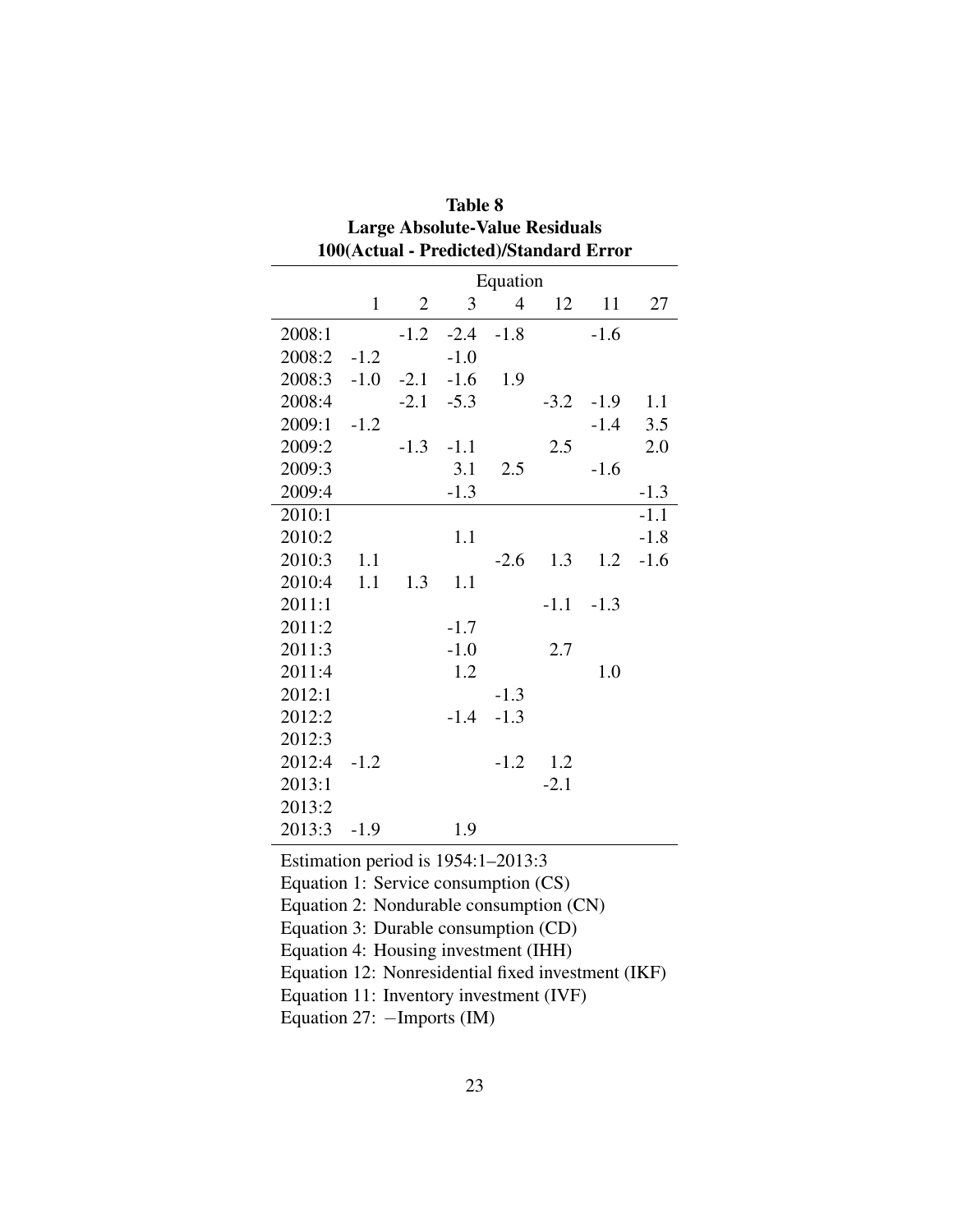### 7 What if Financial and Housing Wealth had not Fallen in 2008–2009?

Real financial wealth, AA1, and real housing wealth, AA2, are plotted in Figures 1 and 2. From 2007:4 to 2009:4 AA1 fell by \$4.79 trillion. From 2010 on it recovered well, with a small dip in the middle of 2011. From 2007:4 to 2009:4 AA2 fell by \$4.77 trillion, but unlike AA1, it had not recovered well by 2013:3. Say these two variables from 2008:1 on had instead behaved normally according to historical experience? What would the macroeconomy have looked like? An answer to this question using the MC model is as follows. The period examined is 2008:1–2013:3.

First, the variable  $AH$ , which is in the definition of  $AA1$ , is the nominal value of net financial assets of the household sector. It is determined by an identity— $MM$ [identity 66, Table A.3 in Appendix A]:

$$
AH = AH_{-1} + SH - \Delta MH + CG - DISH \tag{2}
$$

where  $SH$  is the financial saving of the household sector,  $MH$  is its holdings of demand deposits and currency,  $CG$  is the value of capital gains  $(+)$  or losses  $(-)$  on the financial assets held by the household sector (almost all of which is the change in the market value corporate stocks held by the household sector), and  $DISH$  is a discrepancy term. CG is constructed from data from the U.S. Flow of Funds accounts. It is highly correlated with the change in the S&P 500 stock price index. Stock prices thus affect  $AH$  through  $CG$ . There is an equation explaining  $CG$  in the model, although, not surprisingly, very little of the variance of CG is explained. The left hand side variable of this equation is  $CG/(PX_{-1}YS_{-1})$ , where YS is a measure of potential output and  $PX$  is a price index. For the experiment in this section the equation for CG was dropped and  $CG/(PX_{-1}YS_{-1})$  was taken in each quarter to be its average over the 1954:1–2007:4 period, which is 0.12623.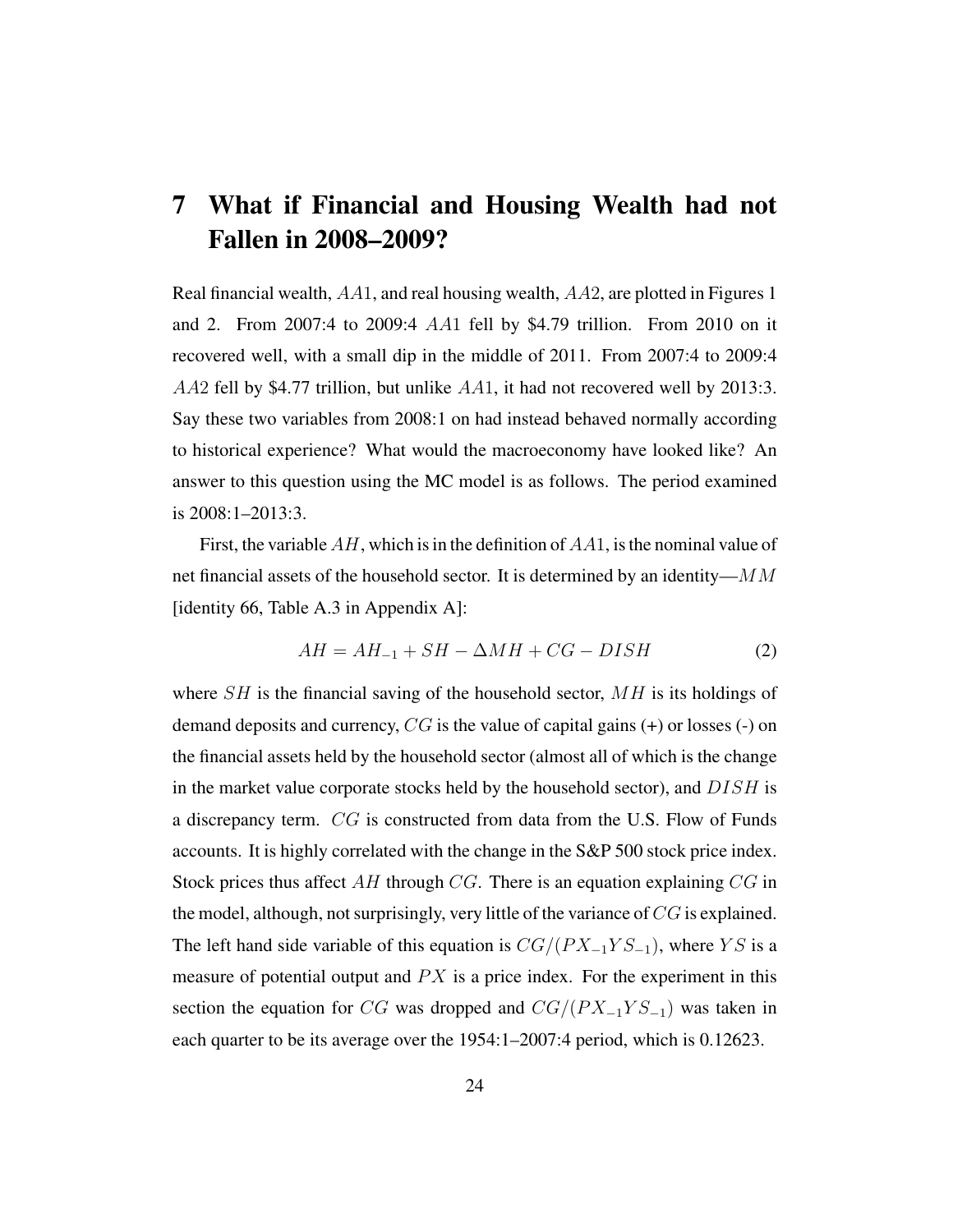Second, the relationship between  $PKH$ , the market price of housing, and the deflator for domestic sales in the model,  $PD$ , is

$$
PKH = PSI14 \cdot PD \tag{3}
$$

where PSI14 is taken to be exogenous.<sup>9</sup> An increase in  $PSI14$  means that housing prices are rising relative to overall prices. For the experiment PSI14 was taken in each quarter to be its value in 2007:4, which is 2.0.

Third, the estimated shocks that occurred during the 2008:1–2013:3 period the estimated residuals—were assumed to be the same in the new regime. In the estimation these shocks are assumed to be iid.<sup>10</sup>

Fourth, Fed behavior, as reflected in the values of the three-month Treasury bill rate, RS, was assumed to be the same in the new regime. In the model there is an estimated interest rate rule explaining Fed behavior, and this equation has been dropped from the model for the experiment. The rule is a leaning against the wind rule, and so if it were retained, the Fed would be predicted to increase RS from its base values in the more robust economy. For simplicity it seemed best not to compound the effects of wealth changes and interest rate changes, and so RS is taken to be exogenous.

For the experiment the estimated residuals were added to the model for the 2008:1–2013:3 period and taken to be exogenous. This means that when the model is solved with no changes in the exogenous variables, there is a perfect tracking solution. Then the two wealth changes were made and the model was solved—the entire MC model, not just the U.S. part. For each endogenous variable and each quarter, the difference between its solution value and its actual value is

 $9PKH$  is constructed from nominal housing stock data from the U.S. Flow of Funds accounts and real housing stock data from the Bureau of Economic Analysis—MM [Appendix A].

<sup>&</sup>lt;sup>10</sup>As mentioned in Section 2, serial correlation has been removed from the shocks by the estimation of serial correlation coefficients.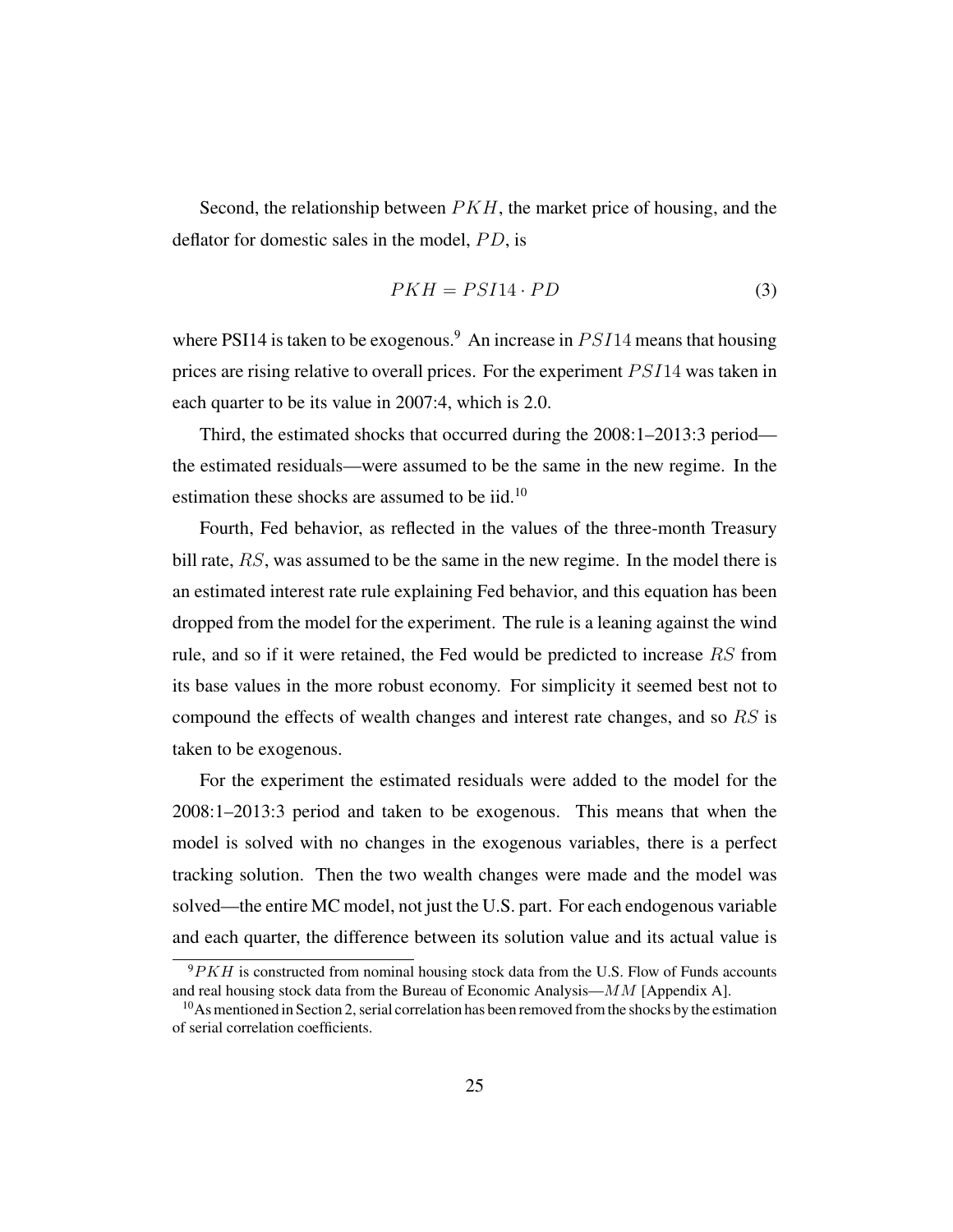the estimated effect of the wealth changes on the variable. Because the entire MC model is solved, all the endogenous variables are affected, but the following discussion focuses only on U.S. variables.

Using stochastic simulation and reestimation, standard errors of the estimated effects can be estimated, and this was done. The exact procedure for doing this is discussed in the appendix. Some of the estimated standard errors are reported below. In an experiment like this the main uncertainty comes from changes in the coefficient estimates as new sets of residuals are drawn. The additive error terms wash out because a new set of residuals is the same for both the base simulation and the simulation with the wealth changes.

To summarize, the experiment consists of having U.S. stock prices grow at historical rates, of having housing prices grow at the same rate as overall prices, of using the same shocks, and of having no change in the historical values of the short term interest rate (which are mostly zero). The experiment corresponds to large increases in financial and housing wealth because in reality both U.S. stock prices and housing prices fell dramatically.

Results are presented in Tables 9–11 and Figures 5–14. Table 9 shows the effects on  $AA1$  and  $AA2$ . After 8 quarters financial wealth is \$7.36 trillion higher and housing wealth is \$5.12 trillion higher. These are, of course, huge differences. By the end of the period, 2013:3, financial wealth is about back down to its actual value, but housing wealth is still \$4.33 trillion higher. The estimated standard errors (SE) on the differences are small, but not zero. They are not zero because AA1 and AA2 depend on more than just  $CG/(PX_{-1}YS_{-1}$  and PSI14, respectively, which are constant. See equation (1).

Table 10 is the key table. It shows the effects of the changes on the unemployment rate, UR, and private sector jobs, JF. The peak differences are in 2010:3, where the predicted unemployment rate is 6.10 versus 9.50 actual and the predicted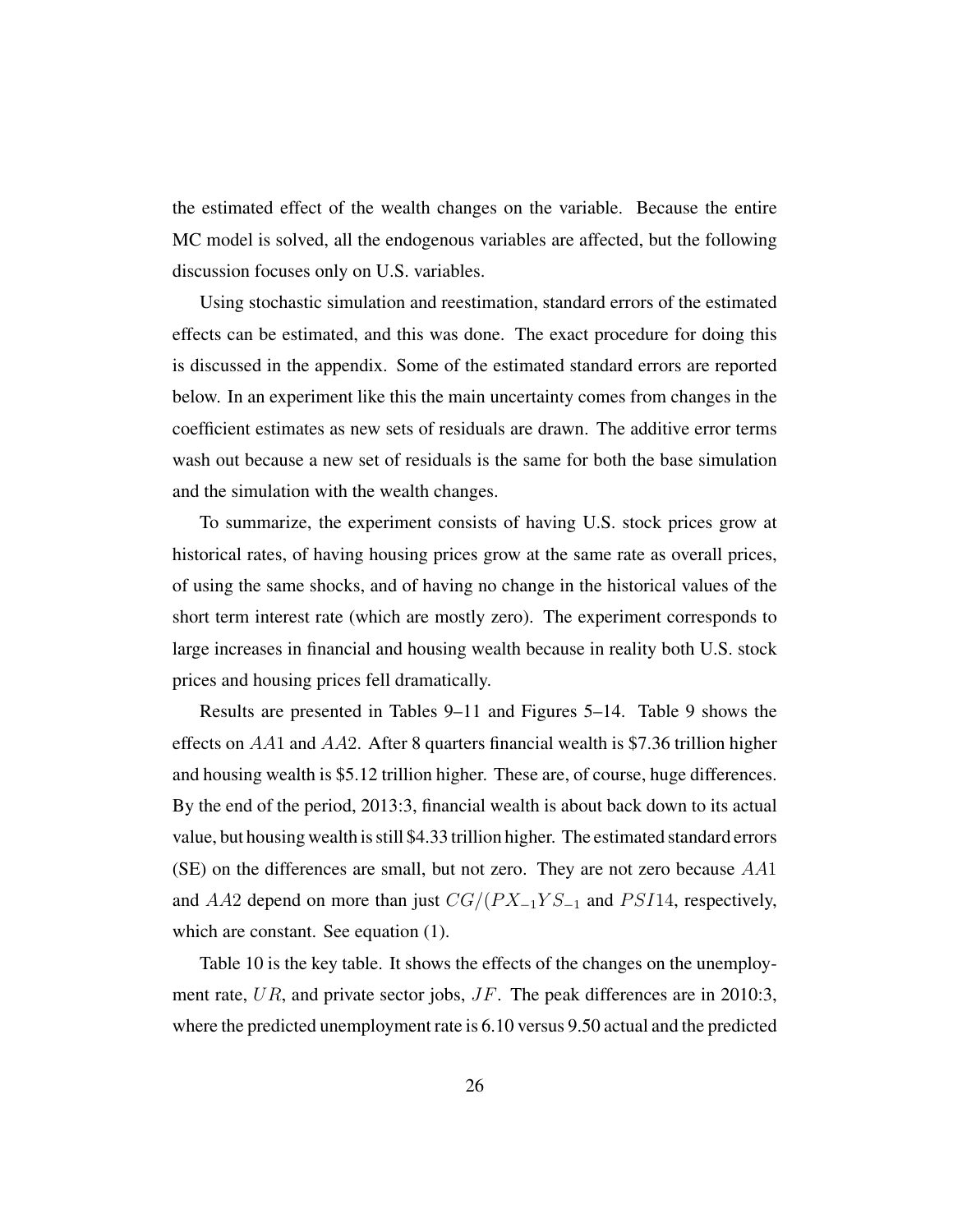| Table 9                               |
|---------------------------------------|
| <b>Actual and Predicted Values of</b> |
| <b>Financial Wealth (AA1) and</b>     |
| <b>Housing Wealth (AA2)</b>           |
| (trillions of 2009 Dollars)           |

|        | AA1   |       |      |      | AA2   |       |      |           |
|--------|-------|-------|------|------|-------|-------|------|-----------|
| Qtr.   | Act.  | Pred. | Dif. | SЕ   | Act.  | Pred. | Dif. | <b>SE</b> |
| 2008.1 | 34.58 | 36.43 | 1.84 | 0.01 | 20.66 | 21.65 | 0.99 | 0.00      |
| 2008.2 | 33.66 | 36.67 | 3.01 | 0.02 | 19.58 | 21.70 | 2.11 | 0.00      |
| 2008.3 | 31.88 | 36.83 | 4.96 | 0.04 | 18.77 | 21.77 | 3.00 | 0.01      |
| 2008.4 | 29.14 | 37.81 | 8.68 | 0.07 | 18.05 | 21.85 | 3.79 | 0.01      |
| 2009.1 | 28.62 | 38.55 | 9.93 | 0.10 | 17.30 | 21.88 | 4.58 | 0.02      |
| 2009.2 | 29.55 | 38.71 | 9.16 | 0.13 | 16.93 | 21.84 | 4.91 | 0.03      |
| 2009.3 | 31.01 | 38.77 | 7.76 | 0.15 | 16.82 | 21.87 | 5.05 | 0.04      |
| 2009.4 | 31.37 | 38.73 | 7.36 | 0.18 | 16.78 | 21.90 | 5.12 | 0.05      |
| 2010.1 | 32.17 | 38.90 | 6.73 | 0.20 | 16.79 | 21.99 | 5.20 | 0.07      |
| 2010.2 | 31.38 | 39.19 | 7.81 | 0.24 | 16.83 | 22.08 | 5.26 | 0.08      |
| 2010.3 | 33.13 | 39.35 | 6.22 | 0.25 | 16.44 | 22.14 | 5.70 | 0.09      |
| 2010.4 | 35.23 | 39.47 | 4.25 | 0.28 | 16.28 | 22.25 | 5.97 | 0.10      |
| 2011.1 | 36.50 | 39.54 | 3.04 | 0.32 | 16.06 | 22.30 | 6.24 | 0.11      |
| 2011.2 | 36.42 | 39.58 | 3.17 | 0.33 | 15.83 | 22.36 | 6.53 | 0.11      |
| 2011.3 | 34.19 | 39.87 | 5.68 | 0.36 | 15.77 | 22.46 | 6.69 | 0.12      |
| 2011.4 | 35.67 | 40.12 | 4.45 | 0.36 | 15.70 | 22.51 | 6.81 | 0.14      |
| 2012.1 | 37.07 | 40.15 | 3.08 | 0.40 | 16.00 | 22.55 | 6.56 | 0.14      |
| 2012.2 | 36.73 | 40.57 | 3.84 | 0.39 | 16.26 | 22.63 | 6.36 | 0.15      |
| 2012.3 | 38.11 | 40.81 | 2.70 | 0.40 | 16.55 | 22.70 | 6.15 | 0.16      |
| 2012.4 | 38.76 | 41.13 | 2.37 | 0.40 | 16.81 | 22.73 | 5.92 | 0.17      |
| 2013.1 | 40.25 | 41.55 | 1.30 | 0.41 | 17.49 | 22.75 | 5.26 | 0.19      |
| 2013.2 | 40.85 | 42.05 | 1.20 | 0.42 | 18.03 | 22.80 | 4.77 | 0.19      |
| 2013.3 | 41.41 | 42.29 | 0.89 | 0.41 | 18.50 | 22.84 | 4.33 | 0.19      |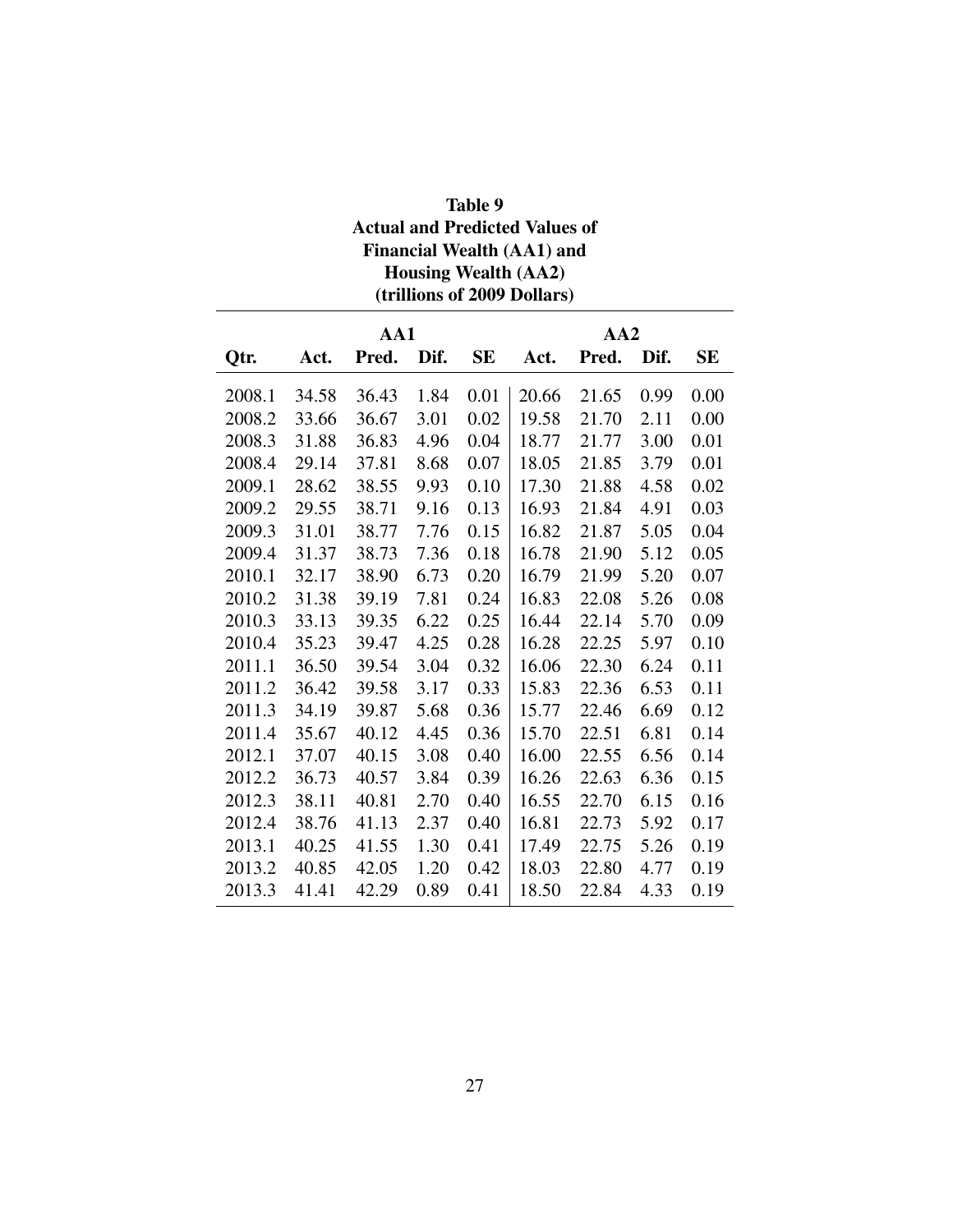| <b>Private Sector Jobs (JF)</b><br>(percentage points and millions of jobs) |      |       |         |           |        |        |      |           |  |  |  |
|-----------------------------------------------------------------------------|------|-------|---------|-----------|--------|--------|------|-----------|--|--|--|
| <b>UR</b><br>JF                                                             |      |       |         |           |        |        |      |           |  |  |  |
| Qtr.                                                                        | Act. | Pred. | Dif.    | <b>SE</b> | Act.   | Pred.  | Dif. | <b>SE</b> |  |  |  |
| 2008.1                                                                      | 5.00 | 5.00  | 0.00    | 0.00      | 131.88 | 131.88 | 0.00 | 0.00      |  |  |  |
| 2008.2                                                                      | 5.34 | 5.27  | $-0.08$ | 0.02      | 131.41 | 131.49 | 0.08 | 0.02      |  |  |  |
| 2008.3                                                                      | 6.03 | 5.76  | $-0.27$ | 0.05      | 130.52 | 130.86 | 0.34 | 0.06      |  |  |  |
| 2008.4                                                                      | 6.89 | 6.28  | $-0.61$ | 0.11      | 128.45 | 129.27 | 0.83 | 0.12      |  |  |  |
| 2009.1                                                                      | 8.32 | 7.19  | $-1.13$ | 0.19      | 126.12 | 127.72 | 1.59 | 0.22      |  |  |  |
| 2009.2                                                                      | 9.30 | 7.53  | $-1.78$ | 0.24      | 124.17 | 126.78 | 2.61 | 0.37      |  |  |  |
| 2009.3                                                                      | 9.63 | 7.21  | $-2.42$ | 0.31      | 123.16 | 126.90 | 3.74 | 0.52      |  |  |  |
| 2009.4                                                                      | 9.95 | 7.04  | $-2.91$ | 0.33      | 122.56 | 127.33 | 4.78 | 0.65      |  |  |  |
| 2010.1                                                                      | 9.84 | 6.56  | $-3.28$ | 0.37      | 122.42 | 127.97 | 5.56 | 0.75      |  |  |  |
| 2010.2                                                                      | 9.67 | 6.29  | $-3.38$ | 0.41      | 122.66 | 128.67 | 6.01 | 0.76      |  |  |  |
| 2010.3                                                                      | 9.50 | 6.10  | $-3.41$ | 0.39      | 122.63 | 128.79 | 6.16 | 0.74      |  |  |  |
| 2010.4                                                                      | 9.56 | 6.37  | $-3.19$ | 0.40      | 123.08 | 129.23 | 6.15 | 0.78      |  |  |  |
| 2011.1                                                                      | 9.04 | 6.03  | $-3.01$ | 0.38      | 123.82 | 129.83 | 6.01 | 0.74      |  |  |  |
| 2011.2                                                                      | 9.07 | 6.38  | $-2.69$ | 0.38      | 124.27 | 129.98 | 5.72 | 0.73      |  |  |  |
| 2011.3                                                                      | 9.03 | 6.63  | $-2.39$ | 0.34      | 124.78 | 130.09 | 5.31 | 0.69      |  |  |  |
| 2011.4                                                                      | 8.68 | 6.46  | $-2.22$ | 0.34      | 125.44 | 130.34 | 4.90 | 0.70      |  |  |  |
| 2012.1                                                                      | 8.24 | 6.12  | $-2.12$ | 0.33      | 126.15 | 130.72 | 4.57 | 0.73      |  |  |  |
| 2012.2                                                                      | 8.16 | 6.24  | $-1.92$ | 0.33      | 126.79 | 131.07 | 4.28 | 0.67      |  |  |  |
| 2012.3                                                                      | 8.03 | 6.27  | $-1.76$ | 0.31      | 127.29 | 131.29 | 3.99 | 0.65      |  |  |  |
| 2012.4                                                                      | 7.82 | 6.14  | $-1.68$ | 0.29      | 127.81 | 131.48 | 3.67 | 0.67      |  |  |  |
| 2013.1                                                                      | 7.74 | 6.30  | $-1.45$ | 0.30      | 128.17 | 131.48 | 3.30 | 0.67      |  |  |  |
| 2013.2                                                                      | 7.54 | 6.28  | $-1.26$ | 0.29      | 128.59 | 131.46 | 2.87 | 0.66      |  |  |  |
| 2013.3                                                                      | 7.30 | 6.30  | $-1.00$ | 0.28      | 129.17 | 131.53 | 2.36 | 0.67      |  |  |  |

Table 10 Actual and Predicted Values of the Unemployment Rate (UR) and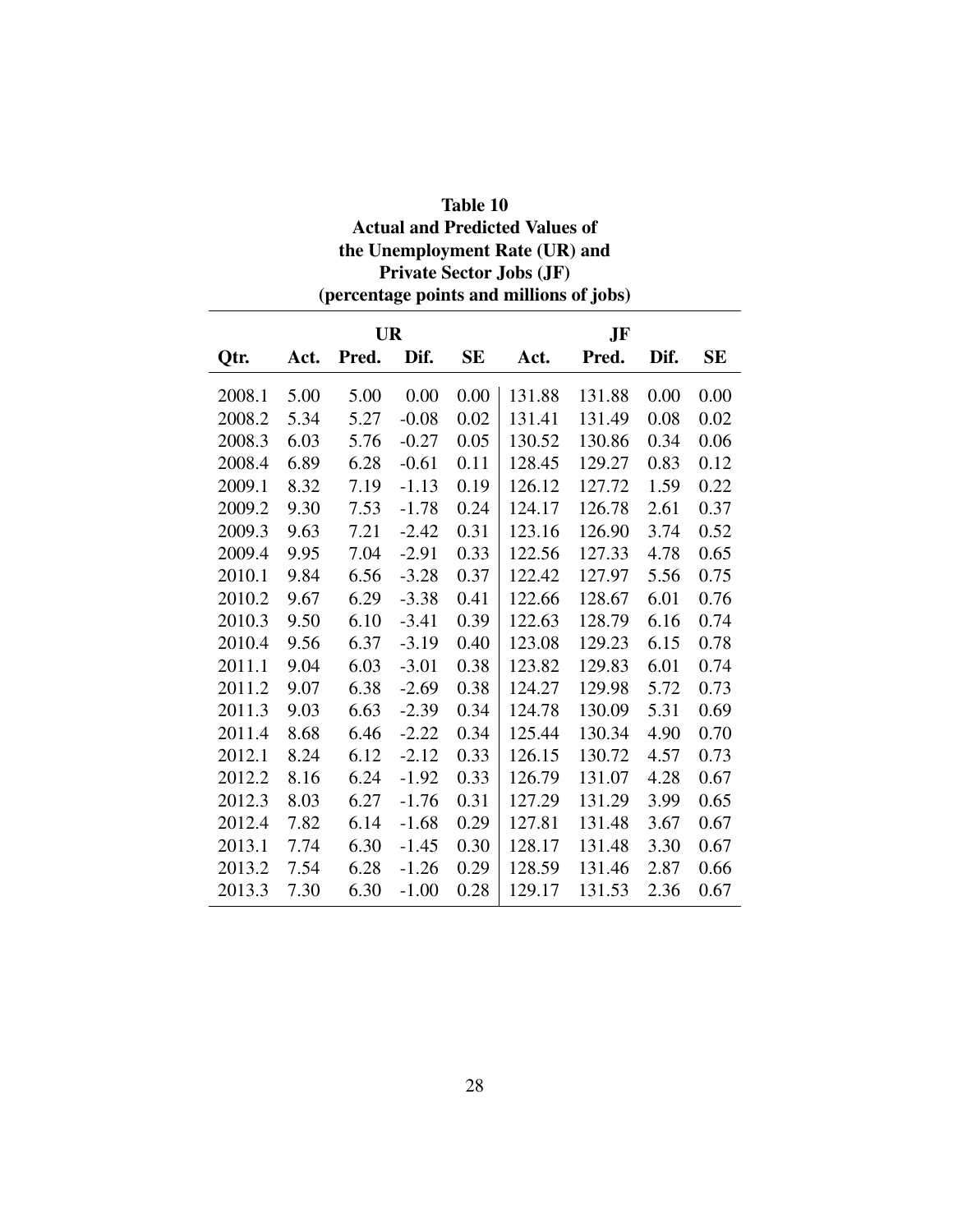| Table 11                                     |
|----------------------------------------------|
| <b>Actual and Predicted Values of</b>        |
| real GDP (GDPR) and                          |
| the GDP Deflator (GDPD)                      |
| (billions of 2009 dollars and $2009 = 1.0$ ) |

|        |         | <b>GDPR</b> |       | <b>GDPD</b> |       |       |       |           |
|--------|---------|-------------|-------|-------------|-------|-------|-------|-----------|
| Qtr.   | Act.    | Pred.       | Dif.  | SE          | Act.  | Pred. | Dif.  | <b>SE</b> |
| 2008.1 | 14895.3 | 14895.4     | 0.1   | 0.1         | 0.985 | 0.985 | 0.000 | 0.000     |
| 2008.2 | 14969.1 | 15000.9     | 31.8  | 4.6         | 0.990 | 0.990 | 0.000 | 0.000     |
| 2008.3 | 14895.0 | 15004.3     | 109.3 | 14.5        | 0.997 | 0.997 | 0.001 | 0.000     |
| 2008.4 | 14574.6 | 14802.1     | 227.5 | 28.4        | 0.998 | 1.000 | 0.002 | 0.000     |
| 2009.1 | 14372.1 | 14768.2     | 396.1 | 44.0        | 1.001 | 1.005 | 0.004 | 0.001     |
| 2009.2 | 14356.9 | 14948.1     | 591.2 | 68.0        | 0.999 | 1.006 | 0.007 | 0.001     |
| 2009.3 | 14402.5 | 15159.6     | 757.1 | 86.7        | 0.999 | 1.010 | 0.011 | 0.002     |
| 2009.4 | 14540.2 | 15399.7     | 859.5 | 95.5        | 1.002 | 1.018 | 0.016 | 0.003     |
| 2010.1 | 14597.7 | 15473.1     | 875.4 | 99.7        | 1.005 | 1.028 | 0.023 | 0.003     |
| 2010.2 | 14738.0 | 15566.4     | 828.4 | 92.8        | 1.010 | 1.037 | 0.027 | 0.004     |
| 2010.3 | 14839.3 | 15601.7     | 762.4 | 88.9        | 1.014 | 1.047 | 0.032 | 0.005     |
| 2010.4 | 14942.4 | 15646.4     | 704.0 | 83.7        | 1.019 | 1.056 | 0.037 | 0.006     |
| 2011.1 | 14894.0 | 15527.6     | 633.6 | 82.4        | 1.023 | 1.065 | 0.042 | 0.006     |
| 2011.2 | 15011.2 | 15567.6     | 556.4 | 76.2        | 1.030 | 1.075 | 0.045 | 0.007     |
| 2011.3 | 15062.1 | 15532.5     | 470.4 | 81.0        | 1.036 | 1.085 | 0.048 | 0.008     |
| 2011.4 | 15242.0 | 15661.7     | 419.7 | 73.8        | 1.038 | 1.089 | 0.051 | 0.008     |
| 2012.1 | 15381.4 | 15783.1     | 401.7 | 74.9        | 1.043 | 1.096 | 0.054 | 0.009     |
| 2012.2 | 15427.6 | 15803.5     | 375.9 | 74.1        | 1.047 | 1.103 | 0.056 | 0.010     |
| 2012.3 | 15534.0 | 15879.4     | 345.4 | 73.8        | 1.053 | 1.111 | 0.058 | 0.010     |
| 2012.4 | 15539.6 | 15835.8     | 296.2 | 75.0        | 1.056 | 1.116 | 0.059 | 0.010     |
| 2013.1 | 15583.9 | 15823.6     | 239.7 | 70.6        | 1.061 | 1.122 | 0.061 | 0.010     |
| 2013.2 | 15679.6 | 15847.9     | 168.3 | 69.9        | 1.063 | 1.124 | 0.062 | 0.010     |
| 2013.3 | 15790.1 | 15876.0     | 85.9  | 72.1        | 1.068 | 1.130 | 0.062 | 0.011     |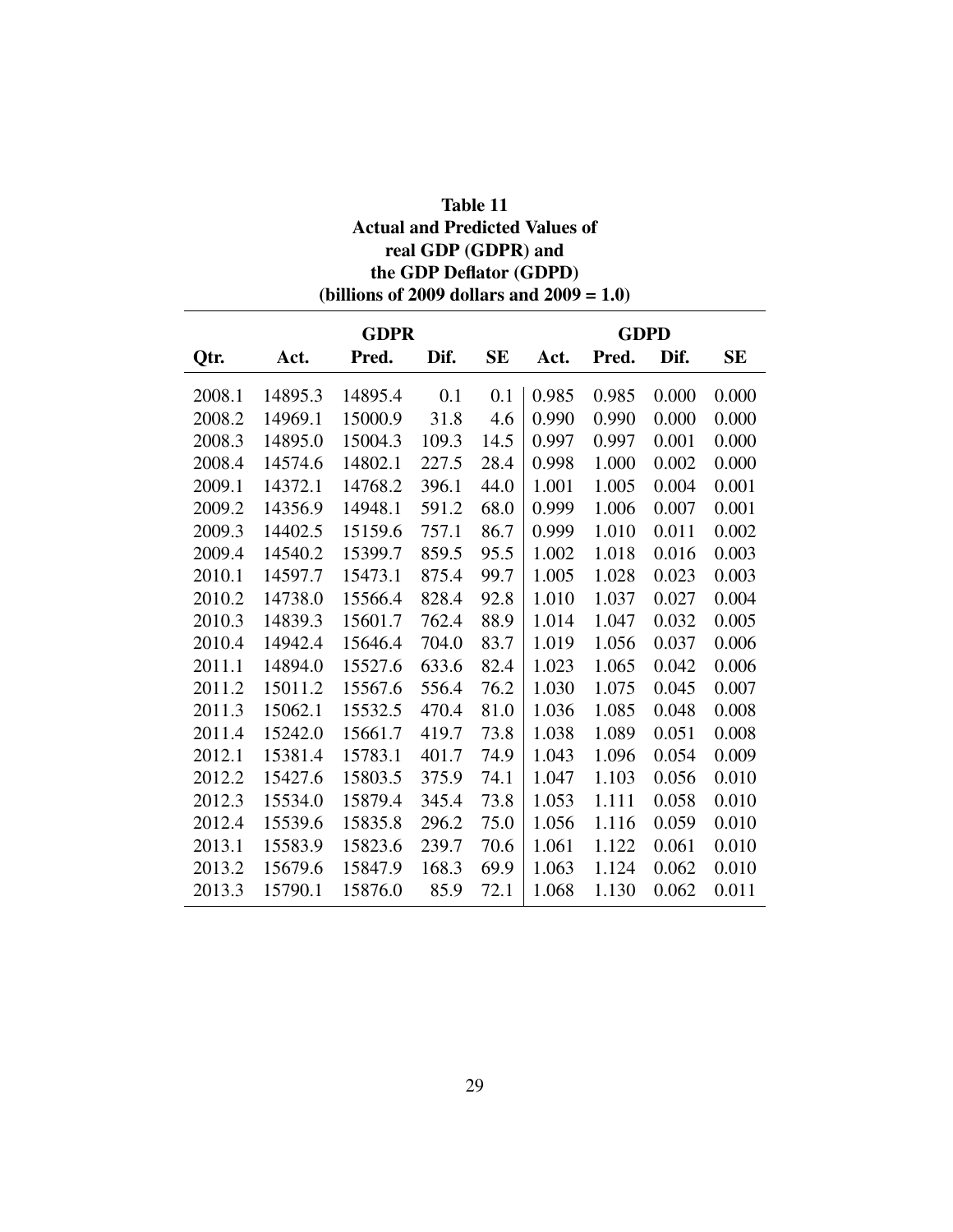number of jobs is 128.79 million versus 122.63 million actual. The standard errors are small relative to the size of the differences. This is a common result—see  $MM$ [3.9.2]. When the uncertainty is only from the coefficient estimates, as here, it tends to be small.

Table 11 shows the effects on real GDP,  $GDPR$ , and the GDP deflator,  $GDPD$ . In 2010:1 real GDP is higher by \$875.4 billion. The GDP deflator is higher by 6.2 percent by the end of the period because of the more robust economy. The standard errors are again relatively small.

To get the big picture, Figures 5–14 plot the six variables in Tables 9–11 plus the three consumption variables and housing investment,  $CS$ ,  $CN$ ,  $CD$ , and  $IHH$ . Figure 6 for housing wealth, AA2, shows the small recovery after the initial fall. The results for housing investment,  $IHH$ , in Figure 14 are striking. In 2009:4 the actual value is \$323.6 billion and the predicted value is \$490.5 billion, a 52 percent increase.

The main conclusion from the overall results is that much of the recession and slow recovery from the recession was do to the fall in financial and housing wealth from what wealth would have been had it behaved according to historical norms. It is clear, however, that not all of the recession has been explained. The unemployment rate in the new case still rises, from 5.00 percent in 2008:1 to a peak of 7.53 percent in 2009:2. Some of this increase is likely due to financial effects not captured in the interest rate and wealth variables in the four household expenditure equations in the model. This issue is taken up in the next section.

Remember that this experiment takes the wealth changes to be exogenous actually  $CG/(PX_{-1}YS_{-1})$  and  $PSI14$  to be exogenous. Households respond to the changes after they have taken place. The wealth changes are not explained. Also, the fall in housing prices before 2008, which likely triggered the future wealth changes, is not explained. Looking at the plots in Figures 1 and 2 from,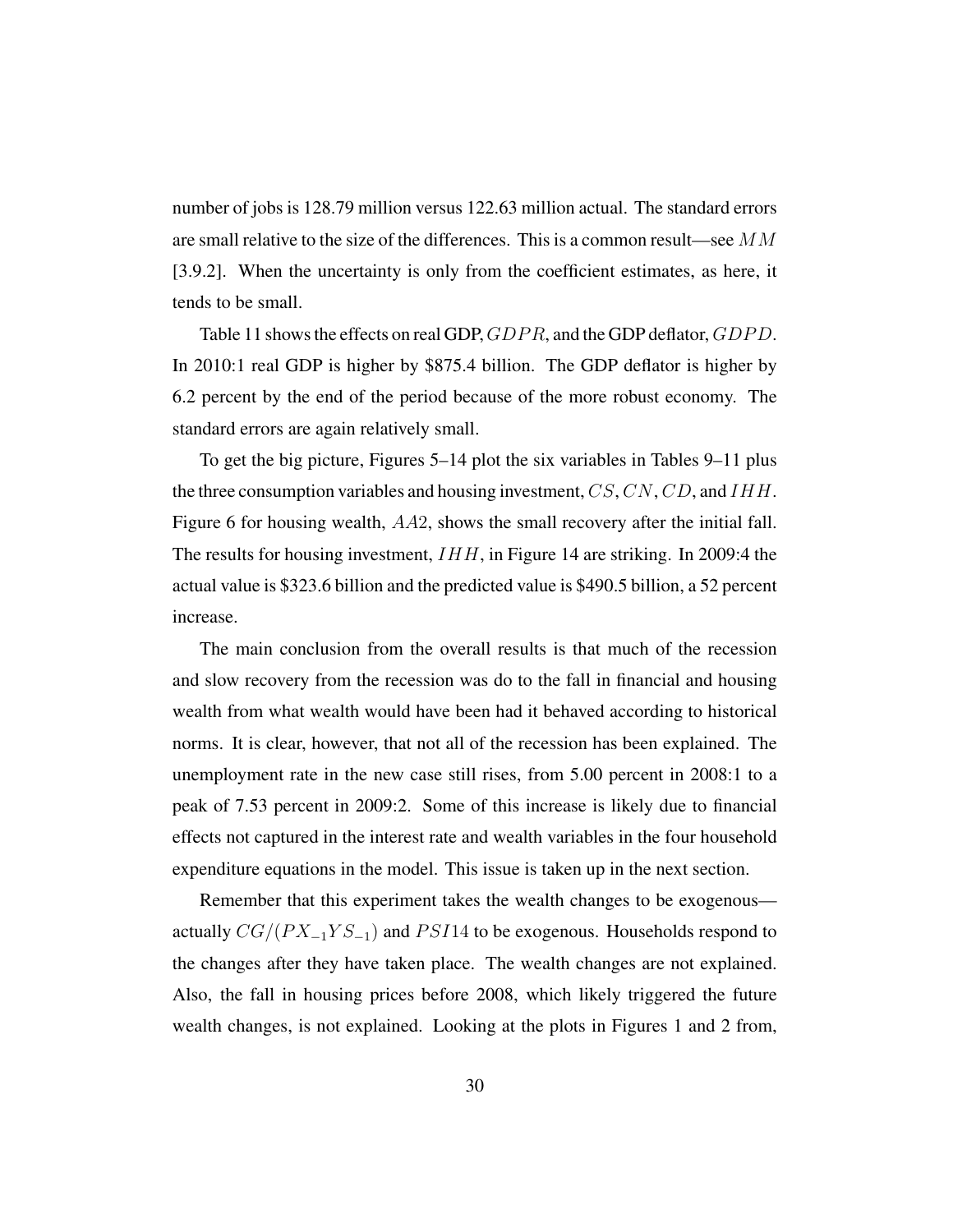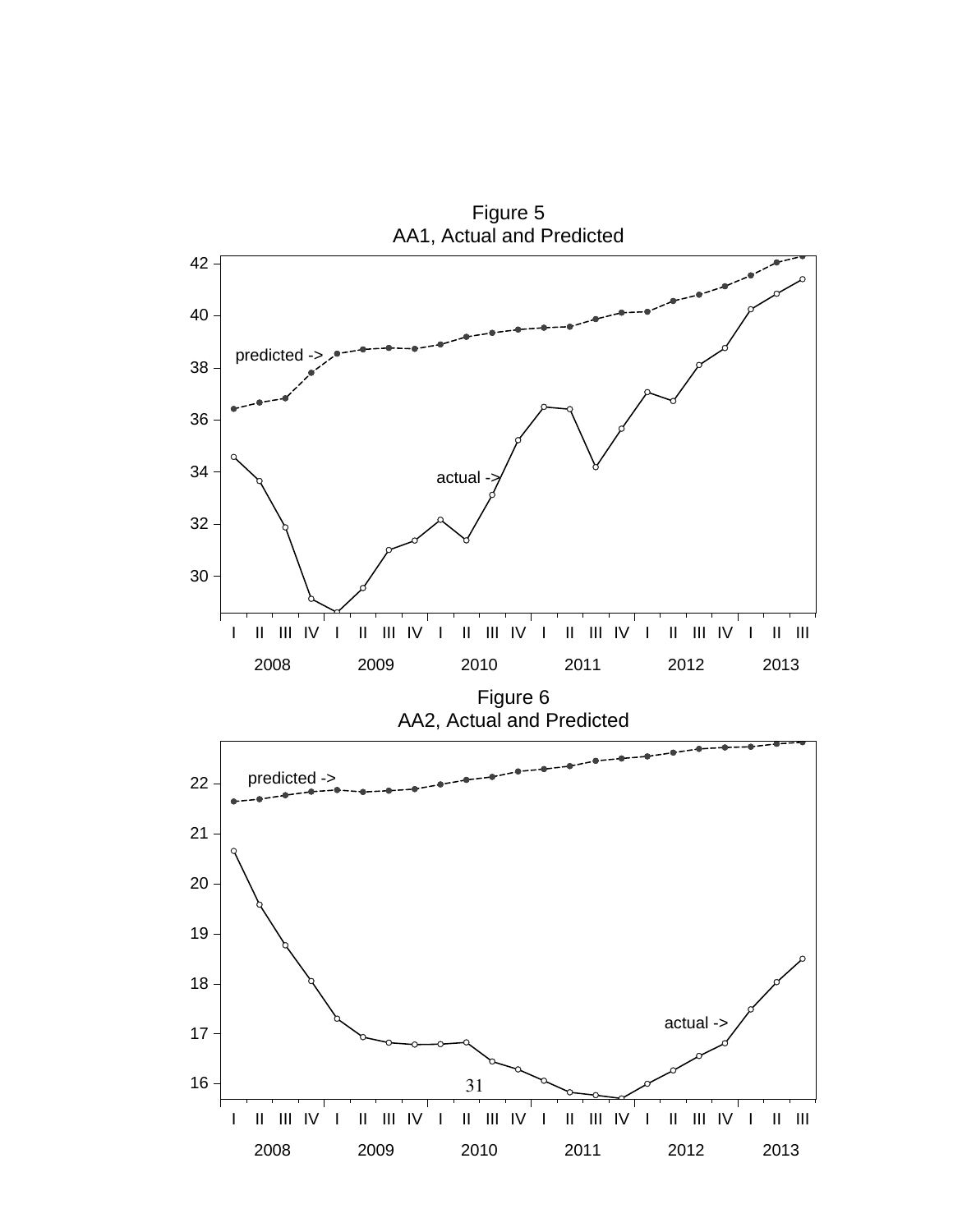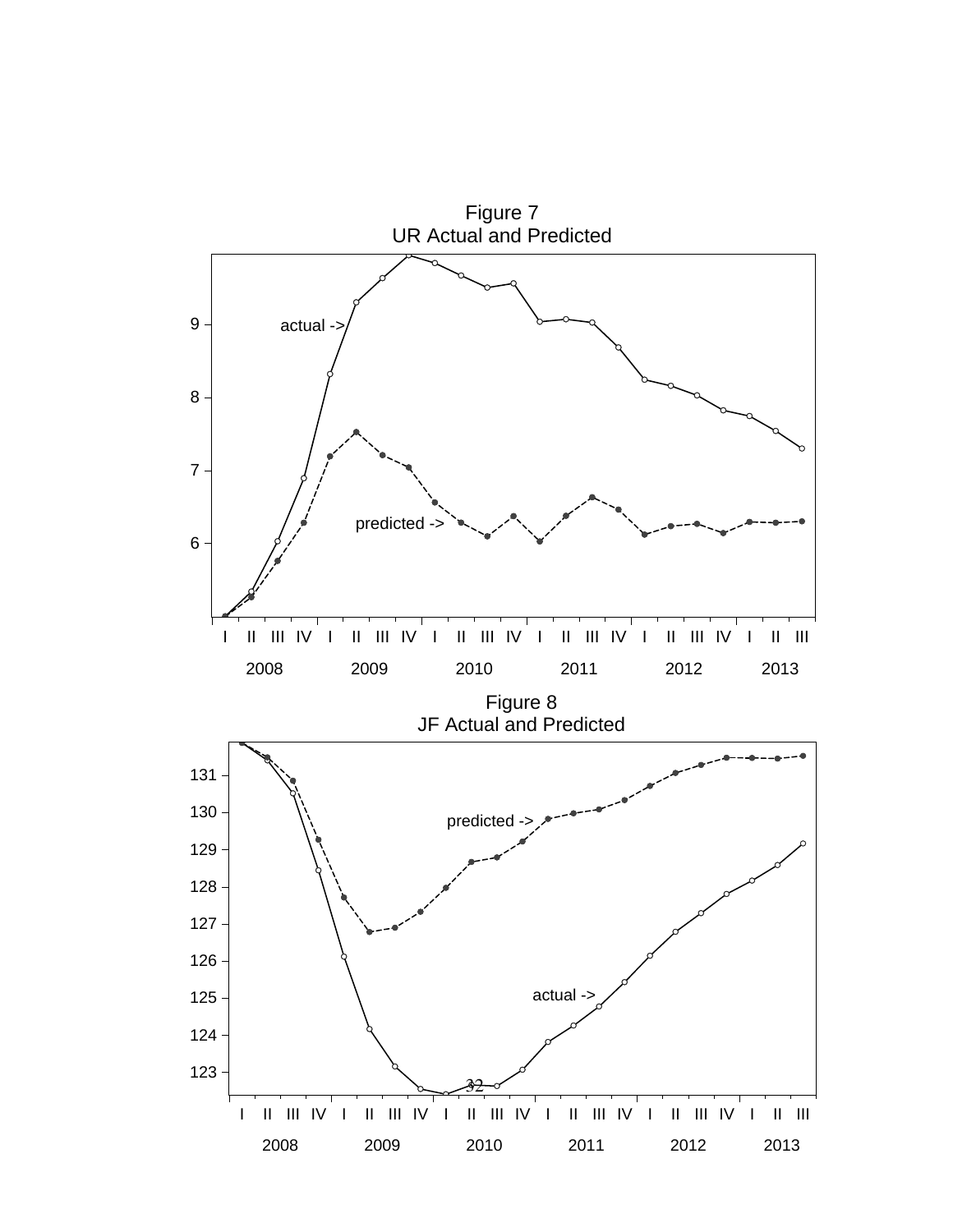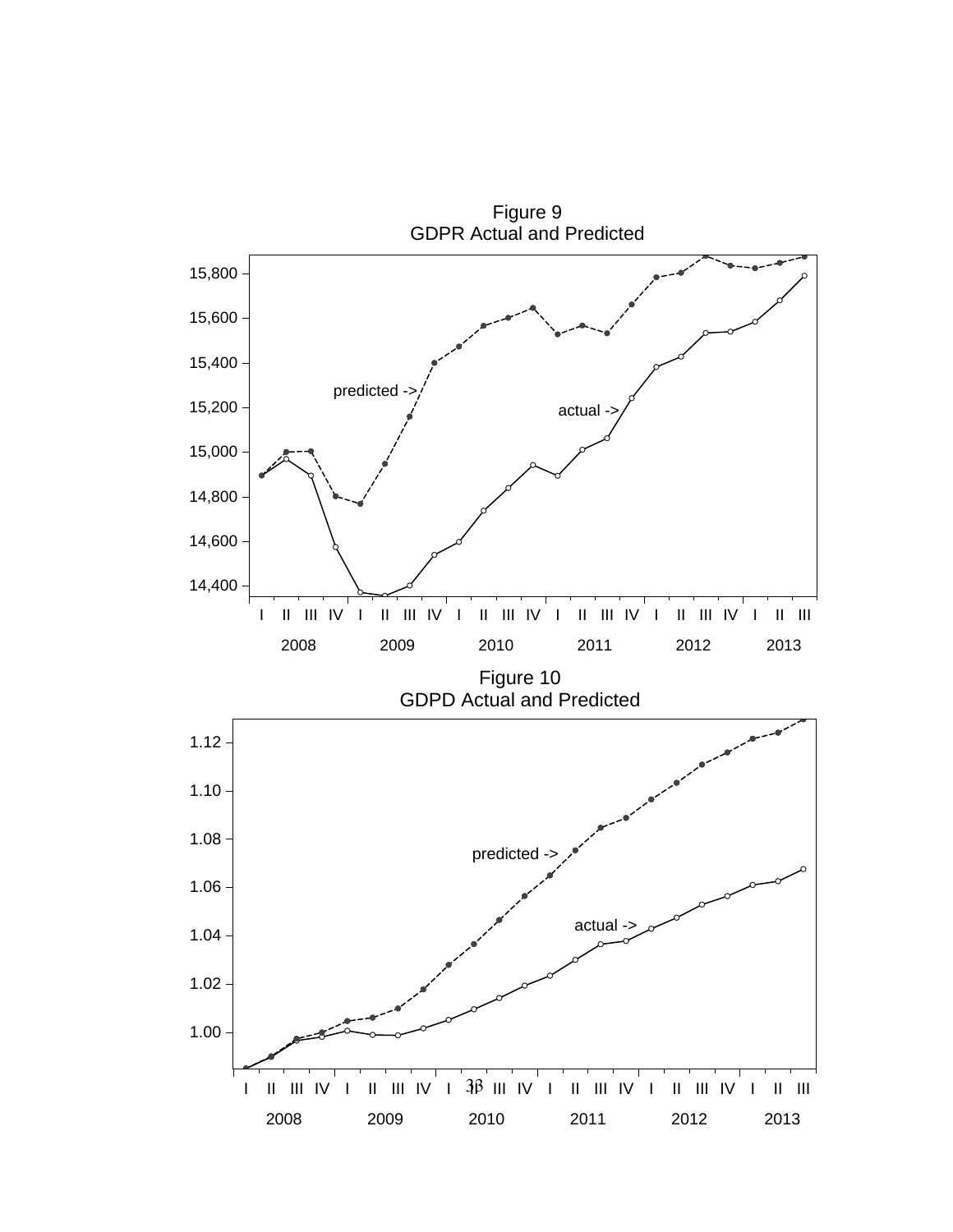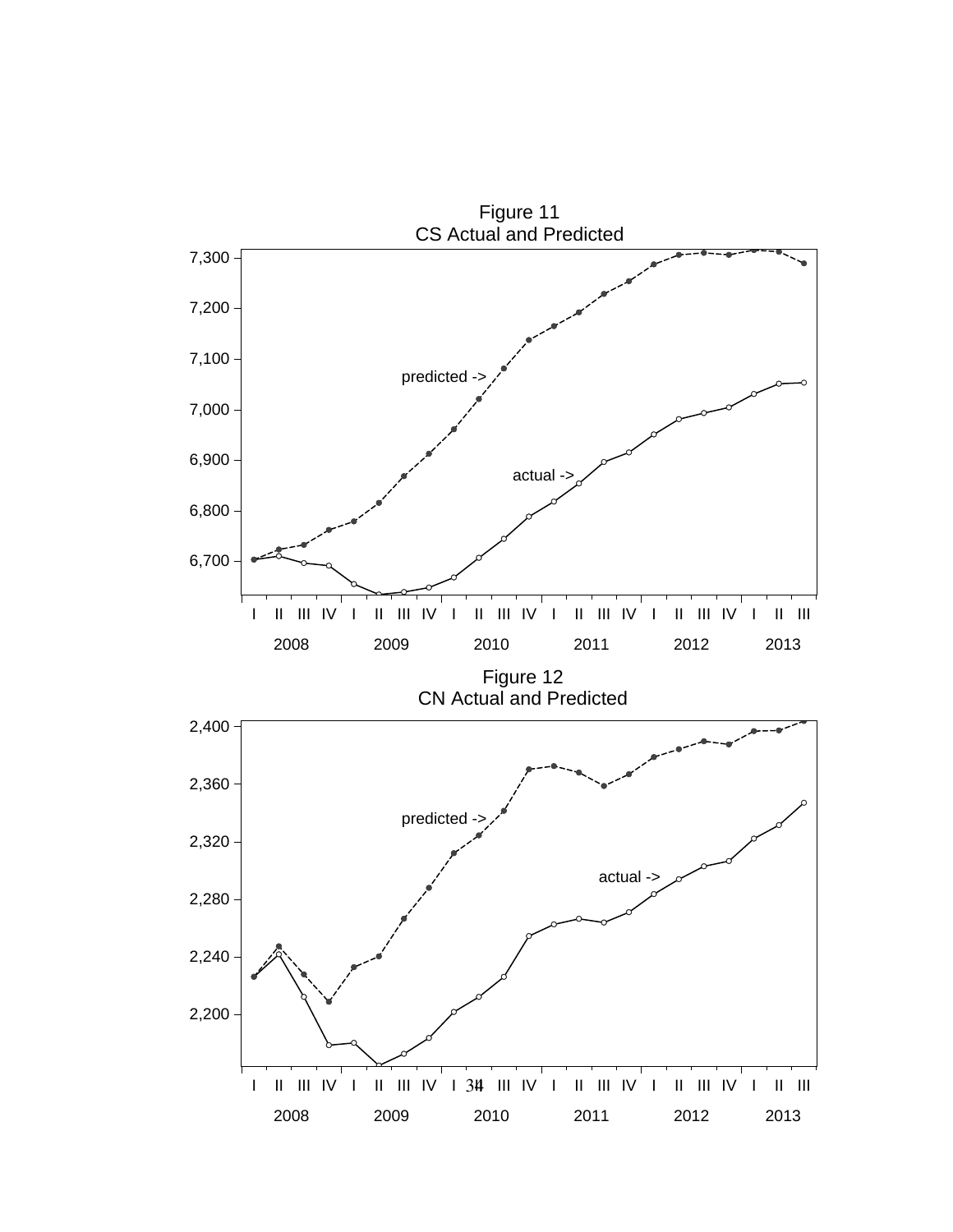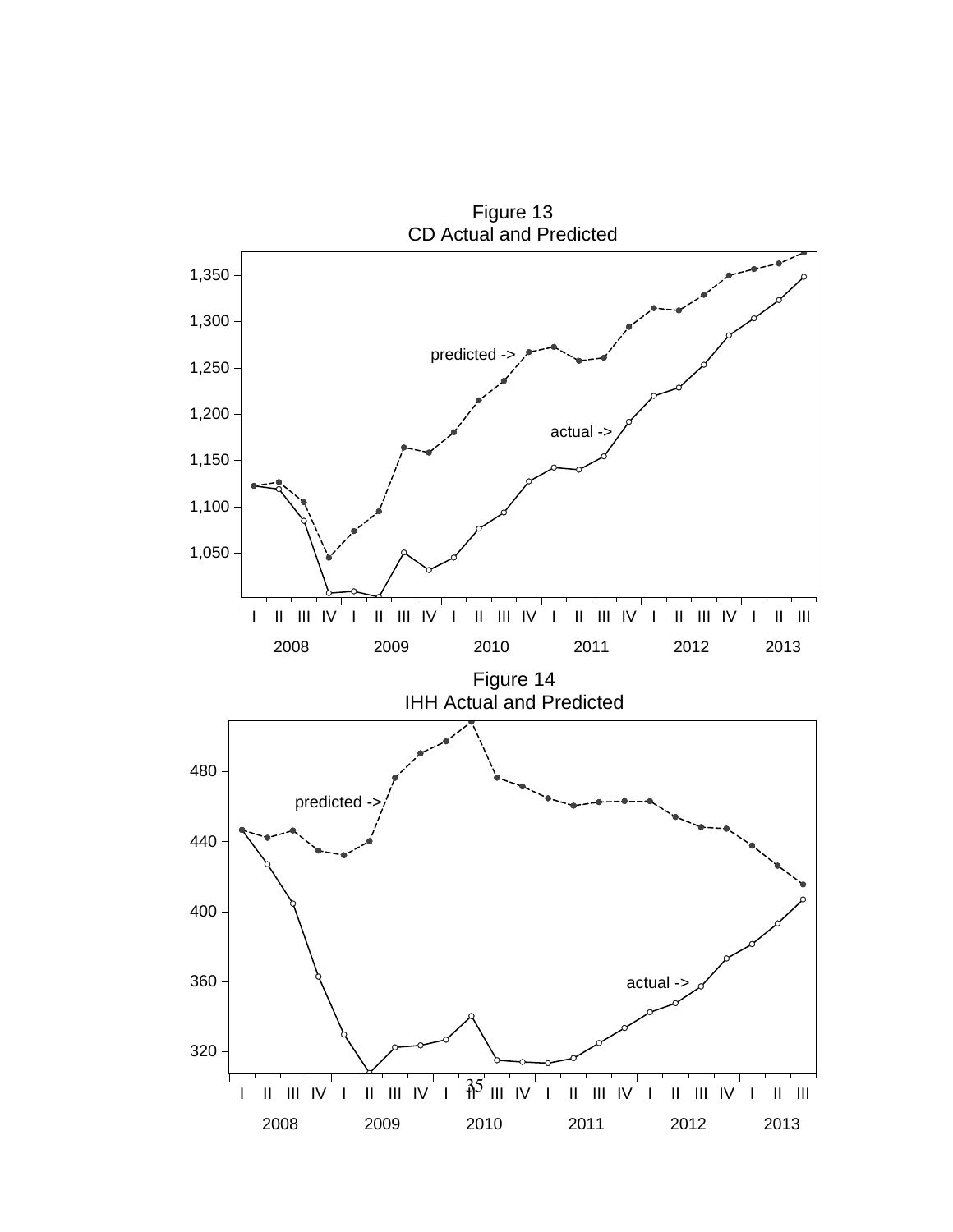say, 1995 on, it seems unlikely that the changes in these series could be explained econometrically using macro variables. The changes in AA1 and AA2 are largely unpredictable. In other words, it is unlikely that estimated equations for  $AA1$  and AA2 could be obtained that would have picked up the changes that occurred since, say, 1995.<sup>11</sup> The experiment is thus conditional on the wealth changes. Conditional on the changes, conditional on the shocks being the same, and conditional on Fed behavior being the same, it answers the question of what the economy would have been like had the wealth changes been at historical values.

#### 8 Other Experiments

Can any more of the recession be picked up? In particular, can any other financial effects be picked up? Various measures of credit conditions were tested in Section 4. From the results, the only possible candidate of interest is the EBP variable of Gilchrist and Zakraj $\check{\zeta}$ sek (2012). Table 5 shows that it is significant in three of the four expenditure equations when they are estimated through the recessionary period. It is possible, however, that  $EBP$  is essentially a dummy variable for the 2008–2009 period, chosen after the fact. But if it is picking up actual effects, the following experiment is of interest.

The experiment is as follows. First, the main experiment was rerun with the four household expenditure equations estimated for the 1973:4–2010.3 period, which is the period used when  $EBP_{-1}$  is added to the equations. The results for the unemployment rate and jobs are presented in the top half of Table 12. These results differ somewhat from those in Table 10 because of the different estimation period for the four consumer expenditure equations. Second, the fourth of each

<sup>&</sup>lt;sup>11</sup>Regressions of  $CG/(PX_{-1}YS_{-1})$  and  $\log PSI14-\log PSI14_{-1}$  on lagged values of numerous macroeconomic variables for the 1954:1–2013:3 period yield nothing of interest, as expected.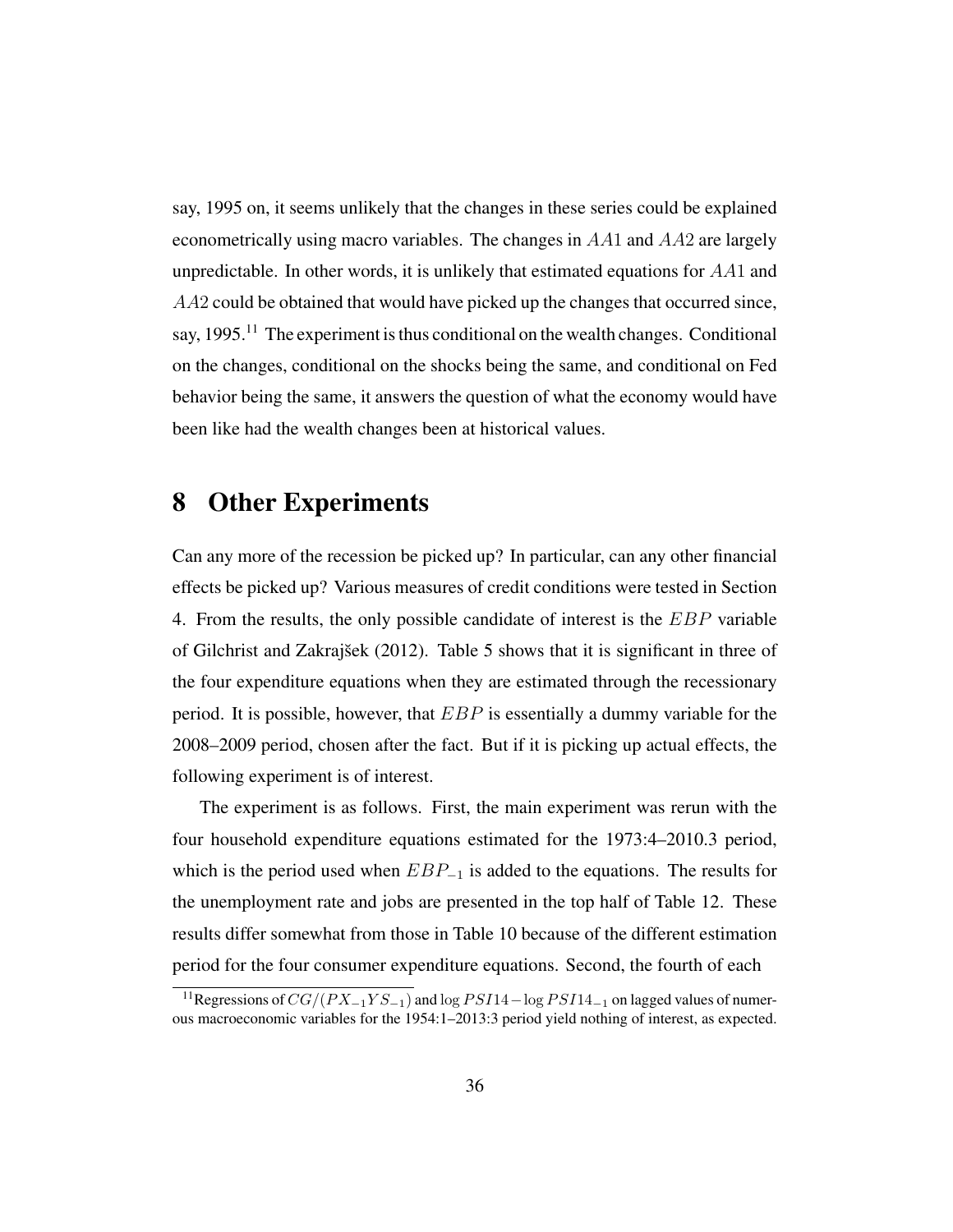| Table 12                                 |
|------------------------------------------|
| <b>Actual and Predicted Values of</b>    |
| the Unemployment Rate (UR) and           |
| <b>Private Sector Jobs (JF)</b>          |
| (percentage points and millions of jobs) |

| <b>Regular Version</b> |           |       |                  |        |        |      |  |  |  |  |  |
|------------------------|-----------|-------|------------------|--------|--------|------|--|--|--|--|--|
| <b>UR</b><br>JF        |           |       |                  |        |        |      |  |  |  |  |  |
| Otr.                   | Act.      | Pred. | Dif.             | Act.   | Pred.  | Dif. |  |  |  |  |  |
| 2008.1                 | 5.00      | 5.00  | 0.00             | 131.88 | 131.88 | 0.00 |  |  |  |  |  |
| 2008.2                 | 5.34      | 5.25  | $-0.09$          | 131.41 | 131.52 | 0.11 |  |  |  |  |  |
| 2008.3                 | 6.03      | 5.70  | $-0.33$          | 130.52 | 130.97 | 0.45 |  |  |  |  |  |
| 2008.4                 | 6.89      | 6.15  | $-0.75$          | 128.45 | 129.53 | 1.08 |  |  |  |  |  |
| 2009.1                 | 8.32      | 6.95  | $-1.37$          | 126.12 | 128.18 | 2.06 |  |  |  |  |  |
| 2009.2                 | 9.30      | 7.16  | $-2.15$          | 124.17 | 127.50 | 3.33 |  |  |  |  |  |
| 2009.3                 | 9.63      | 6.74  | $-2.90$          | 123.16 | 127.86 | 4.70 |  |  |  |  |  |
| 2009.4                 | 9.95      | 6.52  | $-3.42$          | 122.56 | 128.45 | 5.90 |  |  |  |  |  |
| 2010.1                 | 9.84      | 6.04  | $-3.80$          | 122.42 | 129.17 | 6.76 |  |  |  |  |  |
| 2010.2                 | 9.67      | 5.82  | $-3.85$          | 122.66 | 129.85 | 7.19 |  |  |  |  |  |
| 2010.3                 | 9.50      | 5.70  | $-3.80$          | 122.63 | 129.90 | 7.26 |  |  |  |  |  |
|                        |           |       | <b>EBP</b> Added |        |        |      |  |  |  |  |  |
|                        | UR<br>.JF |       |                  |        |        |      |  |  |  |  |  |

| Otr.   | Act. | Pred. | Dif.    | Act.   | Pred.  | Dif. |
|--------|------|-------|---------|--------|--------|------|
| 2008.1 | 5.00 | 4.97  | $-0.04$ | 131.88 | 131.95 | 0.06 |
| 2008.2 | 5.34 | 5.13  | $-0.22$ | 131.41 | 131.74 | 0.33 |
| 2008.3 | 6.03 | 5.50  | $-0.54$ | 130.52 | 131.36 | 0.84 |
| 2008.4 | 6.89 | 5.86  | $-1.03$ | 128.45 | 130.08 | 1.64 |
| 2009.1 | 8.32 | 6.58  | $-1.74$ | 126.12 | 128.94 | 2.82 |
| 2009.2 | 9.30 | 6.70  | $-2.60$ | 124.17 | 128.46 | 4.28 |
| 2009.3 | 9.63 | 6.28  | $-3.35$ | 123.16 | 128.88 | 5.72 |
| 2009.4 | 9.95 | 6.21  | $-3.74$ | 122.56 | 129.31 | 6.76 |
| 2010.1 | 9.84 | 5.93  | $-3.91$ | 122.42 | 129.69 | 7.28 |
| 2010.2 | 9.67 | 5.93  | $-3.74$ | 122.66 | 130.00 | 7.34 |
| 2010.3 | 9.50 | 5.97  | $-3.53$ | 122.63 | 129.71 | 7.08 |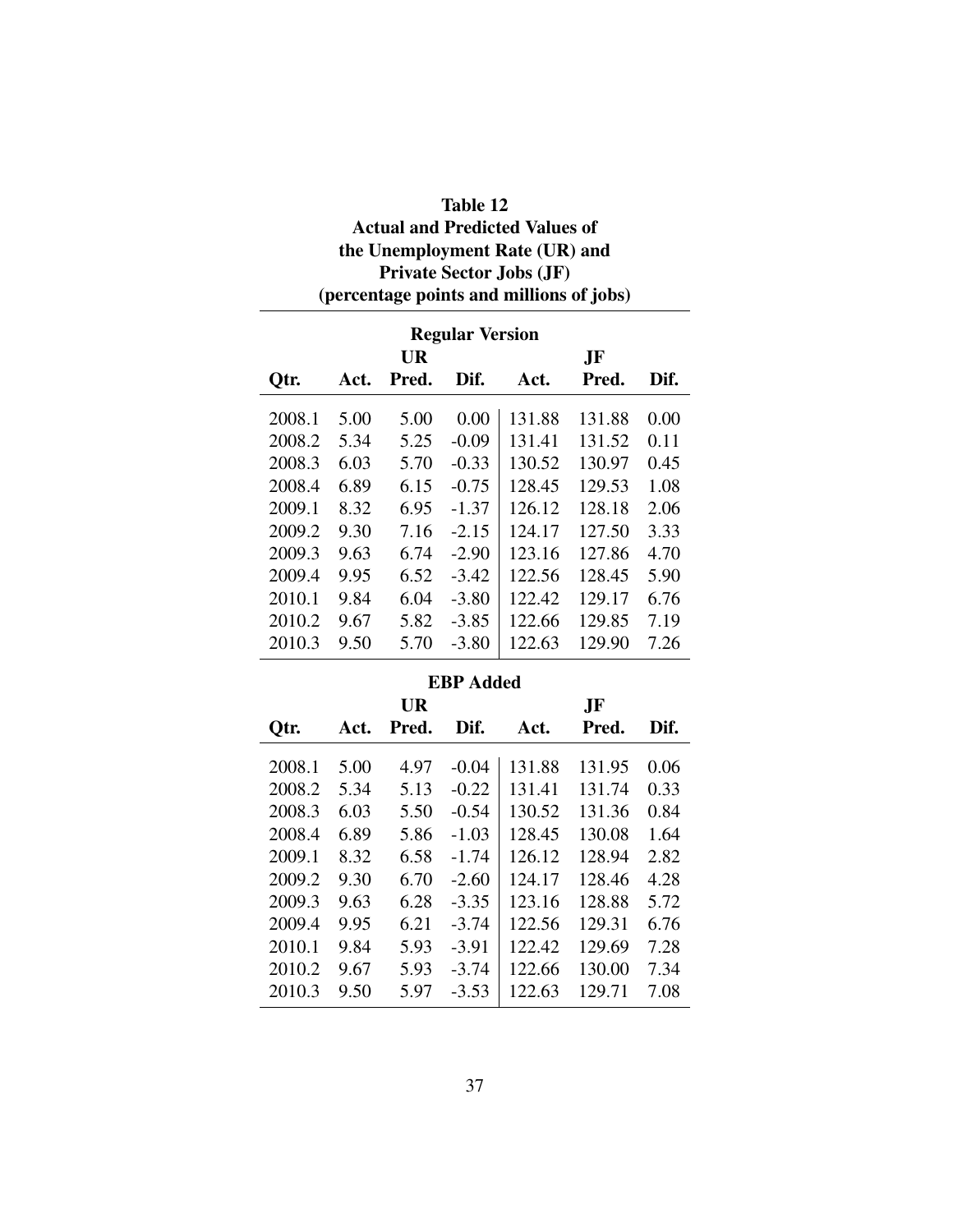of the four expenditure equations in Table 5 was used in place of the regular expenditure equations in the model. One can see from Figure 4 that the value of EBP in 2007:2 was quite low. For the experiment this value (-0.5828) was used for 2007:3 on. The rest of the experiment was unchanged. The prediction period was taken to end in 2010:3, since this is the end of the  $EBP$  data. So this is an experiment in which wealth doesn't fall and the excess bond premium doesn't rise. The results for the unemployment rate and jobs are presented in the bottom half of Table 12.

Comparing the two sets of results in Table 12, for the version with EBP added  $UR$  peaks in 2009:2 at 6.70 versus 7.16 for the regular version. The actual value of  $UR$  in this quarter was 9.30, and so roughly the wealth variables lowered it by 2.15 and  $EBP$  lowered it by 0.45 more. Figure 4 shows that  $EBP$  dropped sharply in 2009:3, which means in the experiment that the stimulative effects from the lower values of EBP are much less. In 2010:3 the predicted unemployment rate for the regular version is 5.70 versus 9.50 actual, and for the version with EBP added the predicted unemployment rate is actually higher at 5.97. In general,  $EBP$  is economically important in 2009, but not much otherwise.

Finally, it is of interest to compare the results for jobs in Table 10 with results in Mian and Sufi (2014) (MS). Using estimates for the non-tradeable sector obtained from county data and making some assumptions to aggregate to the entire economy, they estimate that the the fall in housing wealth accounted for 55 percent of the fall in employment between 2007 and 2009. For comparison purposes the above experiment was run with only housing wealth  $(AA2)$  changed. The results for  $JF$ are presented in Table 13. Also presented is the actual value of JF for 2007:4. The decline in JF between 2007:4 and 2009:4 was 9.56 million. If housing wealth had not fallen, the estimate is that the decline would have been 2.12 million less, or 7.44 million. 2.12 million is 22 percent of 9.56 million, which is much smaller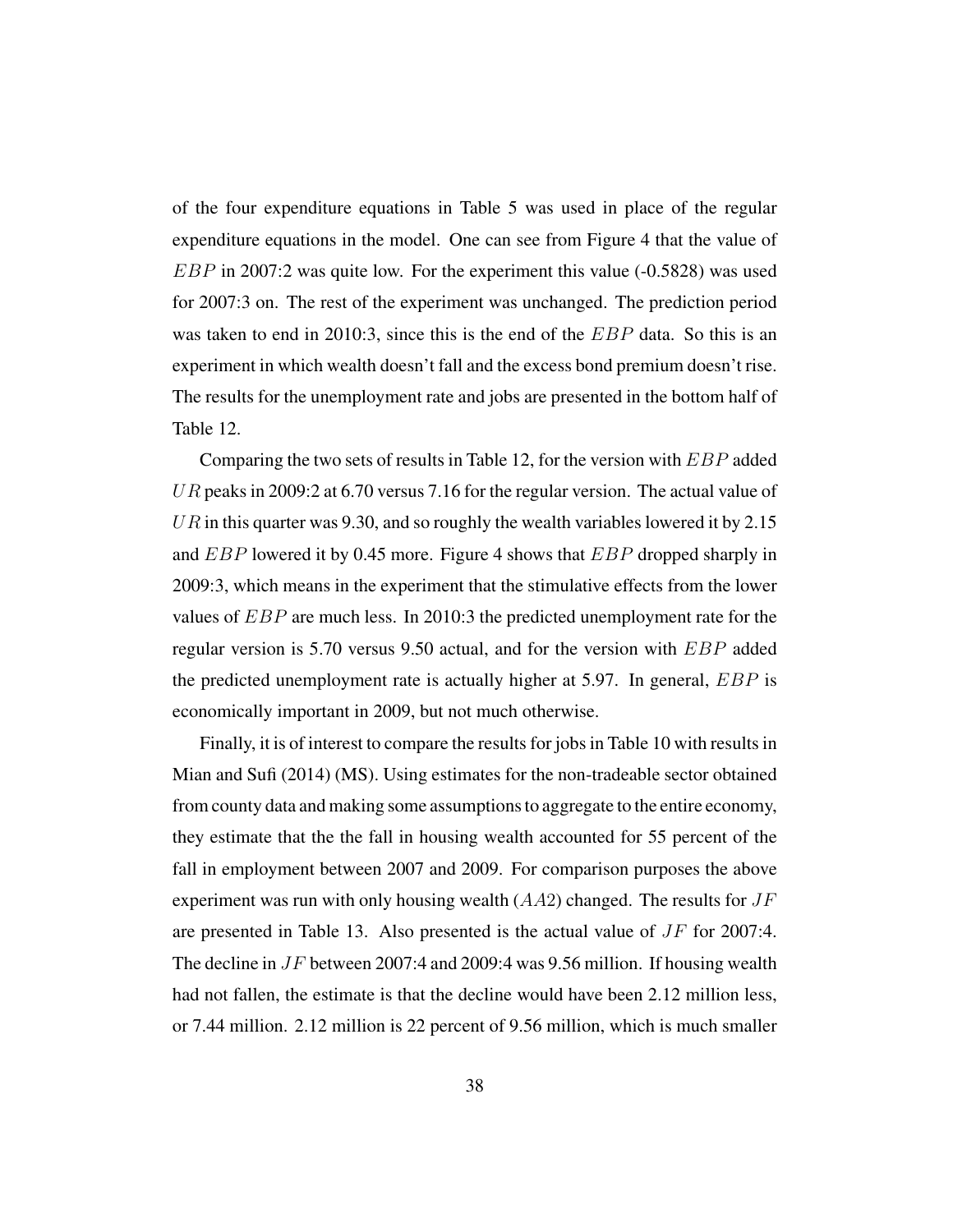| <b>Table 13</b><br><b>Only AA2 Changed</b><br><b>Actual and Predicted Values</b><br>of Private Sector Jobs (JF)<br>(millions of jobs) |        |              |      |
|---------------------------------------------------------------------------------------------------------------------------------------|--------|--------------|------|
| Qtr.                                                                                                                                  | Act.   | .JF<br>Pred. | Dif. |
| 2007.4                                                                                                                                | 132.11 |              |      |
| 2008.1                                                                                                                                | 131.88 | 131.88       | 0.00 |
| 2008.2                                                                                                                                | 131.41 | 131.46       | 0.05 |
| 2008.3                                                                                                                                | 130.52 | 130.72       | 0.20 |
| 2008.4                                                                                                                                | 128.45 | 128.90       | 0.46 |
| 2009.1                                                                                                                                | 126.12 | 126.94       | 0.82 |
| 2009.2                                                                                                                                | 124.17 | 125.43       | 1.25 |
| 2009.3                                                                                                                                | 123.16 | 124.87       | 1.71 |
| 2009.4                                                                                                                                | 122.56 | 124.67       | 2.12 |

than the 55 percent estimate of MS. In Table 13, 55 percent would be a fall in  $JF$ of 5.36 million due to the fall in housing, which seems high. It may be that some of the assumptions made by MS in moving from the non-tradeable sector results to the aggregate estimates are not realistic. Or it may be that they have overestimated the employment response in the non-tradeable sector.<sup>12</sup>

<sup>&</sup>lt;sup>12</sup>The employment data used by MS are not the same as the data for  $JF$ , and MS use annual changes, not fourth-quarter to fourth-quarter changes. They have a fall in employment between 2007 and 2009 of 5.3 percent, whereas the fall in  $JF$  between 2007:4 and 2009:4 in Table 13 is 7.2 percent. The different data might explain part of the 22 versus 55 percent difference.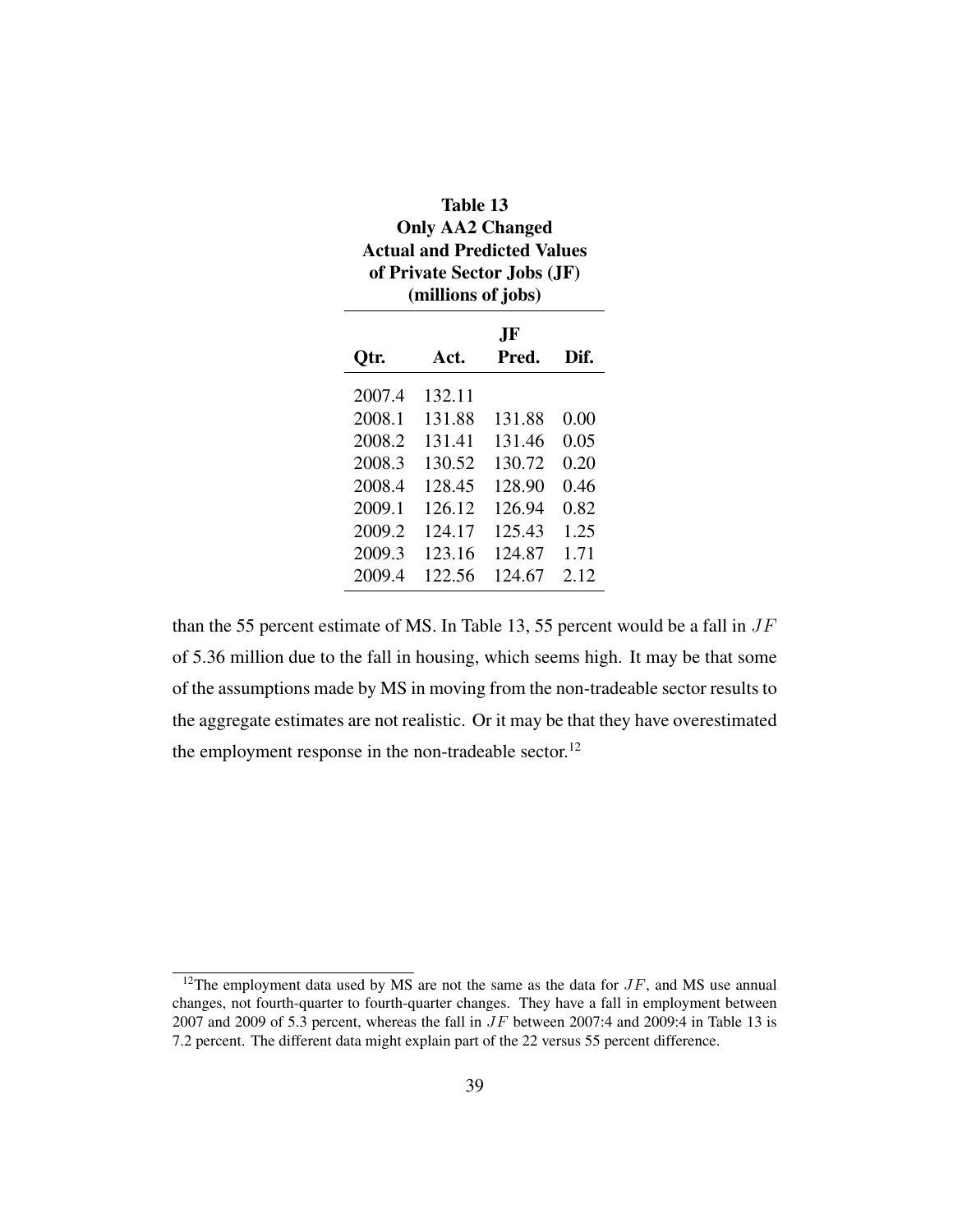### 9 Conclusion

A standard view of the 2008-2009 financial crisis is that for a variety of reasons, some doing with lack of regulations and some with excessive risk taking, housing prices rose to unsustainable levels between 2002 and 2006. When they started to fall, this set off a chain reaction that led to the financial crisis.<sup>13</sup> The trigger was thus a fall in housing wealth. The results in this paper suggest that much of the effect of the financial crisis on macroeconomic activity can be picked up through financial and housing wealth effects on household expenditures. Some of the recession, at least in 2009, not captured by the wealth variables can be captured by the excess bond premium variable of Gilchrist and Zakrajšek (2012), although this variable was created ex post and is only significant ex post. In general much of the 2008-2009 recession is estimated to be simply standard wealth effects at work.

<sup>&</sup>lt;sup>13</sup>There is some evidence that my wife, Sharon Oster, is the cause of the financial crisis. She was a graduate student with Chip Case at Harvard in the 1970s, and after we were married she introduced Chip to me, which led to our collaborating on an economics text. At some point Chip was interested in finding someone to work with him on housing prices, and I introduced Chip to Bob Shiller. Out of this came the Case-Shiller housing price index. This index for the first time provided financial firms with good data on changes in housing prices. At the time of its release the index had more or less increased every year, and financial firms may have (ex post incorrectly) extrapolated this trend into the future, making mortgage loans under this assumption. Hence the boom in prices and then the collapse. So had Sharon not introduced me to Chip, none of this would have happened.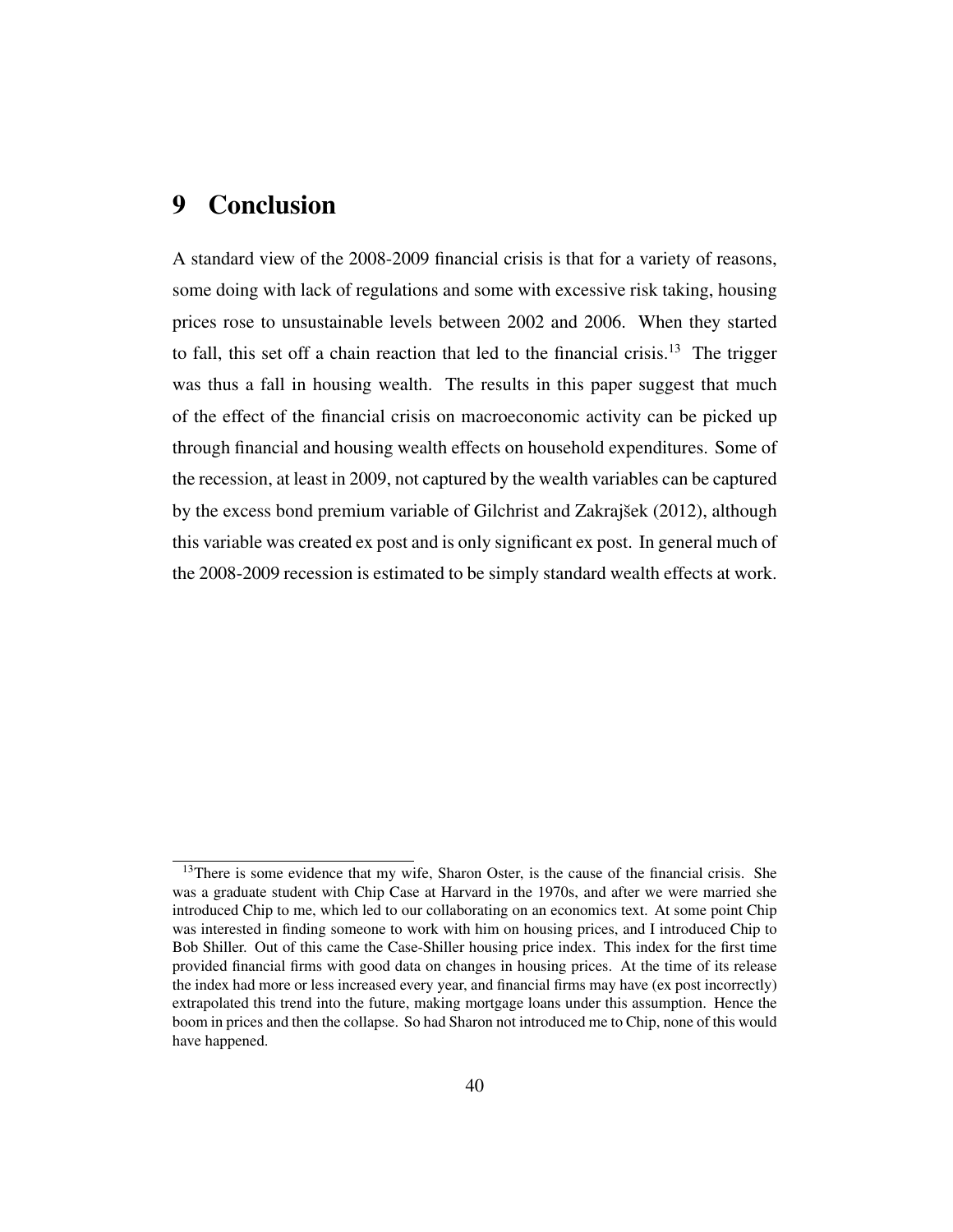### Appendix

### Computing Standard Errors

There are 1,689 estimated equations in the MC model, of which 1,379 are trade share equations. The estimation period for the United States is 1954:1–2013:3. The estimation periods for the other countries begin as early as 1962:1 and end as late as 2013:2. The estimation period for most of the trade share equations is 1966:1–2012:4. For each estimated equation there are estimated residuals over the estimation period. Let  $\hat{u}_t$  denote the 1689-dimension vector of the estimated residuals for quarter  $t.^{14}$  Most of the estimation periods have the 1972:1-2007:4 period—144 quarters– in common, and this period is taken to be the "base" period. These 144 observations on  $\hat{u}_t$  are used for the draws in the stochastic-simulation procedure discussed below.<sup>15</sup>

The solution period used to create new data is 1954:1–2013:3—239 quarters. For a given set of coefficient estimates and error terms, the model can be solved dynamically over this period. Equations enter the solution as data become available. For example, for the period 1954:1–1959:4 only the equations for the United States are used. The links from the other countries to the United States are shut off, and the U.S. variables that these links affect are taken to be exogenous. By 1972 almost all the equations are being used.

<sup>&</sup>lt;sup>14</sup>There is a mixture of quarterly and annual equations in the MC model. For equations estimated using annual data, the error is put in the first quarter of the year with zeros in the other three quarters (which are never used). If the initial estimate of an equation suggests that the error term is serially correlated, the equation is reestimated under the assumption that the error term follows an autoregressive process (usually first order). The structural coefficients in the equation and the autoregressive coefficient or coefficients are jointly estimated (by 2SLS). The  $\hat{u}_t$  error terms are after adjustment for any autoregressive properties, and they are taken to be *iid* for purposes of the draws. As discussed in the text, the draws are by year—four quarters at a time.

<sup>&</sup>lt;sup>15</sup>If an estimation period does not include all of the  $1972:1-2007:4$  period, zero errors are used for the missing quarters.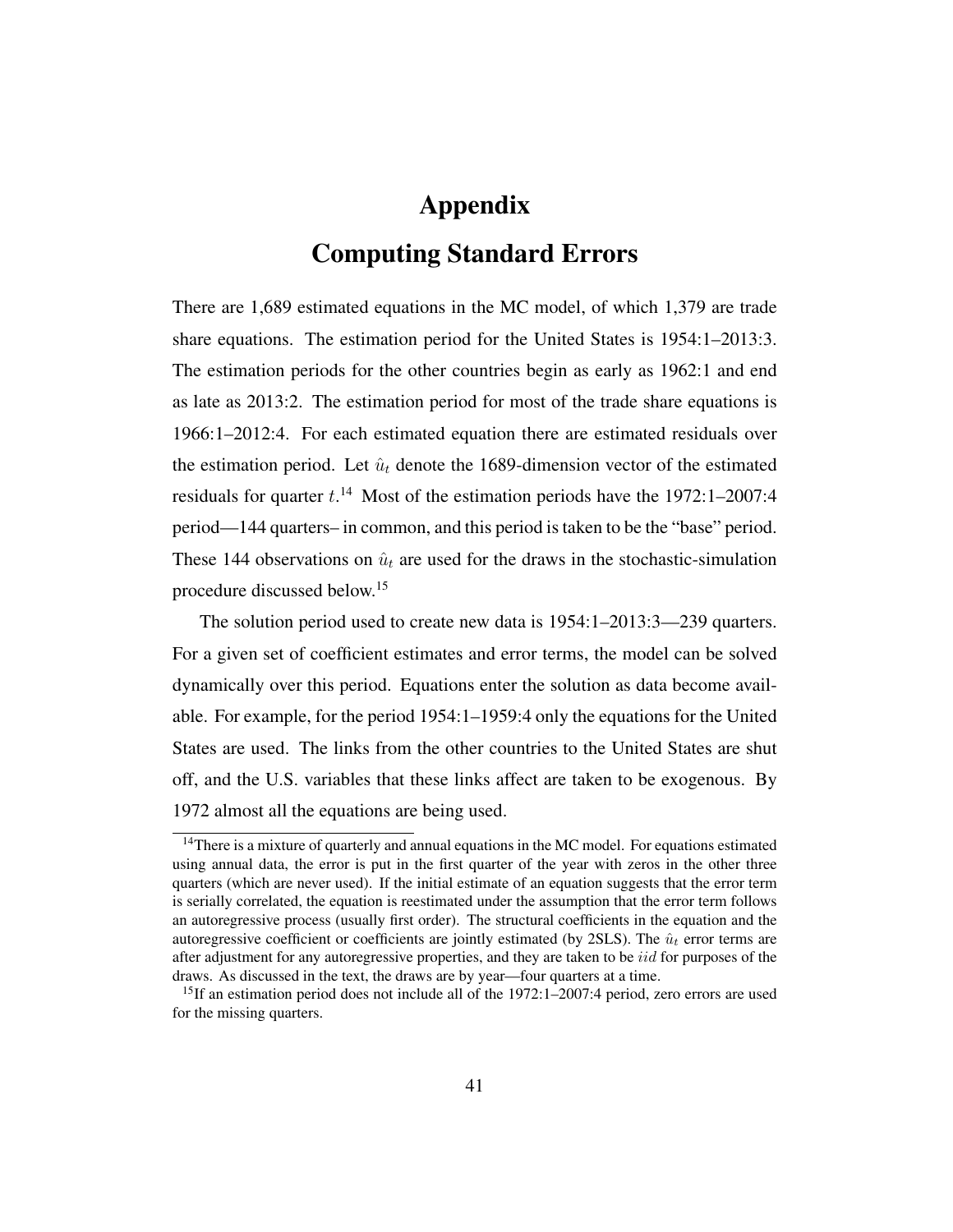Each trial of the bootstrap procedure is as follows. First, 239 error vectors are drawn with replacement from the 144 vectors in the base period. (Each vector consists of 1,689 errors.) Using these errors and the coefficient estimates based on the actual data, the model is solved dynamically over the 1954:1–2013:3 period. Using the solution values as the new data set, the 1,689 equations are reestimated. Given these new coefficient estimates and the new data, the experiment in Section 7 is performed for the 2008:1–2013:3 period. The estimated effects are recorded. This is one trial. The procedure is then repeated, say,  $N$  times. (Note that the coefficient estimates used to generate the new data on each trial are the estimates based on the actual data.) This gives  $N$  values of each estimated effect, from which measures of dispersion can be computed. For the results in Section 7 the number of trials was 100. There were no solution failures for any trial.

The measure of dispersion used in the tables (denoted SE) is as follows. Rank the N values of a given multiplier by size. Let  $m_r$  denote the value below which r percent of the values lie. The measure of dispersion is  $(m_{.8413} - m_{.1587})/2$ . For a normal distribution this is one standard error.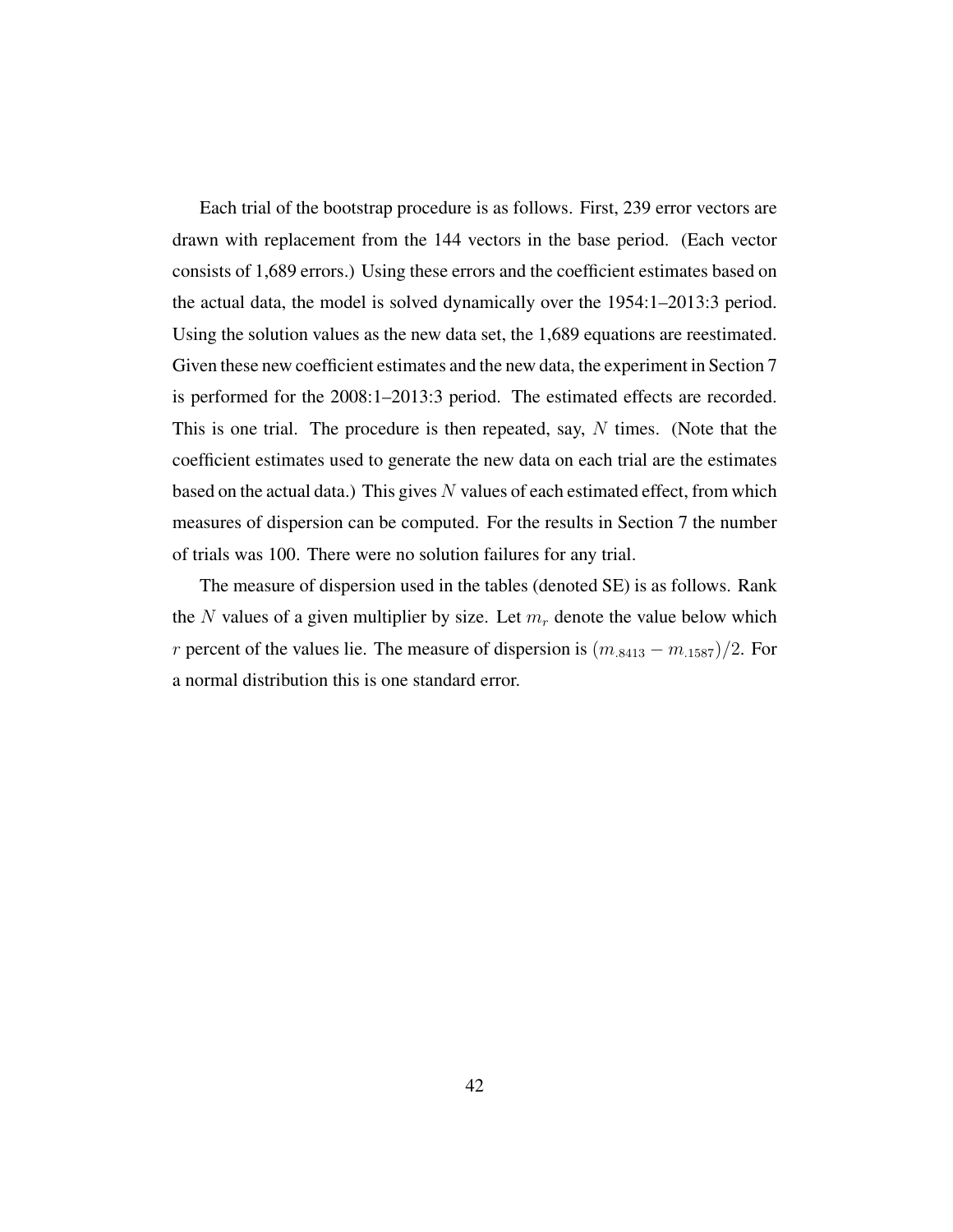### References

- [1] Andrews, Donald W.K., 2003, "End-of-Sample Instability Tests," *Econometrica*, 71, 1661–1694.
- [2] Bernanke, Ben S., and Mark Gertler, 1989, "Agency Costs, Net Worth, and Business Fluctuations," *American Economic Review*, 79, 14–331.
- [3] Bernanke, Ben S., Mark Gertler, and Simon Gilchrist, 1999, "The Financial Accelerator in a Quantitative Business Cycle Framework," in *Handbook of Macroeconomics*, Vol. 1, edited by John B. Taylor and Michael Woodford, 1341–1393, Amsterdam: Elsevier Science, North-Holland.
- [4] Brunnermeier, Markus K., and Yuliy Sannikov, 2014, "A Macroeconomic Model with a Financial Sector," *American Economic Review*, 104, 371–421.
- [5] Carroll, Christopher, Jiri Slacalek, and Martin Sommer, 2013, "Dissecting Saving Dynamics: Measuring Wealth, Precautionary, and Credit Effects," February 17,
- [6] Case, Karl E., John M. Quigley, and Robert J. Shiller, 2005, "Comparing Wealth Effects: The Stock Market vs. the Housing Market," *Advances in Macroeconomics*, 5, 1–34.
- [7] Case, Karl E., John M. Quigley, and Robert J. Shiller, 2012, "Wealth Effects Revisited 1975–2012," Cowles Foundation Discussion Paper No. 1884, December.
- [8] Duygan-Bump, Burcu, Alexey Levkov, and Judit Montoriol-Garriga, 2011, "Financing Constraints and Unemployment: Evidence from the Great Recession," Federal Reserve Bank of Boston, Working Paper No. QAU10-6, December 14.
- [9] Fair, Ray C., 1984, *Specification, Estimation, and Analysis of Macroeconometric Models*, Cambridge, MA: Harvard University Press.
- [10] Gilchrist Simon, and Egon Zakrajšek, 2012, "Credit Spreads and Business Cycle Fluctuations," *American Economic Review*, 102, 1692–1720.
- [11] Kiyotaki, Nobuhiro, and John Moore, 1997, "Credit Cycles," *Journal of Political Economy*, 105, 211–248.